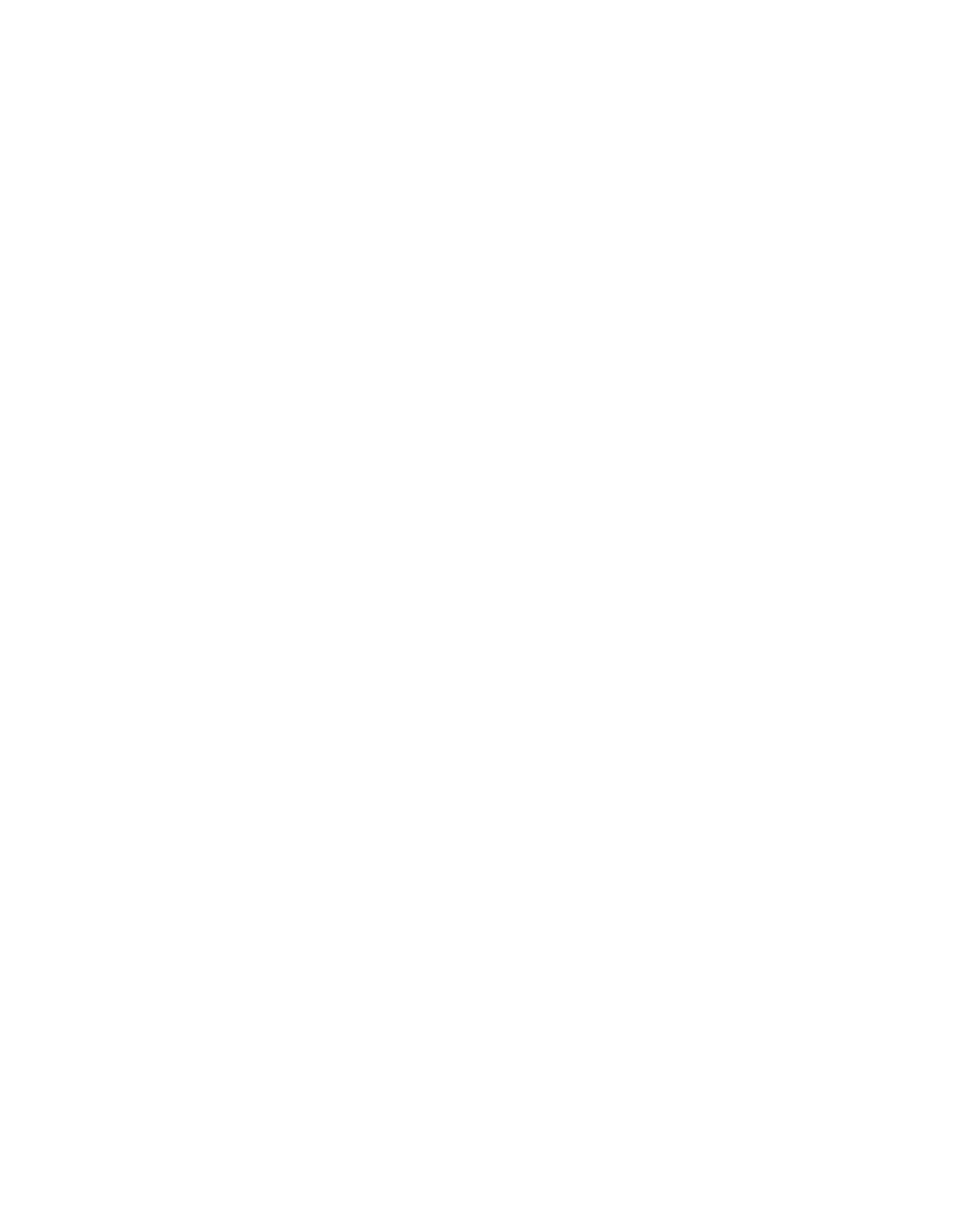## <span id="page-2-0"></span>**EXECUTIVE SUMMARY**

Recent amendments to the Corrections and Conditional Release Act (Amendments to the CCRA, 1995) have allowed for the imposition of a residency condition to offenders' statutory release (SR) when they are considered to be high risk of committing a serious violent offence without such a condition. Prior to this amendment, residency could only be imposed on offenders' as an alternative to detention, either following the initial referral or following a subsequent detention review. Since the amendment, there has been a dramatic increase in the use of residency from approximately 40 offenders per year to approximately 800 offenders per year. The change is primarily due to the use of the residency condition with offenders released at their statutory release date.

The study divided offenders released on SR with a residency condition into four groups: pre-amendment referred, post-amendment referred, SR-residency, SR suspendedresidency. The pre-amendment referred and post-amendment referred groups included offenders who were either referred for detention or had their detention reviewed and were subsequently released on SR with residency. The SR-residency group included offenders released at their SR date with a residency condition while the SR suspendedresidency group included offenders who had been released on SR, were suspended on this release and then later re-released on SR with a residency condition.

Approximately 25% of offenders released with a residency condition were Aboriginal offenders, which is somewhat higher than their 15% representation in the offender population. Only 17 females were released on SR with a residency condition.

The use of residency among the pre-amendment and post-amendment referred groups was lower in the Quebec region and higher in the Prairie region relative to their representation in the offender population. The use of residency among the SR suspended-residency group was higher in the Quebec region relative to its representation in the offender population, while the SR-residency group was distributed in accordance with the regional proportions of the offender population.

i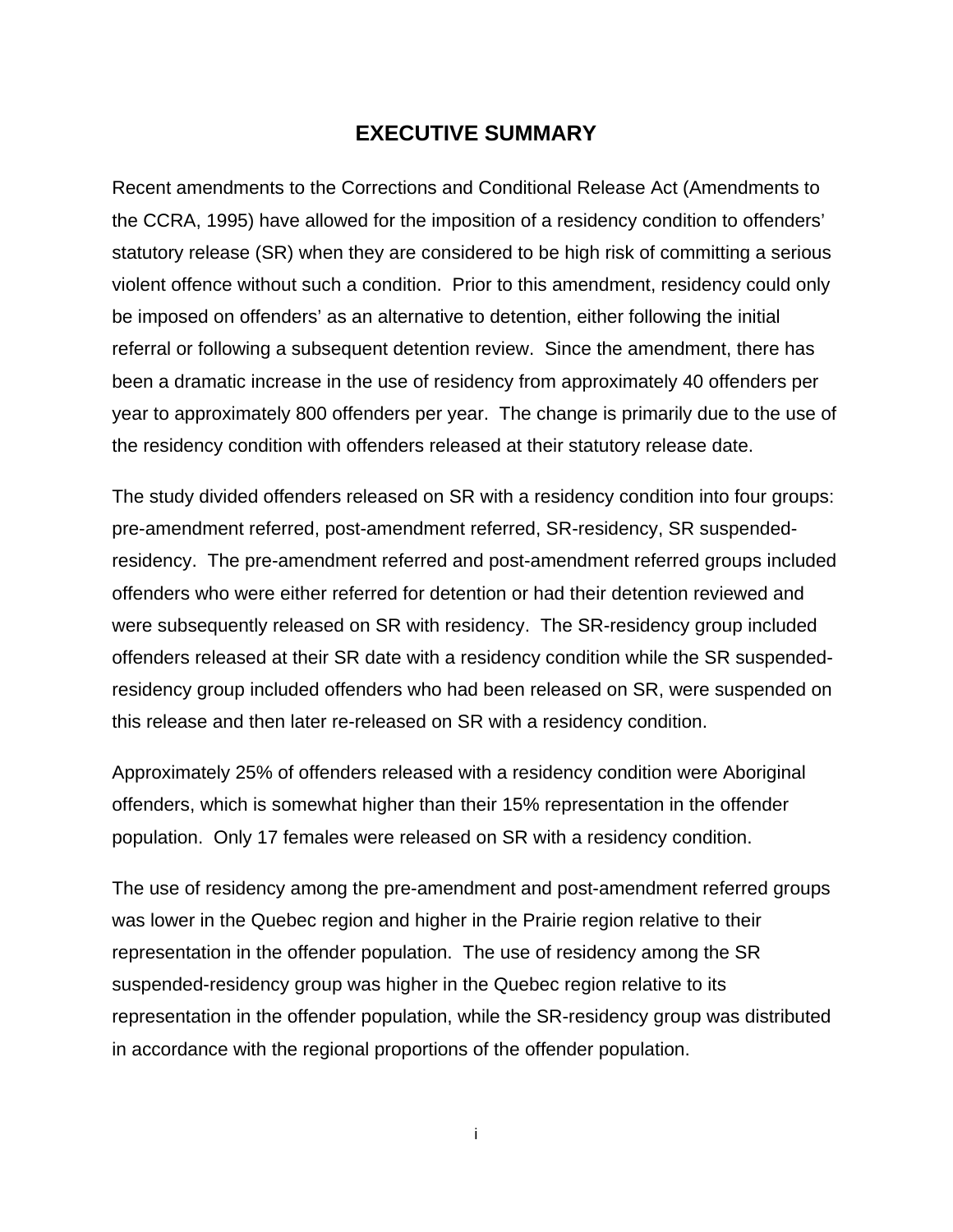Most offenders released on statutory release with residency were from medium or maximum security institutions, with the referred groups having approximately equal proportions of offenders released from each level of security institutions. In contrast, the SR-residency group had a higher proportion released from maximum security institutions (59%) while the majority (65%) of SR suspended and re-released on residency offenders were released from medium security institutions.

Overall, offenders released on statutory release with residency had average sentence lengths that ranged from 4.5 to 7.1 years. The pre-amendment referred offenders had slightly longer sentences than the post-amendment referred offenders, while the SRresidency group had the shortest average sentence length of approximately four and a half years.

In terms of offence history, the SR suspended-residency group had the largest number of current offences at approximately eight, while the SR-residency group had an average of approximately five offences. Interestingly, post-amendment referred offenders had more offences (5.6) than the pre-amendment referred offenders (4.2) in the current sentence.

The most serious offence for a large portion of the referred and statutory release groups was a sexual offence, although robbery was the second most common for the SRresidency group. In contrast, the most serious offence of the SR suspended-residency group was most often robbery, with assault following closely. Overall, between 92% and 95% of offenders released on statutory release with residency had a violent offence (Schedule I) in the current sentence; while between 4% and 11% had a serious drug offence (Schedule II).

The time from release on residency to the end of the sentence ranged from a median of 4 months for the suspended group to 12 months for the SR-residency group. The preamendment referred group had a longer period of time between the release on residency and the end of their sentence than the post-amendment referred offenders.

ii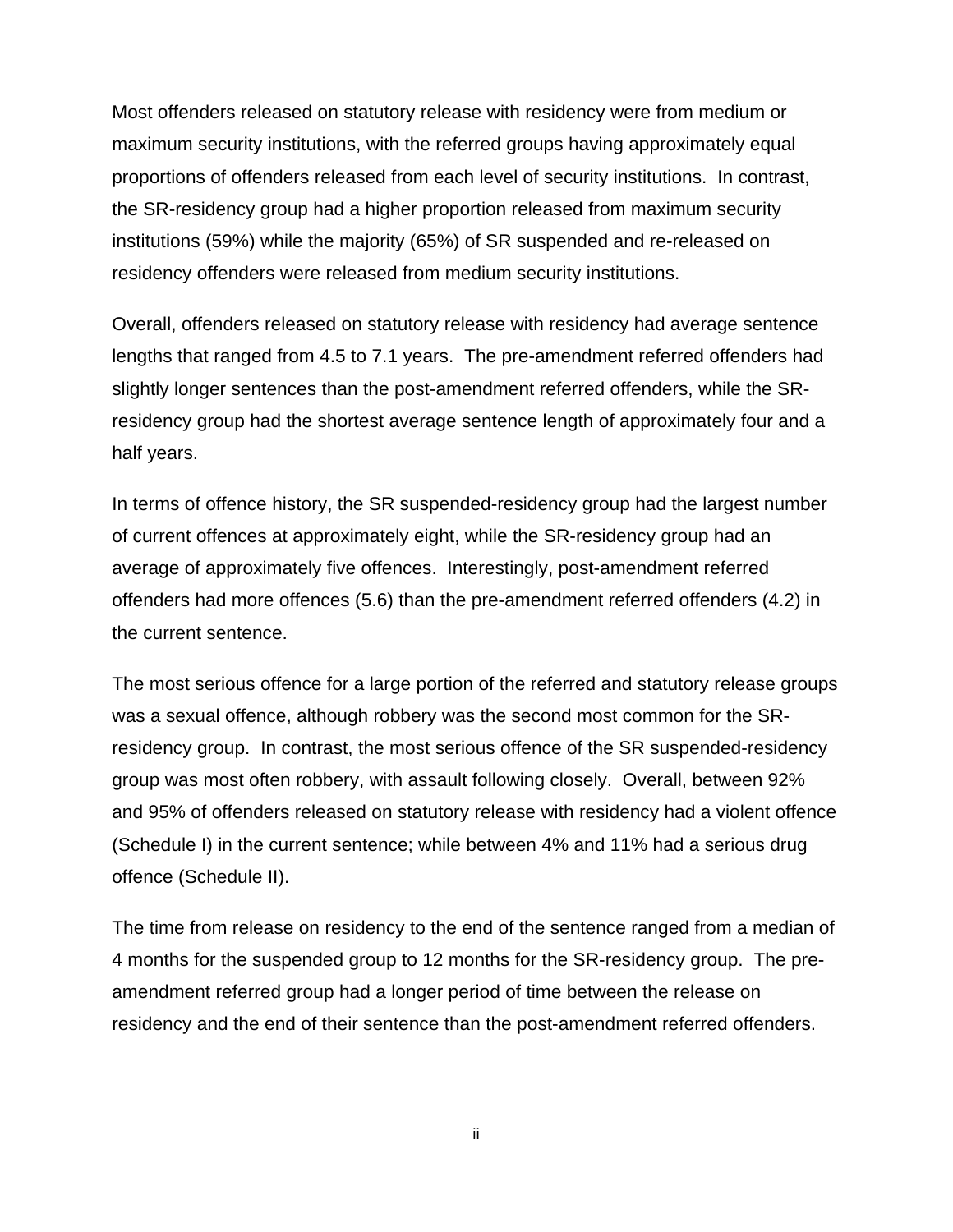Following release, an overall readmission rate of 55% within one year was observed for the study groups, higher than that observed among all SR releases (approximately 40%). However, the majority of these readmission's were due to a revocation, not a new offence. New offence rates ranged from 5% for the pre-amendment referred group to 17% for the SR suspended-residency group. The high readmission rate may indicate that residency had little impact on recidivism following release. However, the use of more appropriate control groups in a subsequent study will evaluate this finding more completely.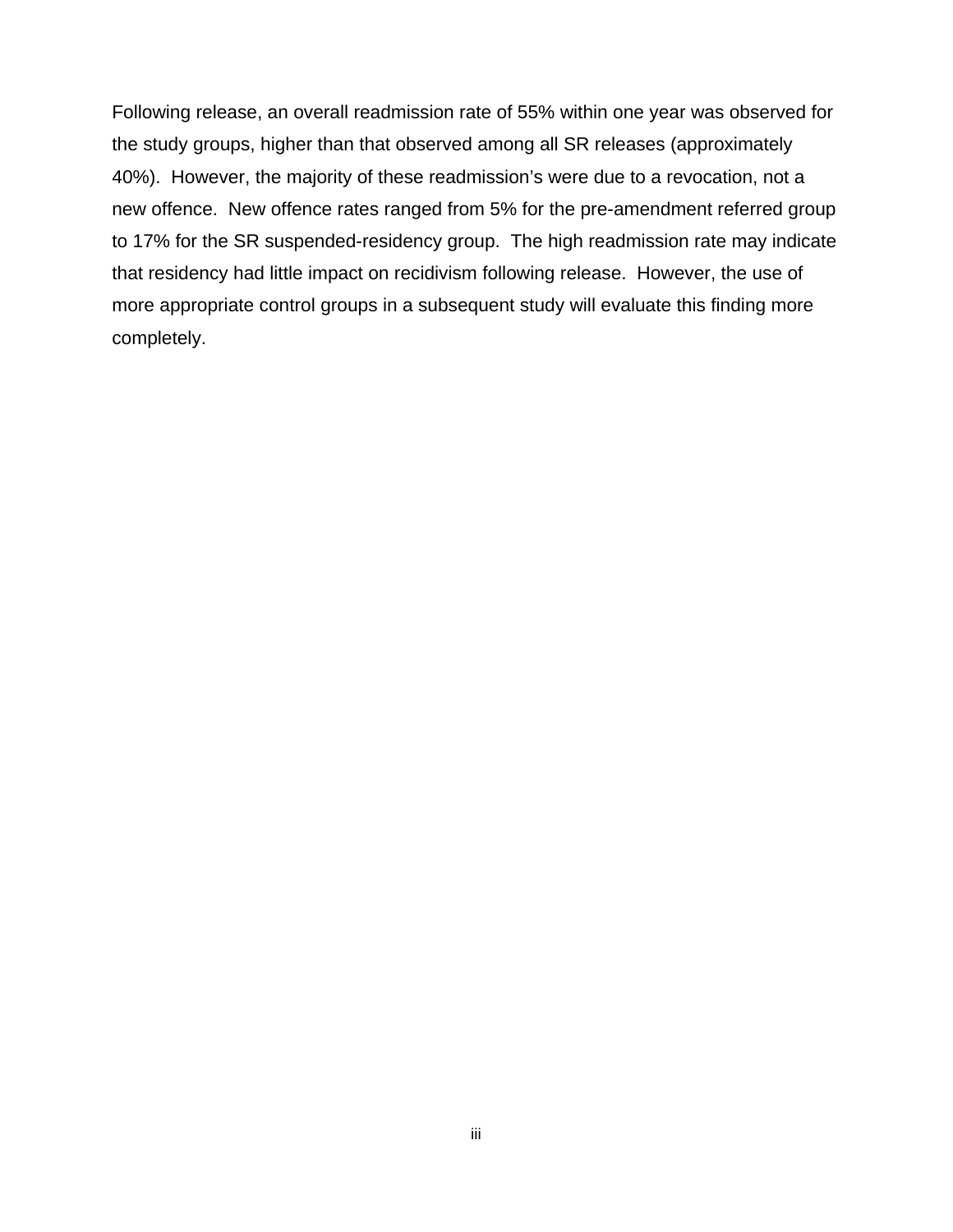# <span id="page-5-0"></span>**TABLE OF CONTENTS**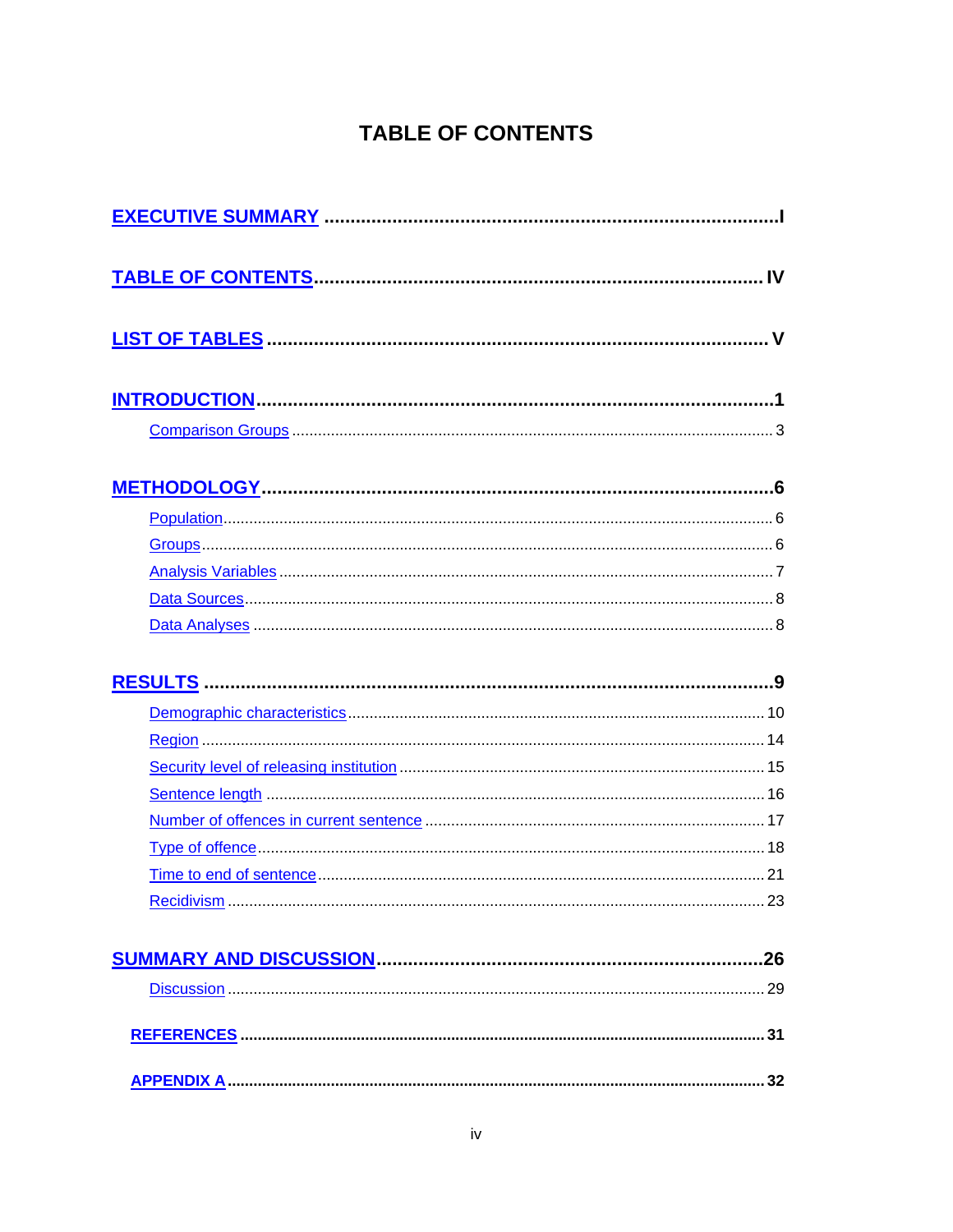# <span id="page-6-0"></span>**LIST OF TABLES**

| Mean age and age distribution at residency decision and at admission for each<br>Table 4:              |
|--------------------------------------------------------------------------------------------------------|
| group. 13                                                                                              |
|                                                                                                        |
|                                                                                                        |
| Table 7: Sentence length of offenders released with a residency condition.  16                         |
|                                                                                                        |
| Percentage of offenders in each group with convictions for selected types of<br>Table 9:               |
|                                                                                                        |
| Table 10:<br>Percentage of offenders with violent offences (Schedule I) and drug (Schedule II)         |
|                                                                                                        |
|                                                                                                        |
| Time from release with residency condition to the end of the sentence 22<br>Table 12:                  |
| Readmission rates within one year of release and reasons for readmission . 24<br><b>Table 13:</b>      |
| Period between first and second residency decision for offenders with more than<br>Table A-1:          |
|                                                                                                        |
| Number offences during current and previous sentences33<br>Table A-2:                                  |
| Table A-3:<br>Percentage of offenders in each group with convictions for selected types of             |
|                                                                                                        |
| Number of Scheduled (I and II) offences before residency decision on current<br>Table A-4:             |
| sentence 35                                                                                            |
| Table A-5:<br><b>Number of Scheduled (I and II) offences before residency decision date on current</b> |
|                                                                                                        |
| Number of Schedule I offences before residency decision on current sentence<br>Table A-6:              |
| 37                                                                                                     |
| Number of Schedule I offences before residency decision on current and previous<br>Table A-7:          |
|                                                                                                        |
| Most serious offence type in current and previous sentences 39<br>Table A-8:                           |
| Most serious offence type in current sentence (revised version with robbery more<br>Table A-9:         |
|                                                                                                        |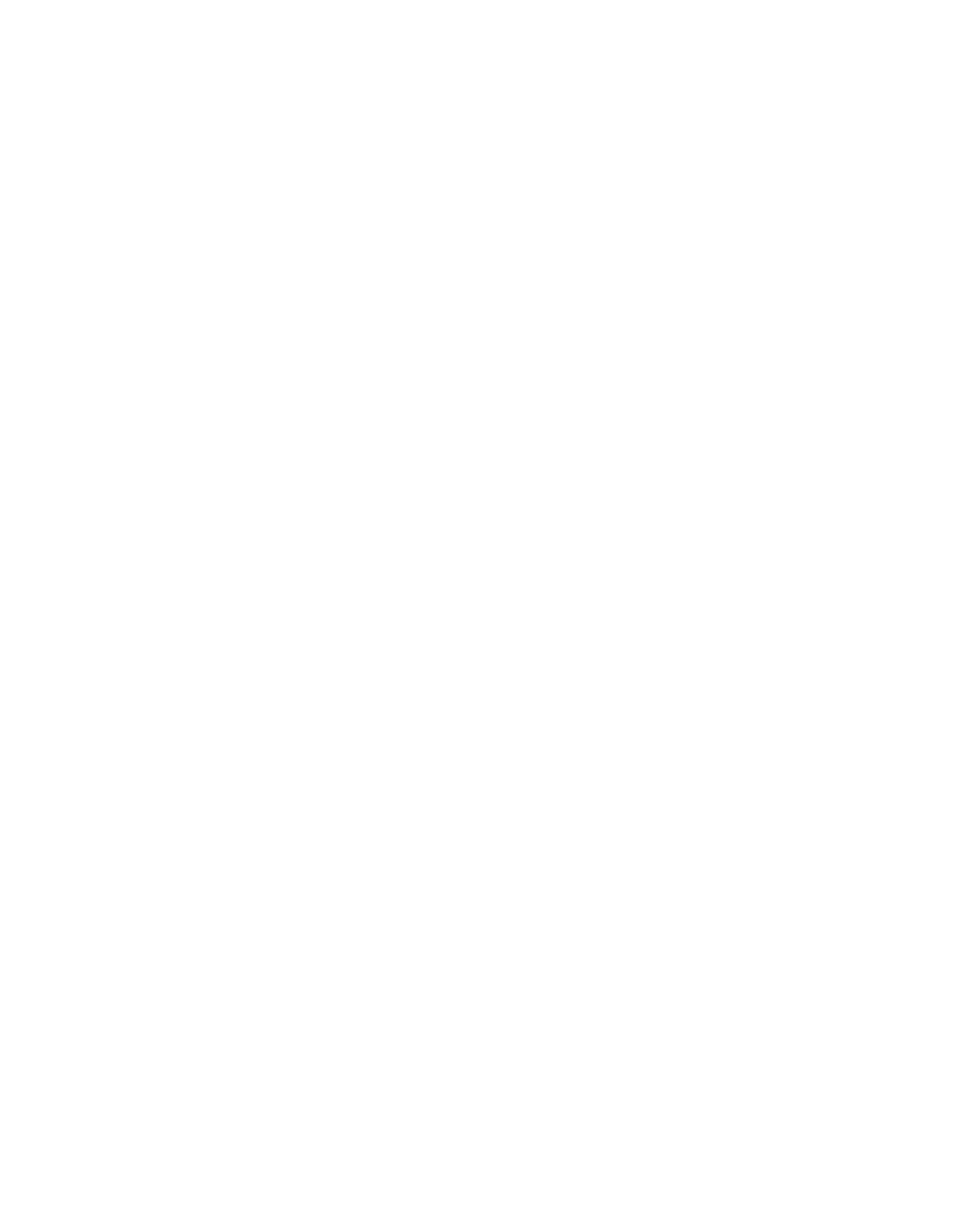## <span id="page-8-0"></span>**INTRODUCTION**

The humane treatment of offenders requires that they be managed in the least restrictive setting while maintaining the security and safety of the community. Legislation in Canada allows offenders to be released on full parole after serving onethird of their sentence, and to be released on day parole six months before that date. In addition, legislation requires that most offenders not released on parole, be released to community supervision after serving two-thirds of their sentence in custody; this is called statutory release. In exceptional cases, offenders can be detained, or held in custody, beyond two-thirds of their sentence if it is believed they are likely to commit a new violent offence that will result in serious harm to their victims. However, there are some offenders who are not a serious enough threat to detain, but who, at the same time, are not ready for full release into the community.

To address this issue, changes to the *Corrections and Conditional Release Act* (1995) permitted the National Parole Board to add a condition of residency to the statutory release of offenders. The residency condition requires that the offender reside at a designated halfway house for a portion of the remaining sentence to ensure safe reintegration into the community.

Prior to January 1996, only offenders considered for detention beyond their statutory release date could have a residency condition added to their release. This was used in cases where the National Parole Board felt that the offender could be managed in the community, provided that additional resources were available such as those from a halfway house. Rather than be detained in custody, offenders were released to a halfway house where their behaviour could be monitored more closely, thereby reducing the risk to society. These offenders were required to reside in Community Correctional Centres (CCC) operated by the Correctional Service of Canada or at other special federal institutions.

The use of a residency condition should have an impact on the reintegration of offenders into the community if additional programs and treatment resources are available. Residing at a halfway house provides the offender with a transition period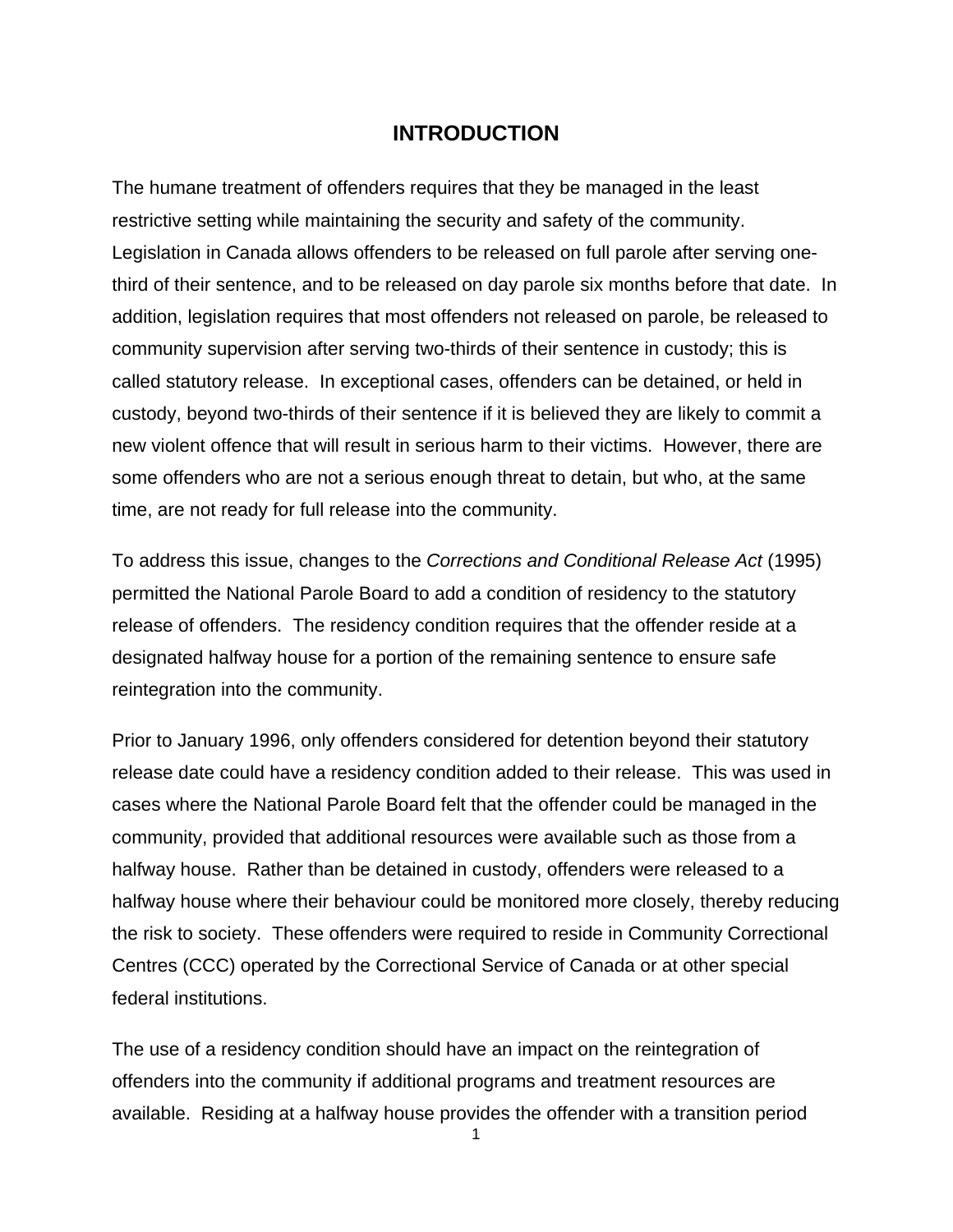from full custody to partial community living and subsequently full community living. Also, the most likely time for failure is the first six to twelve months after release from prison. A follow-up study of both paroled offenders and those released at their statutory release date (Grant, 1996) indicates a residency condition would normally be in place during this critical period of time.

In addition, day parole, which is a release to a halfway house prior to statutory release, has been shown to be associated with reduced recidivism (Grant, Motiuk, Brunet, Lefebvre & Couturier, 1996; Grant & Gal, 1998; Grant & Gillis, 1998). These studies have shown that offenders who successfully completed a period of day parole at a halfway house were less likely to be readmitted to prison following full release (full parole or statutory release) than those who were unsuccessful during the day parole period. Offenders in these studies were frequently released on day parole within six months of their statutory release date making them comparable to offenders released on statutory release with a residency condition. However, day parole represents an early release to the community whereas statutory release with residency represents a delay in full community release and therefore the reaction of offenders to the two different types of release may be different.

The amended CCRA (1995) specifies strict regulations under which the residency condition should be allowed, namely that "in the absence of such a condition, the offender will present an undue risk to society by committing an offence listed in Schedule I<sup>[1](#page-9-0)</sup> [violent offences] before the expiration of the offender's sentence". In order to provide proof of the need for residency, the Case Management Manual (1998) specifies criteria to be analyzed which include variables found to increase or decrease the offender's risk of committing a violent offence such as potential stressors, psychiatric or psychological evidence, and previous violent behaviour.

The purpose of this report is to provide a description of how the amendment to the CCRA that came into effect in January 1996 affected the use of the residency condition.

 $\overline{a}$ 

<span id="page-9-0"></span><sup>1</sup> The CCRA contains two schedules, or lists of offences. Offences listed on Schedule I are violent offences while those listed on Schedule II are drug related offences.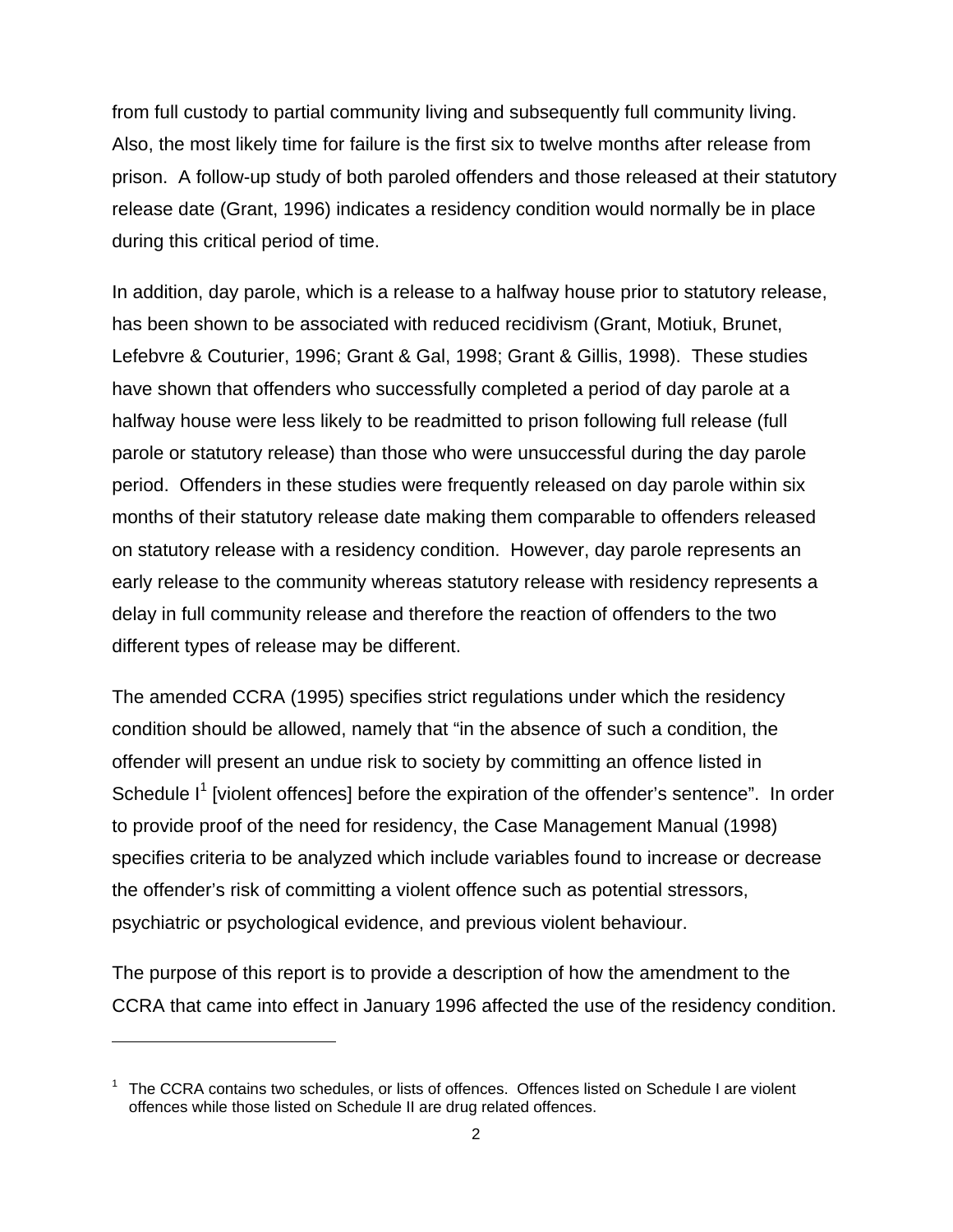Specifically, the study will address the following questions:

- 1. Has the use of the residency condition for referred offenders changed following the amendment to the CCRA?
- 2. Has the residency condition been used with offenders released at their statutory release date?
- 3. What are the demographic characteristics of offenders released with a residency condition?
- 4. Is residency used equally across all regions?
- 5. What are the sentence characteristics of offenders released with a residency condition?
- 6. For offenders released with a residency condition, what types of offences have they committed in the past and what is the extent of their criminal activity? Have these characteristics changed from before the amendment to after?
- 7. What percentage of offenders released with a residency condition is readmitted to prison within one year of their release?

## <span id="page-10-0"></span>**Comparison Groups**

In order to be able to make comparisons between the pre-amendment and postamendment period, four groups were created as defined below.

Prior to February 1996, residency conditions were only imposed on offenders who were referred for detention or had a detention review. For offenders referred for detention, or whose detention was subsequently reviewed, the National Parole Board could decide to detain offenders, release them on statutory release, or release them with a residency condition. Of the offenders referred/reviewed for detention only a small percentage (approximately 10%) were granted release with a residency condition, so all referred or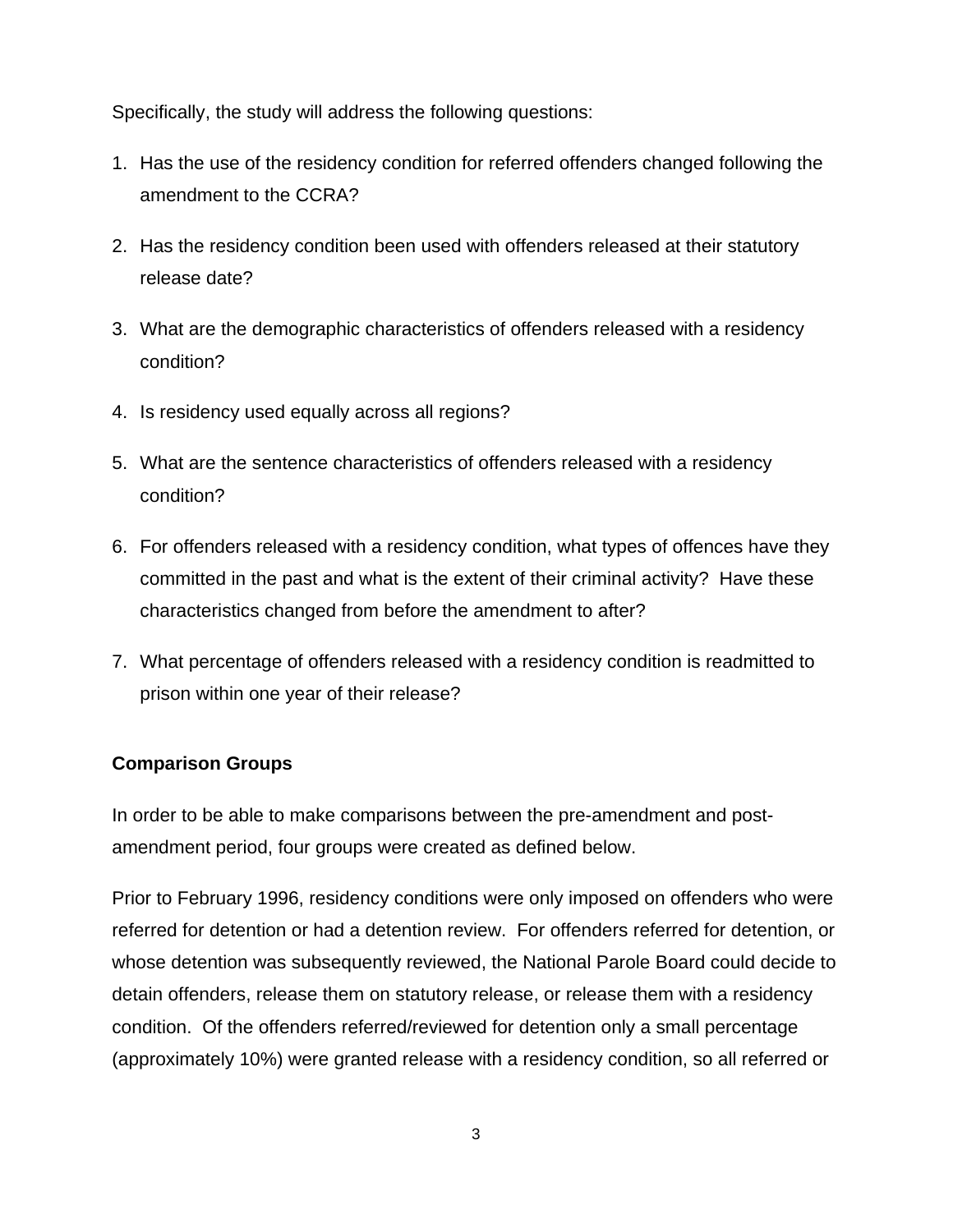reviewed offenders from April 1, 1988 to January 31, 1996 were included in the *preamendment referred* group.

The second group in the study consisted of offenders' referred/reviewed for detention after the change in the amendment (January 1996) and whom had a residency condition imposed at the time of their release. This group is referred to as the *postamendment referred* group.

After the January 1996 amendment to the CCRA, a residency condition could be imposed on offenders released at the statutory release date if the National Parole Board believed that the condition would make the risk the offender posed to the community more manageable. This group is referred to as the *statutory release-residency* group since the condition was imposed at the time of their statutory release, and there was no referral for detention.

If an offender fails to meet the conditions of the statutory release and is suspended while on statutory release, the National Parole Board may decide to impose a residency condition either as part of the decision to cancel the suspension or as a condition after the offender has served some additional time in custody. This fourth group is referred to as *statutory release suspended-residency*.

In summary, the four groups used in comparisons are:

- 1. *pre-amendment referred*
- 2. *post-amendment referred*
- 3. *statutory release-residency*
- 4. *statutory release suspended-residency*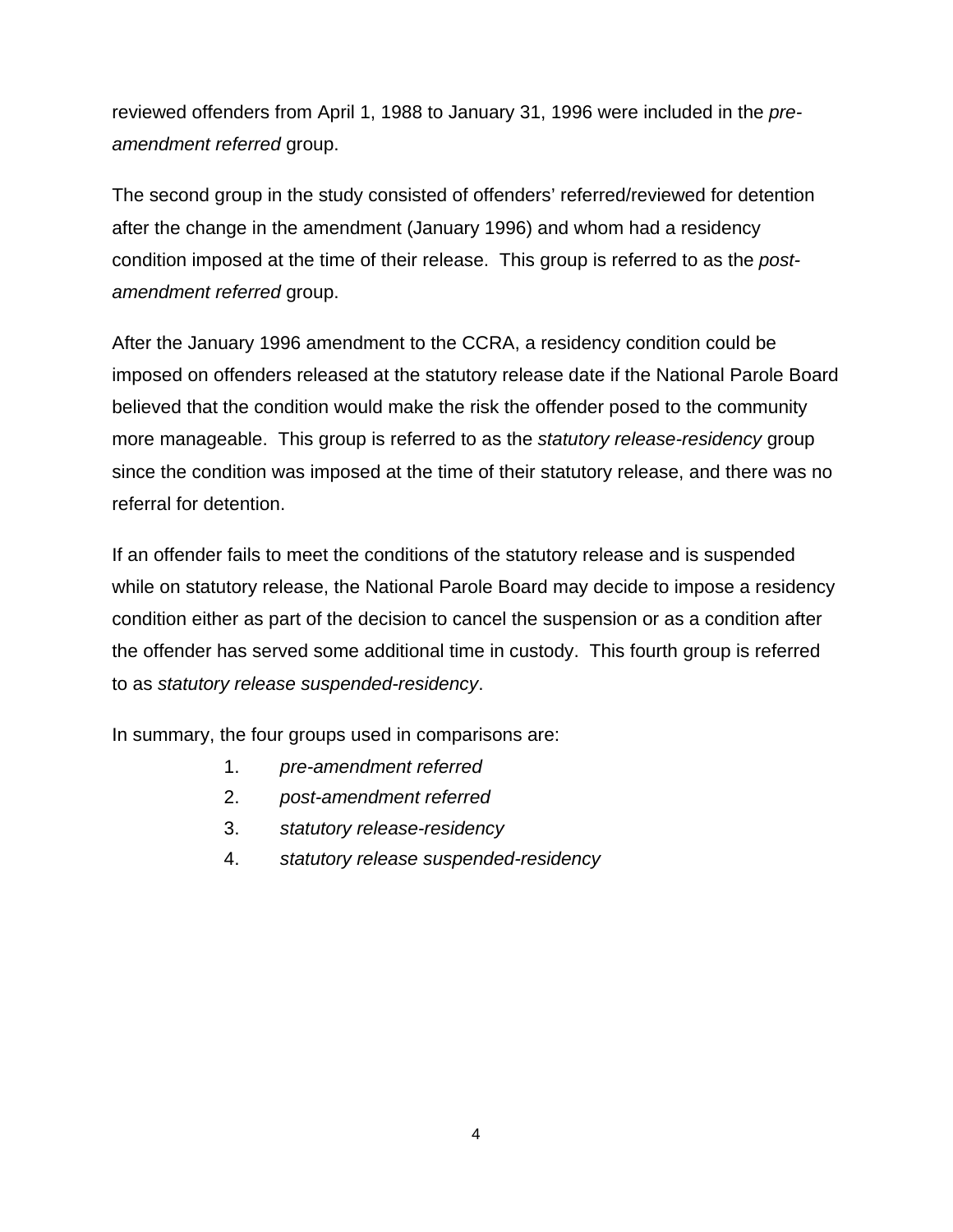To determine how the changes to the legislation affected the use of residency for referred cases; comparisons will be made between the pre-amendment and postamendment groups. Comparisons between the referred groups and the statutory release-residency groups (SR-residency, SR suspended-residency) will be made to determine how the characteristics of the residency population changed following the amendment.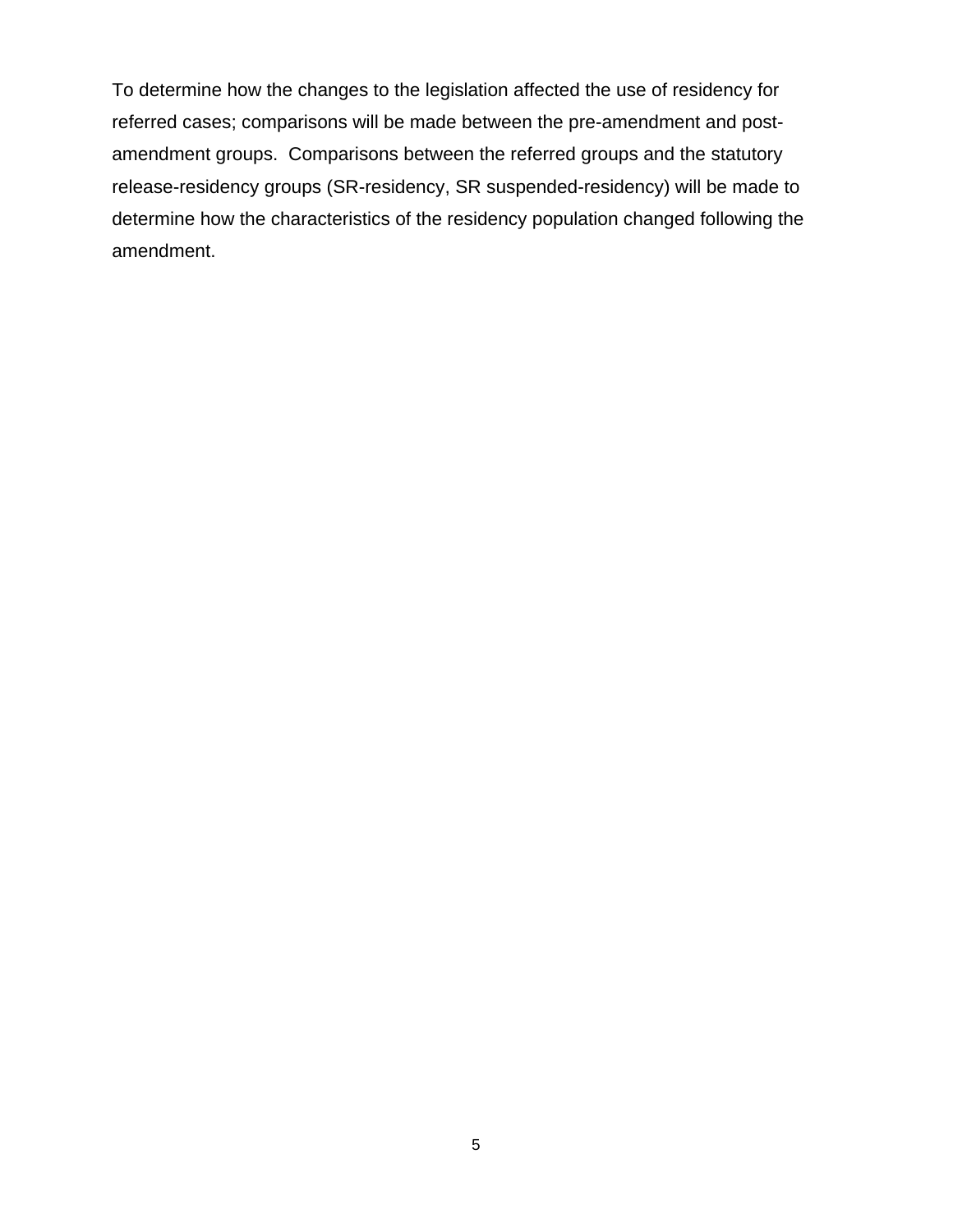# <span id="page-13-0"></span>**METHODOLOGY**

### <span id="page-13-1"></span>**Population**

All offenders who were released between April 1, 1988 and January 31, 1998 who had a residency condition imposed at the time of their statutory release were included in the study. Offenders were identified using the National Parole Board's decision and conditions databases. For the purposes of the study an offender was only counted once so multiple instances of residency conditions were ignored. Analyses indicated that most (91%) multiple decisions for residency were probably extensions of the original order (i.e., occurred within 12 months of the original residency order) and probably did not represent new conditions being imposed on an offender after release from a halfway house (for more specific information see [Table A-1\)](#page-39-1). For those with multiple instances of residency conditions imposed on their SR, their first release was considered.

### <span id="page-13-2"></span>**Groups**

The four comparison groups used in the study were defined as follows:

- 1. Pre-amendment referred: All offenders referred for detention or who had their detention reviewed and were granted a release with a residency condition prior to January 31, 1996.
- 2. Post-amendment referred: All offenders referred for detention or who had their detention reviewed and were granted a release with a residency condition after January 31, 1996.
- 3. Statutory release-residency (SR-residency): All offenders after January 31, 1996 who were released on SR with a residency condition and who did not have a previous SR release which was followed by a readmission to prison, and were not referred for detention.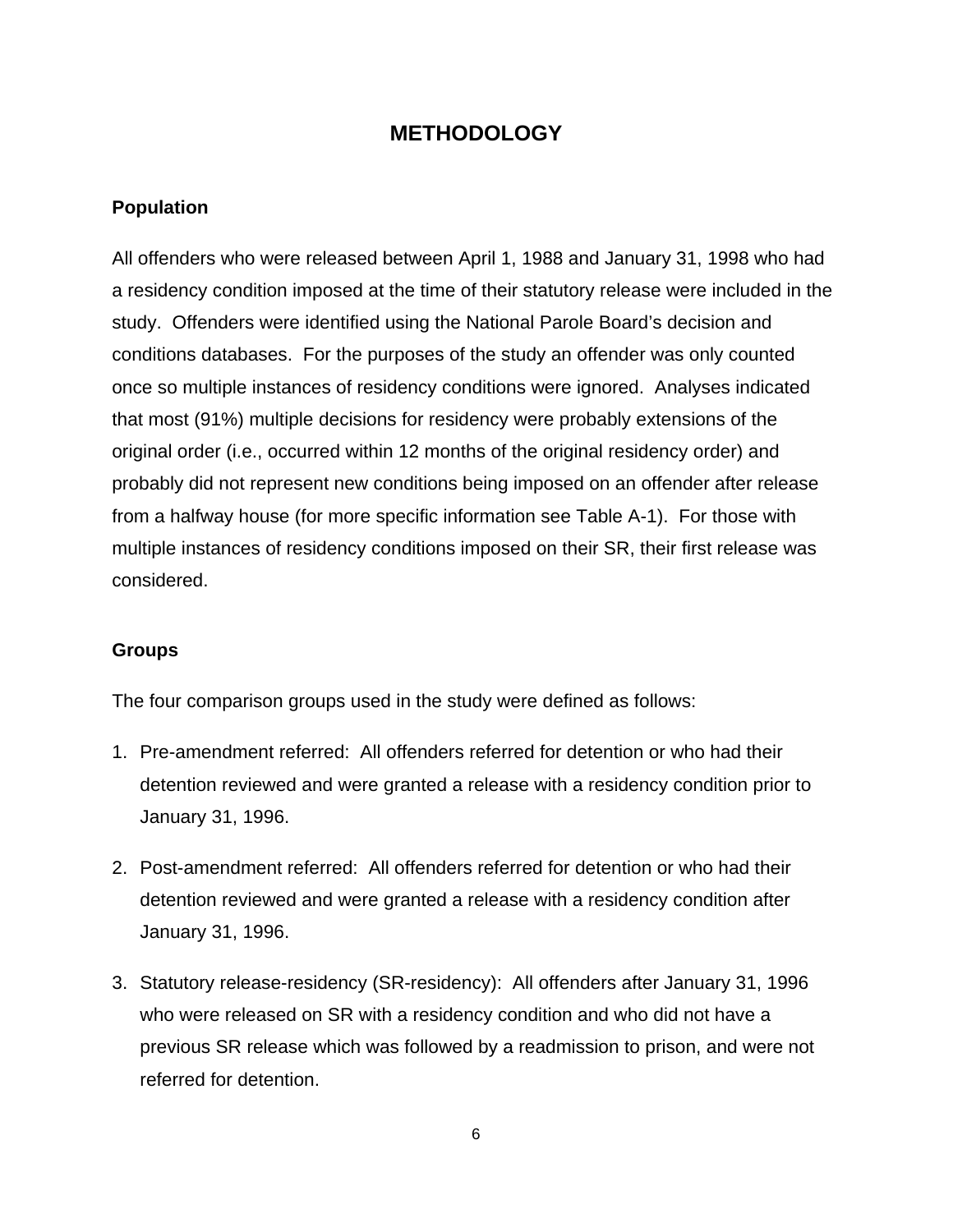4. Statutory release suspended-residency (SR suspended-residency): All offenders who were released on SR after January 31, 1996 with a residency condition, but who had a previous statutory release for which they were suspended during the same sentence.

In order to determine group membership, the most recent decision (detention referral or review of detention, suspension on SR) prior to the statutory release with residency decision was considered.

The number of offenders in each of the comparison groups is presented in [Table 1.](#page-14-1)

|                                           | Pre-amendment             |                           | Post-amendment      |                                      |
|-------------------------------------------|---------------------------|---------------------------|---------------------|--------------------------------------|
|                                           | Referred for<br>detention | Referred for<br>detention | <b>SR-residency</b> | <b>SR</b><br>suspended-<br>residency |
| <b>Number</b>                             | 298                       | 101                       | 997                 | 473                                  |
| Percentage of<br>post-amendment<br>sample |                           | 6%                        | 63%                 | 30%                                  |

### <span id="page-14-1"></span>**Table 1: Number of offenders in each comparison group**

### <span id="page-14-0"></span>**Analysis Variables**

Demographic variables in the analyses include age, gender, marital status and race. Race is divided into three groups, Aboriginal, Caucasian and Other. The five Correctional Service of Canada regions are used make geographical comparisons: Atlantic, Quebec, Ontario, Prairie and Pacific regions.

The number and types of offences are compared across the groups, but only offences resulting in a federal sentence are included. Type of offence is compared by classifying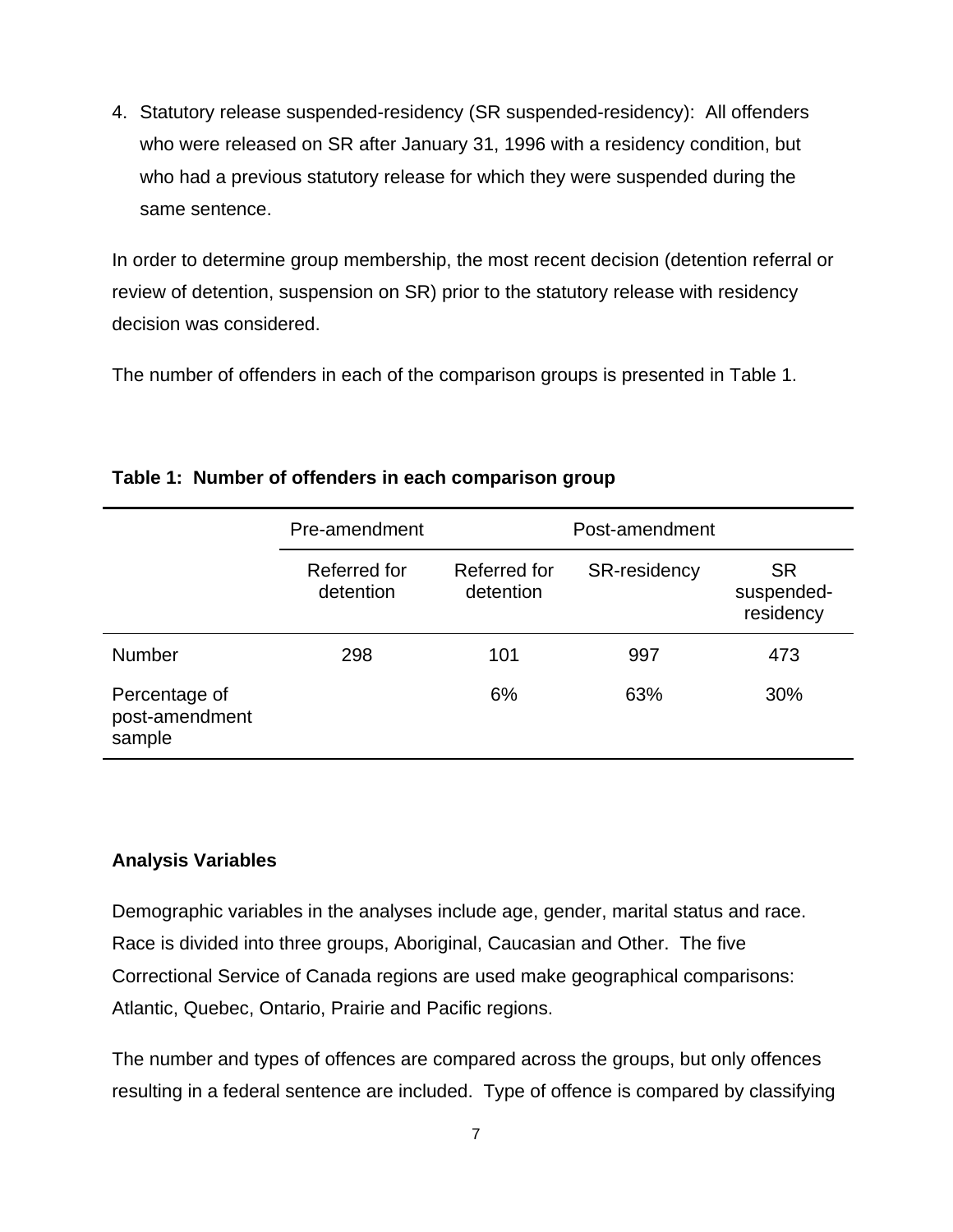offences as violent or drug offences based on the offence Schedules of the *Corrections and Conditional Release Act* (1992). In addition, more detailed comparisons are performed by classifying offences as attempted murder/ manslaughter, sex offences, assault, robbery, other violent offences, and non-violent offences. Sentence length and time to the end of the offenders' sentences from the time of release to the community are also compared.

The number of offenders returned to custody and the reasons for their return, within one year of release are used as measures of recidivism. However, additional comparison groups are needed to properly evaluate the recidivism rates and this will be included in a future study.

#### <span id="page-15-0"></span>**Data Sources**

Data for the study came from four main sources, drawn from the Offender Management System (OMS) maintained by the Correctional Service of Canada. OMS is an administrative data system used to manage offender movements and case file information. From OMS it is possible to create independent, fixed databases that are used for analyses. For the current study, two databases provide data on all National Parole Board decisions which track decisions following referral for detention, the imposition of conditions following a detention hearing (pre-amendment), the imposition of conditions at the time of review for statutory release and suspensions, and subsequent suspension cancellations or revocations. Additional databases were used to determine release dates, admissions (or readmission's), offences, and descriptive data.

#### <span id="page-15-1"></span>**Data Analyses**

Data analyses were conducted using the *Statistical Analysis System* (SAS) version 6.12 (SAS Inc., 1991; SAS Inc., 1997). Most comparisons are made in contingency tables. Whenever possible, means are used. For all comparisons, statistical tests are not needed as comparisons are made across populations of offenders, not samples.

8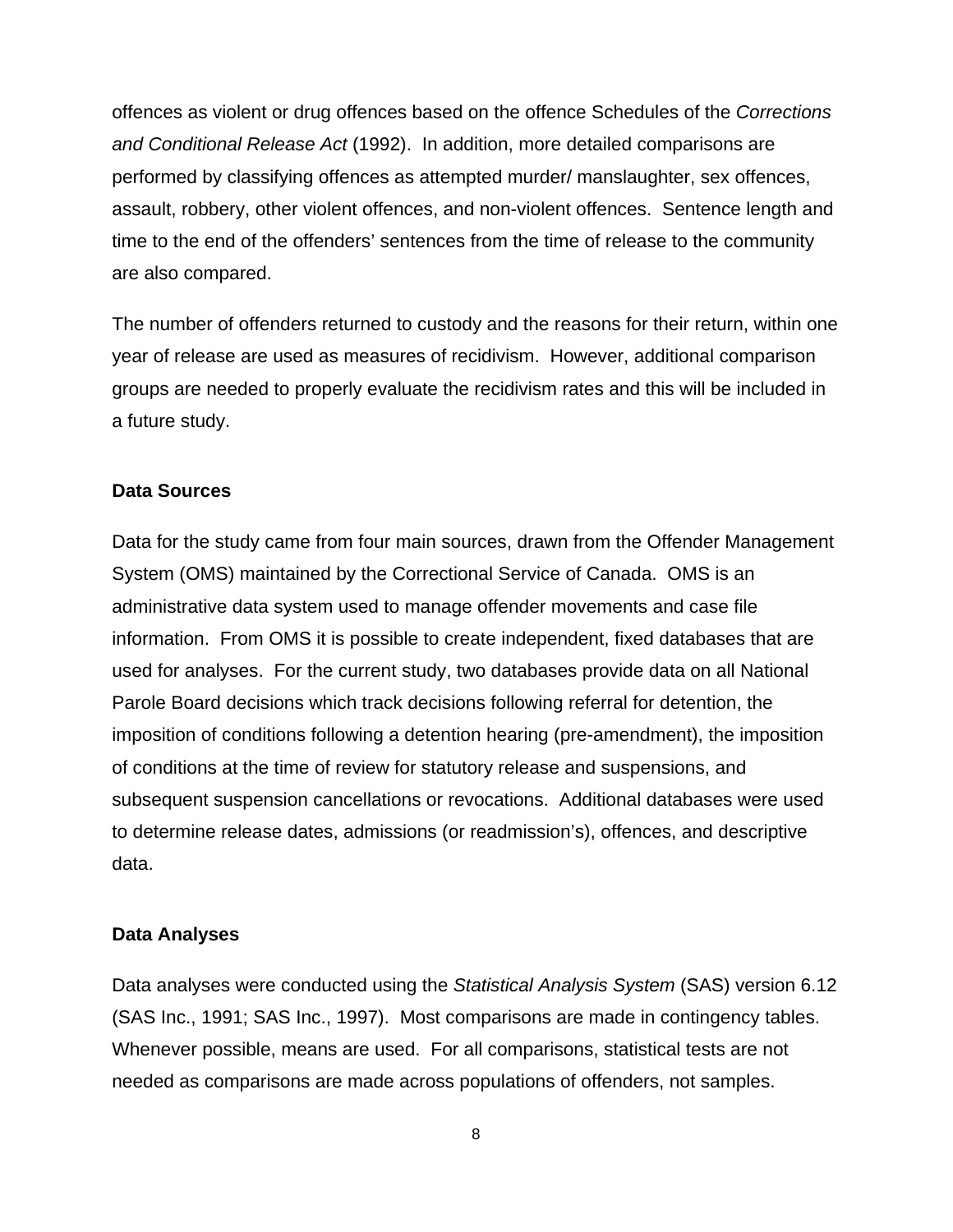## <span id="page-16-0"></span>**RESULTS**

The use of the residency condition increased dramatically after January 1996 as shown in [Table 2.](#page-16-1) Prior to 1996 there were about 40 releases with a residency condition each year. The number increased to over 800 in the first full year that the condition could be imposed for statutory release, and remained at about 800 in the following year.

| <b>Fiscal Year</b>     | Frequency |
|------------------------|-----------|
| 1988-1989              | 35        |
| 1989-1990              | 35        |
| 1990-1991              | 29        |
| 1991-1992              | 58        |
| 1992-1993              | 41        |
| 1993-1994              | 42        |
| 1994-1995              | 28        |
| 1995-1996              | 91        |
| 1996-1997              | 833       |
| 1997-1998 <sup>1</sup> | 800       |

### <span id="page-16-1"></span>**Table 2: Frequency of use of residency condition by fiscal year.**

<sup>1</sup> This value is an estimate of the annual number based on the releases for the 10 months of April to January. There were a total of 676 releases in this period.

Prior to the amendment, all residency conditions were for offenders who had been referred for detention. However, in 1996-1997 and 1997-1998 only about 6% to 7% of the residency conditions were imposed on offenders who had been referred for detention or had a subsequent detention review. However, there was no substantial change in the rate of residency per detention referral or review from pre-amendment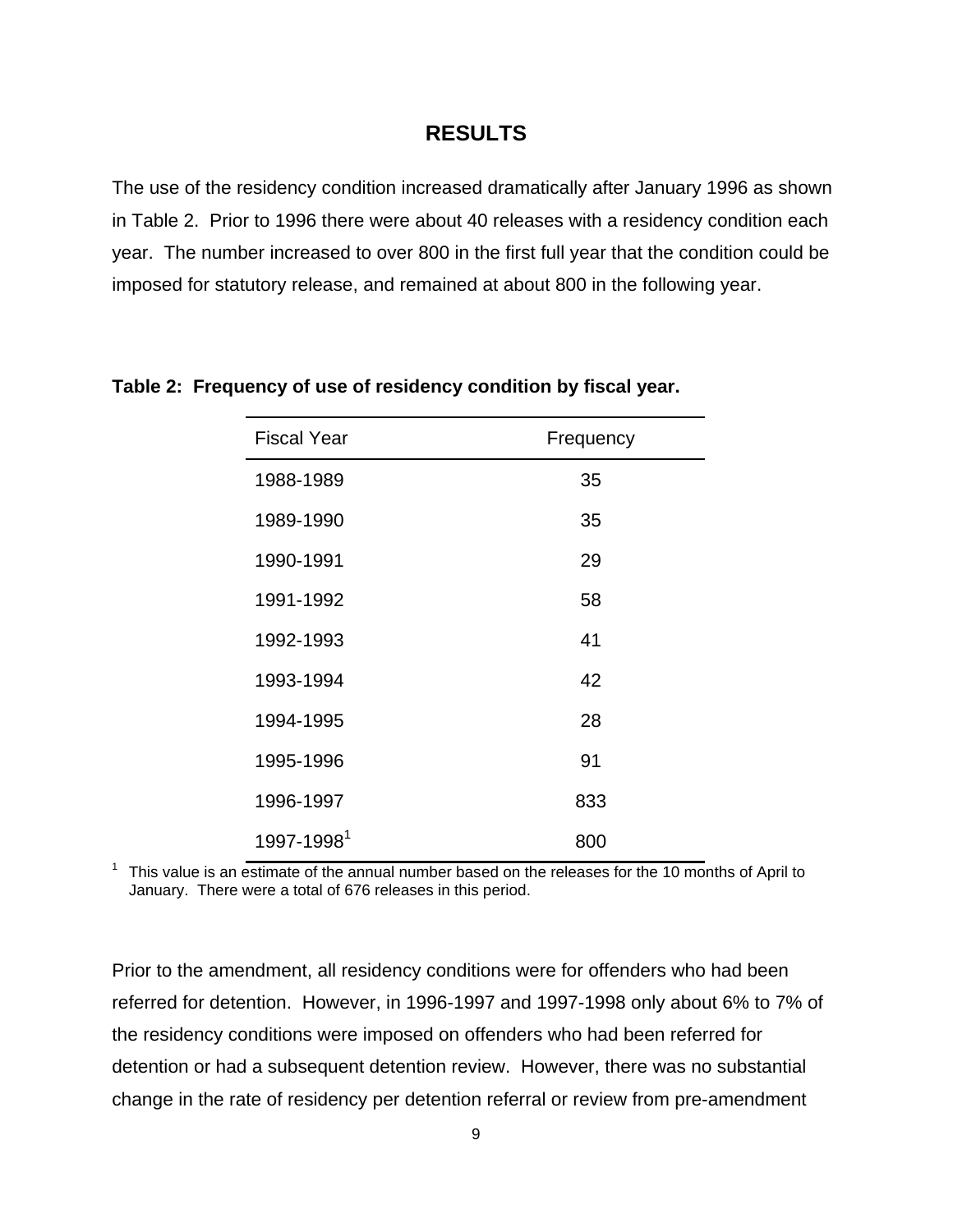(prior to January 31, 1996) to post-amendment (after January 31, 1996) where the rate ranged from approximately 10% to 15%.

After the amendment to the CCRA, the most common use (63%) of the residency condition was for offenders who were released at their statutory release (SR) date. Approximately one-third of the residency conditions were imposed on offenders who had been released on SR, but who had had their SR suspended for failing to meet one or more conditions of their statutory release. Residency became a condition of their subsequent release to the community.

### <span id="page-17-0"></span>**Demographic characteristics**

Demographic characteristics of the offenders released with a residency condition are presented in Table 3. The racial distribution of offenders referred for detention and released with a residency condition did not change significantly from the pre- to the post-amendment period although there was an increase in the percentage of Aboriginal offenders from 28% to 34%. Given that in 1996-97 Aboriginal offenders accounted for about 15% of the offender population (Correctional Service of Canada, 1997), they appear to be over-represented in the sample. However, this is partly the result of a higher rate of referrals for detention for Aboriginal offenders who accounted for approximately 26% of referrals from 1989-90 to 1993-94 (Grant, 1996).

Approximately 70% of the offenders who had a residency condition imposed as part of their statutory release (SR-residency and SR suspended-residency groups) were Caucasian with Aboriginal offenders accounting for about one-quarter of the cases. Again, relative to the inmate population, Aboriginal offenders are slightly overrepresented (24% vs. 15%) in these residency groups as compared to the offender population.

10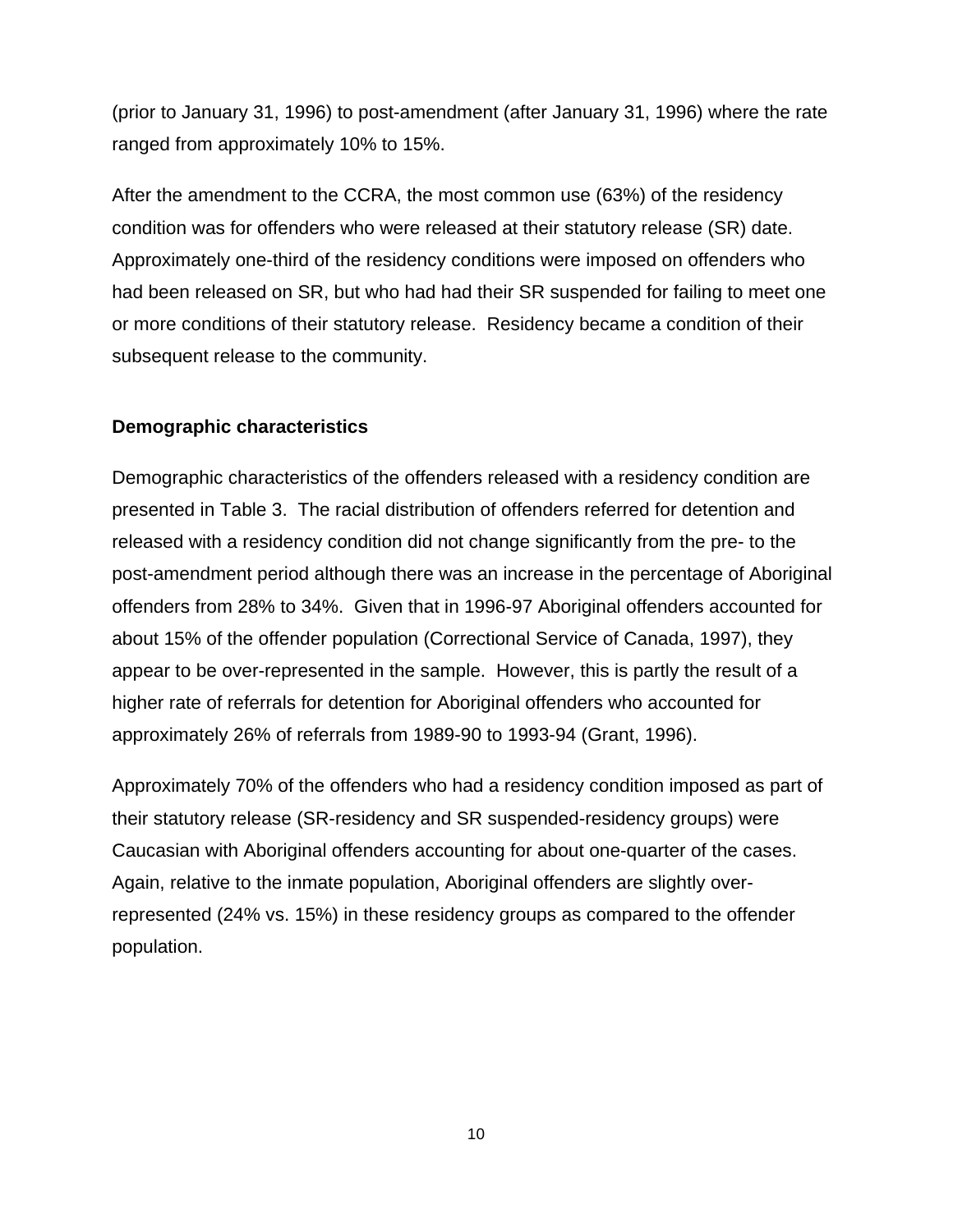|                                    | Pre-amendment             |                           | Post-amendment   |                            |  |
|------------------------------------|---------------------------|---------------------------|------------------|----------------------------|--|
|                                    | Referred for<br>detention | Referred for<br>detention | SR-<br>residency | SR suspended-<br>residency |  |
| Race                               |                           |                           |                  |                            |  |
| Caucasian                          | 67% (193)                 | 63% (63)                  | 70% (693)        | 70% (329)                  |  |
| Aboriginal                         | 28% (81)                  | 34% (34)                  | 24% (235)        | 25% (120)                  |  |
| Other                              | 5% (14)                   | 3% (3)                    | 7% (66)          | 4% (21)                    |  |
| Number of cases                    | 287                       | 100                       | 994              | 470                        |  |
|                                    |                           |                           |                  |                            |  |
| Gender                             |                           |                           |                  |                            |  |
| Male                               | 99% (284)                 | 99% (99)                  | 99% 990)         | 98% (465)                  |  |
| Female                             | $1\%$ (3)                 | 1% (1)                    | $0.5\%$ $(5)$    | $2\%$ (8)                  |  |
| Number of cases                    | 287                       | 100                       | 995              | 473                        |  |
|                                    |                           |                           |                  |                            |  |
| <b>Marital Status</b>              |                           |                           |                  |                            |  |
| Married/<br>Common-law             | 37% (107)                 | 41% (41)                  | 37% (365)        | 42% (196)                  |  |
| Divorced/<br>Separated/<br>Widowed | $9\% (26)$                | $8\%$ (8)                 | 12% (120)        | 9% (44)                    |  |
| Single                             | 53% (152)                 | 51% (51)                  | 51% (501)        | 49% (231)                  |  |
| Number of cases                    | 285                       | 100                       | 986              | 471                        |  |

## <span id="page-18-0"></span>**Table 3: Race, gender and marital status for each group.**

Almost all offenders who were released with a residency condition were male. In the post-amendment period only fourteen female offenders were released on SR with a residency condition.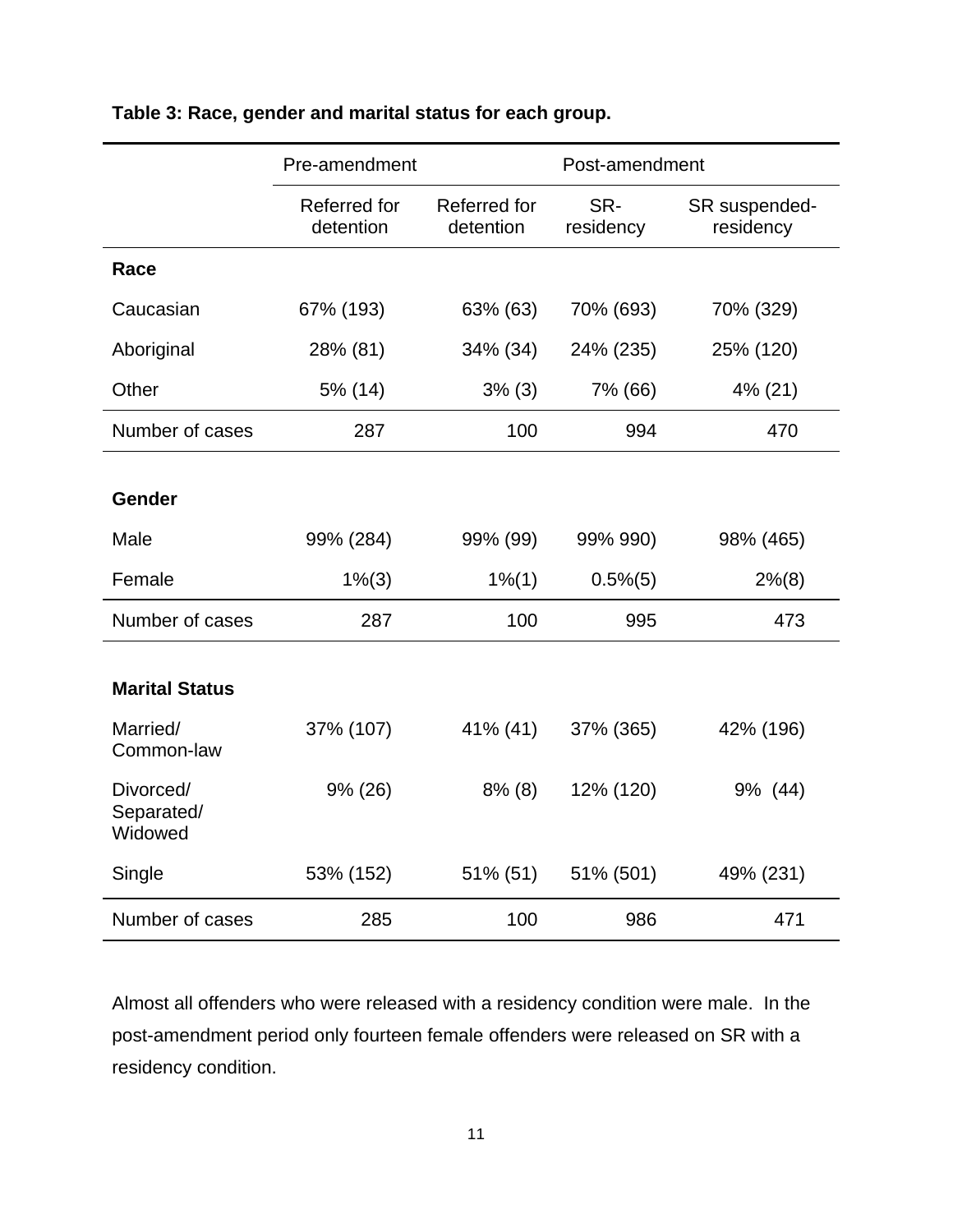There were no meaningful differences in marital status among the groups. Overall, approximately 50% of offenders released with a residency condition were single while about 40% were married or living common law and 10% were divorced, separated or widowed.

Offenders with a residency condition imposed after a detention referral are older at the time of the decision, by approximately one year, in the post-amendment period (34 years vs. 35 years) as compared to the pre-amendment period (see [Table 4\)](#page-20-0). The change is a result of a slight reduction in percentage of offenders in the youngest age group and an increase in the percentage of offenders in the 35 to 49 age group. Offenders with a residency condition imposed at SR or after a suspension from SR, tend to be about one year younger than post-amendment referred offenders.

[Table 4](#page-20-0) also shows the age at admission for offenders. Offenders referred for detention prior to the amendment tend to be slightly older at admission (31 vs. 30) than those referred after the amendment. The SR-residency group had an average age of 30 years, but the SR suspended-residency group was slightly younger when admitted, with a mean age of 28 years.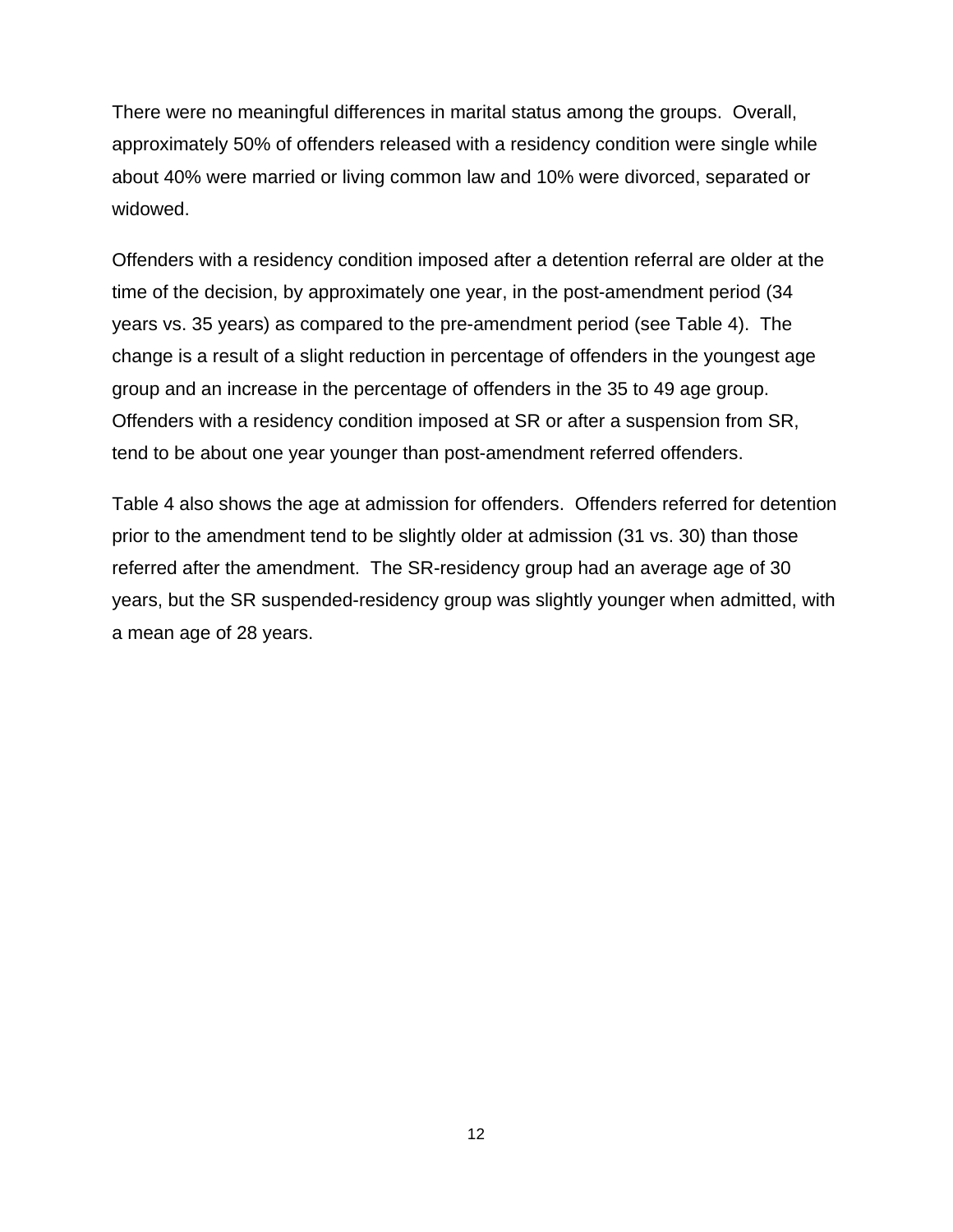|                              | Pre-amendment             | Post-amendment            |                  |                            |
|------------------------------|---------------------------|---------------------------|------------------|----------------------------|
|                              | Referred for<br>detention | Referred for<br>detention | SR-<br>residency | SR suspended-<br>residency |
| Age at residency<br>decision |                           |                           |                  |                            |
| 24 and younger               | $11\%$ (32)               | $7\%$ (7)                 | 17% (171)        | 11% (52)                   |
| 25 to 34                     | 53% (151)                 | 48% (48)                  | 41% (406)        | 49% (231)                  |
| 35 to 49                     | 30% (86)                  | 37% (37)                  | 35% (353)        | 35% (165)                  |
| 50 and older                 | 6% (18)                   | $8\%$ (8)                 | 6% (65)          | 5% (25)                    |
| Mean                         | 34.1                      | 35.4                      | 34.4             | 34.3                       |
| Number of cases              | 287                       | 100                       | 995              | 473                        |
| Age at first<br>admission    |                           |                           |                  |                            |
| 24 and younger               | 31% (88)                  | 41% (41)                  | 37% (366)        | 44% (209)                  |
| 25 to 34                     | 41% (118)                 | 36% (36)                  | 39% (390)        | 39% (186)                  |
| 35 to 49                     | 23% (67)                  | 19% (19)                  | 20% (198)        | 15% (69)                   |
| 50 and older                 | 5% (14)                   | $4\%$ (4)                 | 4% (41)          | $2\%$ (9)                  |
| Mean                         | 30.9                      | 29.5                      | 30.1             | 28.1                       |
| Number of cases              | 287                       | 100                       | 995              | 473                        |

### <span id="page-20-0"></span>**Table 4: Mean age and age distribution at residency decision and at admission for each group.**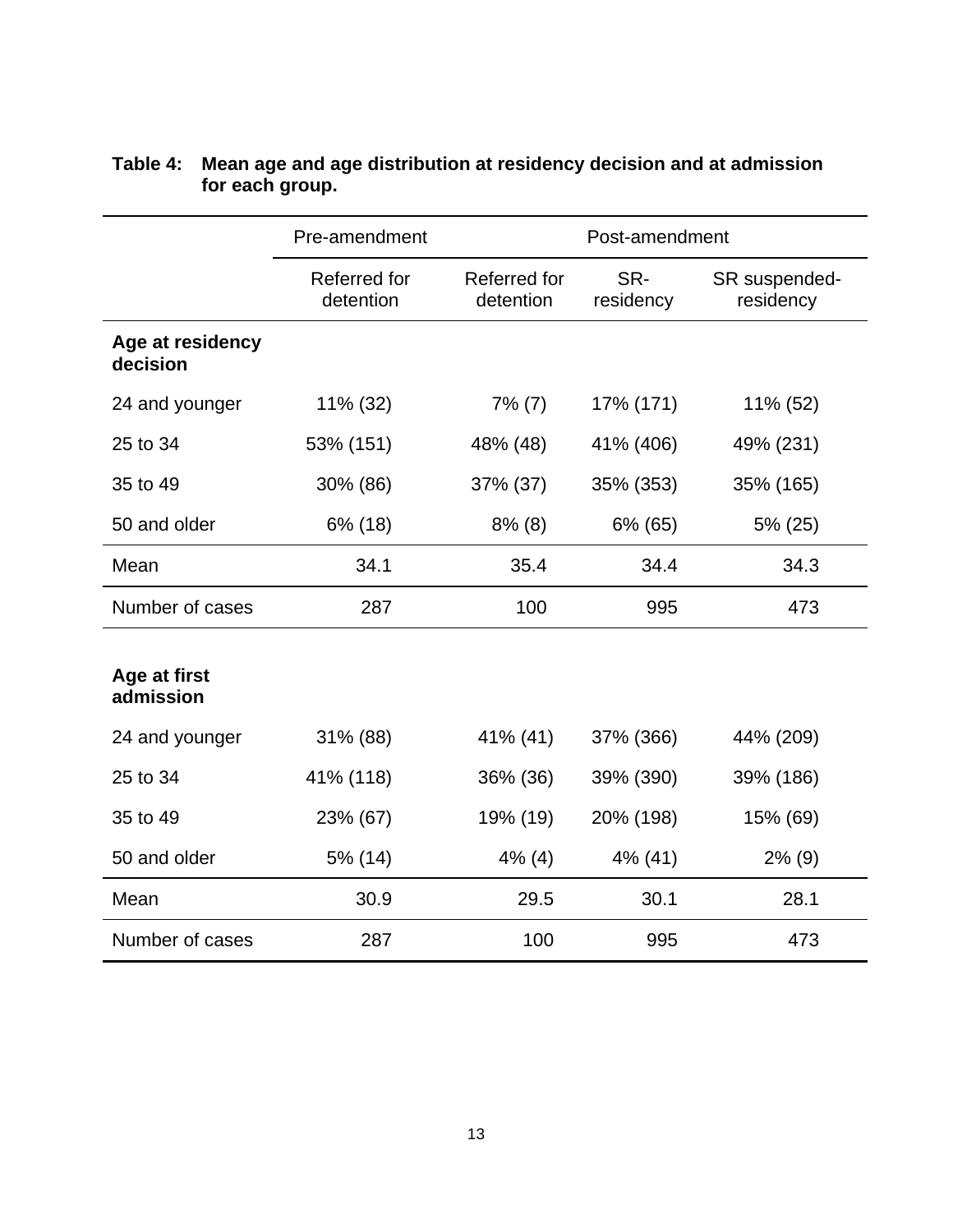## <span id="page-21-0"></span>**Region**

As compared with the regional representation in the offender population, the use of a residency condition with referred offenders is the most common in the Prairie and Pacific regions as shown in [Table 5.](#page-21-1) Relative to their proportion of the offender population, the Quebec and Ontario regions appear to have used the residency option less frequently. Use of residency with referred offenders appears to have decreased in the Quebec region, but has increased (almost doubled) in the Pacific region after the amendment.

|                           | Pre-amendment             | Post-amendment            |                  |                                      |                                                             |
|---------------------------|---------------------------|---------------------------|------------------|--------------------------------------|-------------------------------------------------------------|
| Region                    | Referred for<br>detention | Referred for<br>detention | SR-<br>residency | <b>SR</b><br>suspended-<br>residency | Distribution of<br>Inmate<br>Population<br>(March 31, 1997) |
| <b>Atlantic</b>           | 7% (18)                   | 10% (10)                  | 10% (99)         | 5% (22)                              | 9.6%                                                        |
| Quebec                    | 19% (50)                  | 14% (14)                  | 28%<br>(280)     | 33% (155)                            | 27.0%                                                       |
| Ontario                   | 23% (61)                  | 19% (19)                  | 22%<br>(217)     | 19% (90)                             | 25.0%                                                       |
| Prairie                   | 35% (92)                  | 32% (32)                  | 25%<br>(250)     | 27% (126)                            | 23.8%                                                       |
| Pacific                   | 15% (40)                  | 25% (25)                  | 15%<br>(148)     | 17% (79)                             | 13.6%                                                       |
| <b>Number</b><br>of Cases | 261                       | 100                       | 994              | 472                                  |                                                             |

### <span id="page-21-1"></span>**Table 5: Regional distribution of residency groups.**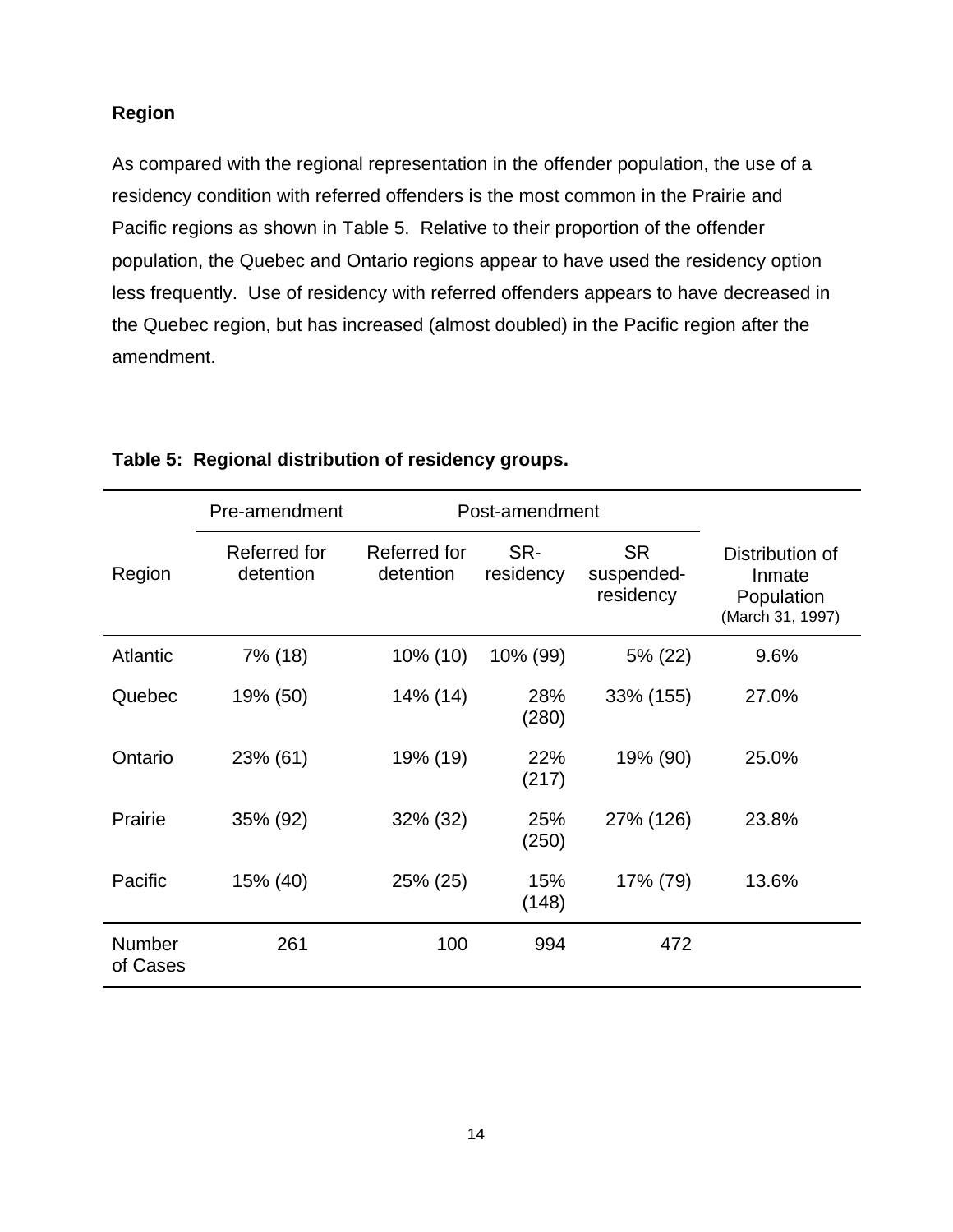The use of residency with the statutory release groups (SR-residency and SR suspended-residency groups) appears to be distributed more consistently with the offender populations in the regions compared to its use for referred offenders. The Quebec region was the most frequent user of residency accounting for 28% of the SRresidency group releases and 33% of the residency conditions applied to offenders who had a previous statutory release suspended. Relative to their regional representation, the Quebec, Prairie and Pacific regions were most likely to impose a residency condition on offenders who were suspended following a SR release.

### <span id="page-22-0"></span>**Security level of releasing institution**

Similar rates of imposing a residency condition across various security levels of releasing institutions were observed pre to post-amendment. Almost all referred offenders with statutory release with residency were released from either medium or maximum-security institutions. Offenders in the SR-residency group were most likely to be released from maximum-security institutions (59%). However, only 28% of offenders in the SR suspended-residency group were released from maximum-security institutions.

|                 | Pre-amendment             | Post-amendment            |                  |                            |  |
|-----------------|---------------------------|---------------------------|------------------|----------------------------|--|
| Security level  | Referred for<br>detention | Referred for<br>detention | SR-<br>residency | SR suspended-<br>residency |  |
| Minimum         | $2\%$ (4)                 | $3\%$ (2)                 | $2\%$ (18)       | 6% (27)                    |  |
| Medium          | 48% (117)                 | 49% (36)                  | 38% (327)        | 65% (289)                  |  |
| Maximum         | 50% (123)                 | 49% (36)                  | 59% (502)        | 28% (126)                  |  |
| Number of cases | 244                       | 74                        | 849              | 447                        |  |

### <span id="page-22-1"></span>**Table 6: Security level of releasing institution**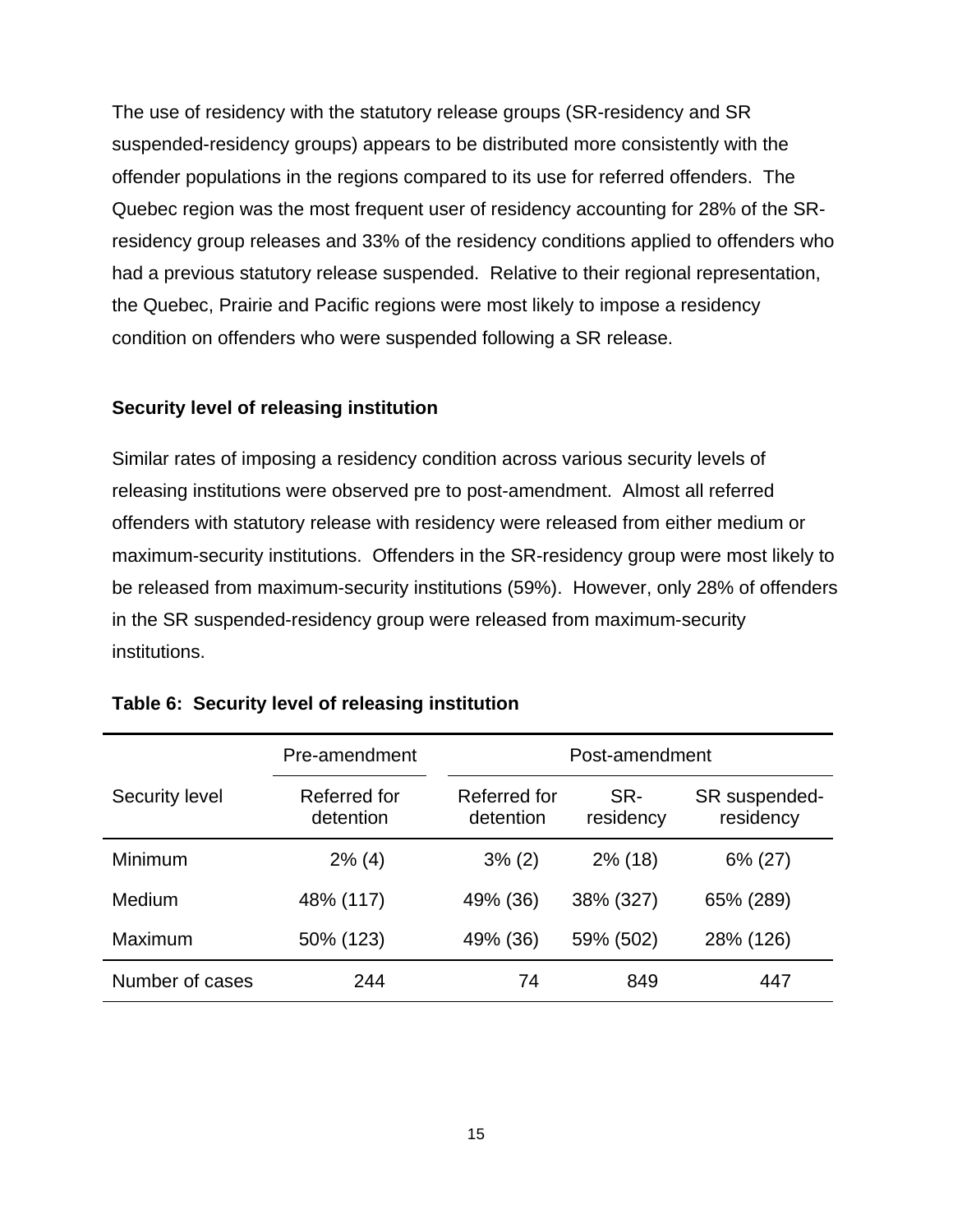### <span id="page-23-0"></span>**Sentence length**

Comparing the sentence length of referred offenders in the pre and post-amendment periods, it appears that pre-amendment referred offenders had longer sentences, on average seven years, as compared to the post-amendment period, where the average sentence length for referred offenders was six years (see [Table 7\)](#page-23-1).

Offenders released on SR with a residency condition (SR-residency group) had an average sentence length of four years which was lower than the referred offenders' average sentence length, while the SR suspended group had average sentence length of seven years (see [Table 7\)](#page-23-1). The distribution of sentence lengths indicates that 20% of the SR suspended-residency group had sentences of ten years or more, while only 7% of the SR-residency group had sentences of this length.

|                       | Pre-<br>amendment         | Post-amendment            |                     |                            |
|-----------------------|---------------------------|---------------------------|---------------------|----------------------------|
| Sentence<br>Length    | Referred for<br>detention | Referred for<br>detention | <b>SR-residency</b> | SR suspended-<br>residency |
| 2 to 3 years          | 14% (38)                  | 17% (17)                  | 36% (356)           | 21% (100)                  |
| 3 to 4 years          | 14% (39)                  | 19% (19)                  | 23% (225)           | 16% (75)                   |
| 4 to 5 years          | 12% (33)                  | $9\%$ (9)                 | 13% (134)           | 13% (60)                   |
| 5 to 10 years         | 38% (107)                 | 39% (39)                  | 21% (214)           | 30% (141)                  |
| More than 10<br>years | 22% (63)                  | 17% (17)                  | 7% (68)             | 20% (97)                   |
| Mean (years)          | 7.1                       | 6.3                       | 4.5                 | 6.9                        |
| Number of<br>cases    | 280                       | 101                       | 997                 | 473                        |

### <span id="page-23-1"></span>**Table 7: Sentence length of offenders released with a residency condition.**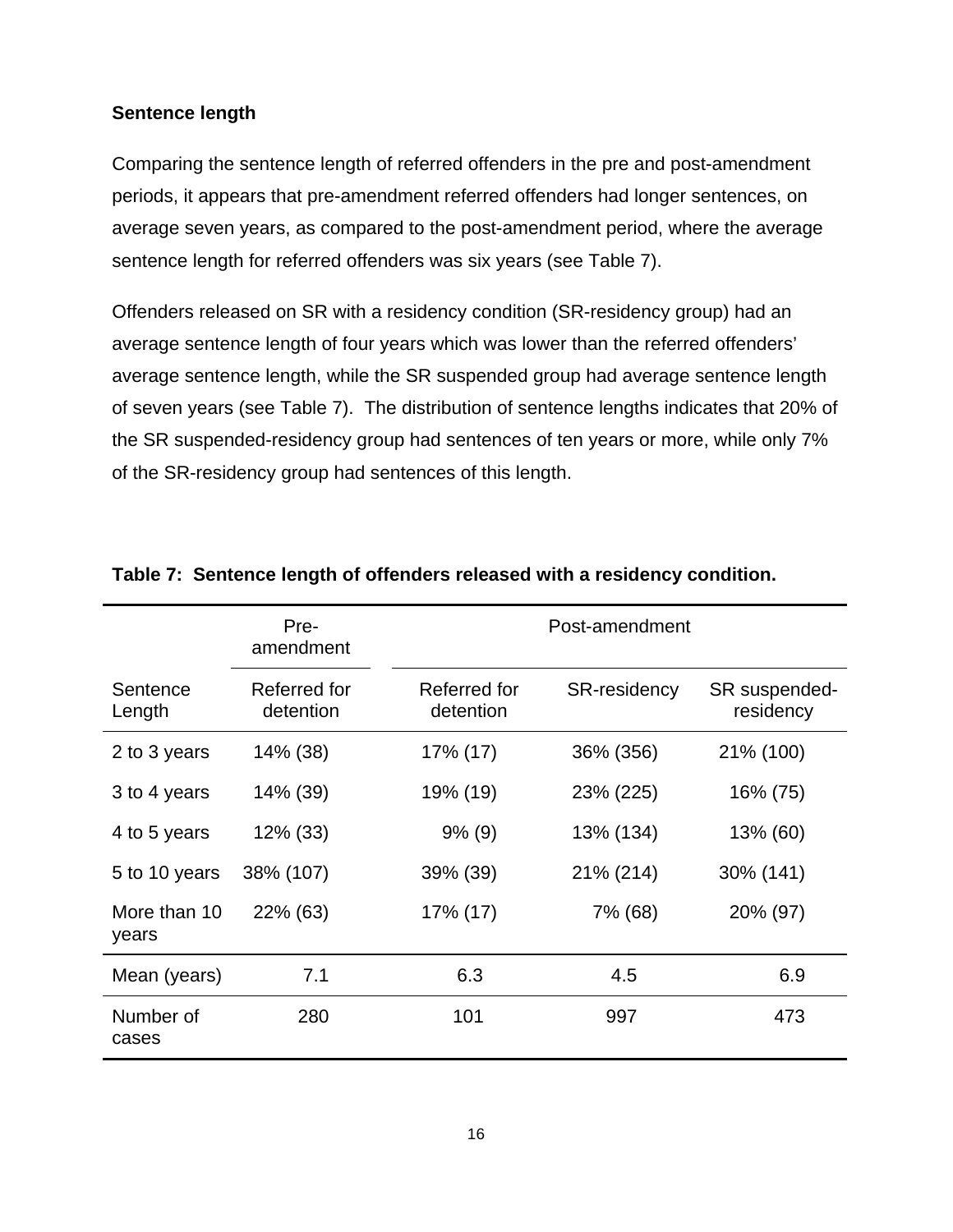### <span id="page-24-0"></span>**Number of offences in current sentence**

The number of offences the SR with residency offenders were convicted of during the current sentence is presented in Table 8. The number of offences includes all offences with sentences requiring federal custody during the sentence prior to the residency decision, not just the offences the offender was admitted with. The average number of offences for referred offenders with a residency condition was four in the preamendment period and six in the post-amendment period. For SR-residency offenders the average number of offences was five, while the SR suspended-residency group had an average of eight. The larger number of offences for previously suspended offenders may be due to additional offences that resulted in the suspension of the previous SR. Table 8 also presents the distribution of the number of offences for offenders and revealed few differences between groups. However, the SR suspended-residency group had fewer offenders with one offence and more offenders with more than ten offences as compared to the other groups. Similar findings were observed when considering offences from both the current and previous sentences (see [Table A-2\)](#page-40-0).

|                       | Pre-amendment             | Post-amendment            |                     |                            |
|-----------------------|---------------------------|---------------------------|---------------------|----------------------------|
| Number of<br>offences | Referred for<br>detention | Referred for<br>detention | <b>SR-residency</b> | SR suspended-<br>residency |
| One                   | 21% (62)                  | 16% (16)                  | 18% (179)           | 7% (33)                    |
| Two to three          | 37% (110)                 | $33\%$ (33)               | 29% (293)           | 19% (89)                   |
| Four to five          | 17% (49)                  | 19% (19)                  | 22% (215)           | 20% (93)                   |
| Six to ten            | 17% (51)                  | 23% (23)                  | 21% (211)           | 30% (142)                  |
| More than ten         | 7% (21)                   | 10% (10)                  | 10% (99)            | 24% (116)                  |
| Mean                  | 4.2                       | 5.6                       | 5.1                 | 8.2                        |
| Number of<br>cases    | 293                       | 101                       | 997                 | 473                        |

<span id="page-24-1"></span>

|  |  |  |  |  | Table 8: Number offences during current sentence. |
|--|--|--|--|--|---------------------------------------------------|
|--|--|--|--|--|---------------------------------------------------|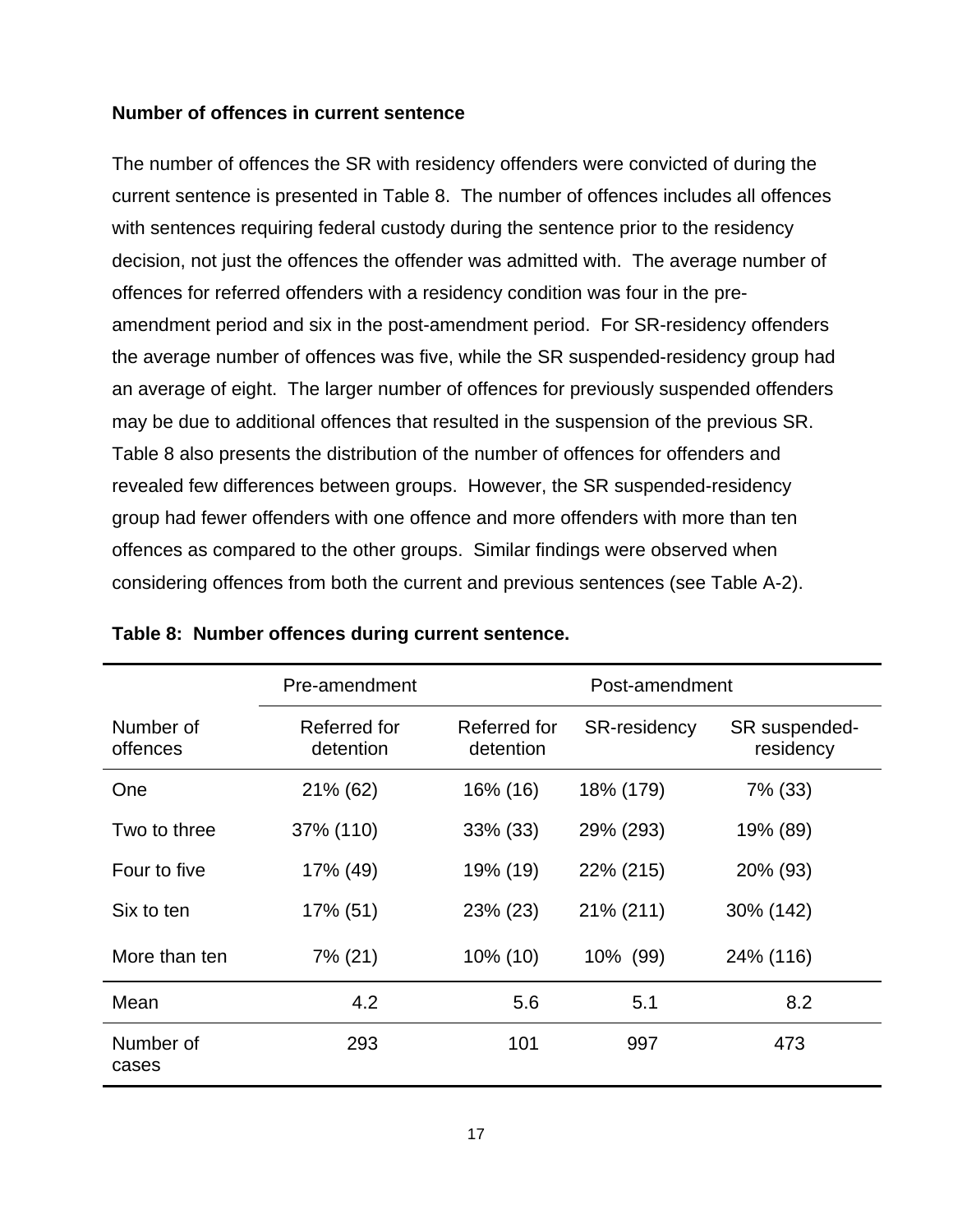## <span id="page-25-0"></span>**Type of offence**

The types of offences committed by offenders during their current sentences are presented in [Table 9.](#page-25-1) Offenders with multiple offences are counted in each offence type so column percentages do not sum to 100%.

Referred offenders in the pre-amendment period were more likely to have been convicted of a sexual offence than those in the post-amendment period (50% vs. 43%). In addition, a higher percentage of referred offenders had committed a robbery in the post-amendment period (32%) than in the pre-amendment period (20%).

|                                   | Pre-amendment             | Post-amendment            |                  |                            |
|-----------------------------------|---------------------------|---------------------------|------------------|----------------------------|
| Offence type                      | Referred for<br>detention | Referred for<br>detention | SR-<br>residency | SR suspended-<br>residency |
| Attempted Murder/<br>Manslaughter | 8% (24)                   | 10% (10)                  | 4% (39)          | 6% (27)                    |
| Sex offences                      | 50% (146)                 | 43% (43)                  | 29% (291)        | 12% (58)                   |
| Assault                           | 36% (106)                 | $35\%$ (35)               | 28% (282)        | 38% (179)                  |
| Robbery                           | 20% (59)                  | 32% (32)                  | 37% (368)        | 58% (276)                  |
| Other violent<br>offences         | 12% (36)                  | $6\%$ (6)                 | 11% (108)        | $9\%$ (41)                 |
| Drug offences                     | 7% (21)                   | $8\%$ (8)                 | 12% (125)        | 18% (86)                   |
| Number of cases                   | 293                       | 101                       | 997              | 473                        |

## <span id="page-25-1"></span>**Table 9: Percentage of offenders in each group with convictions for selected types of offences.**

Note: An offender may have been convicted of more than one type of offence and all different type convictions are included in the table. Therefore the offence categories are not mutually exclusive. Non-violent offences are not included in the table.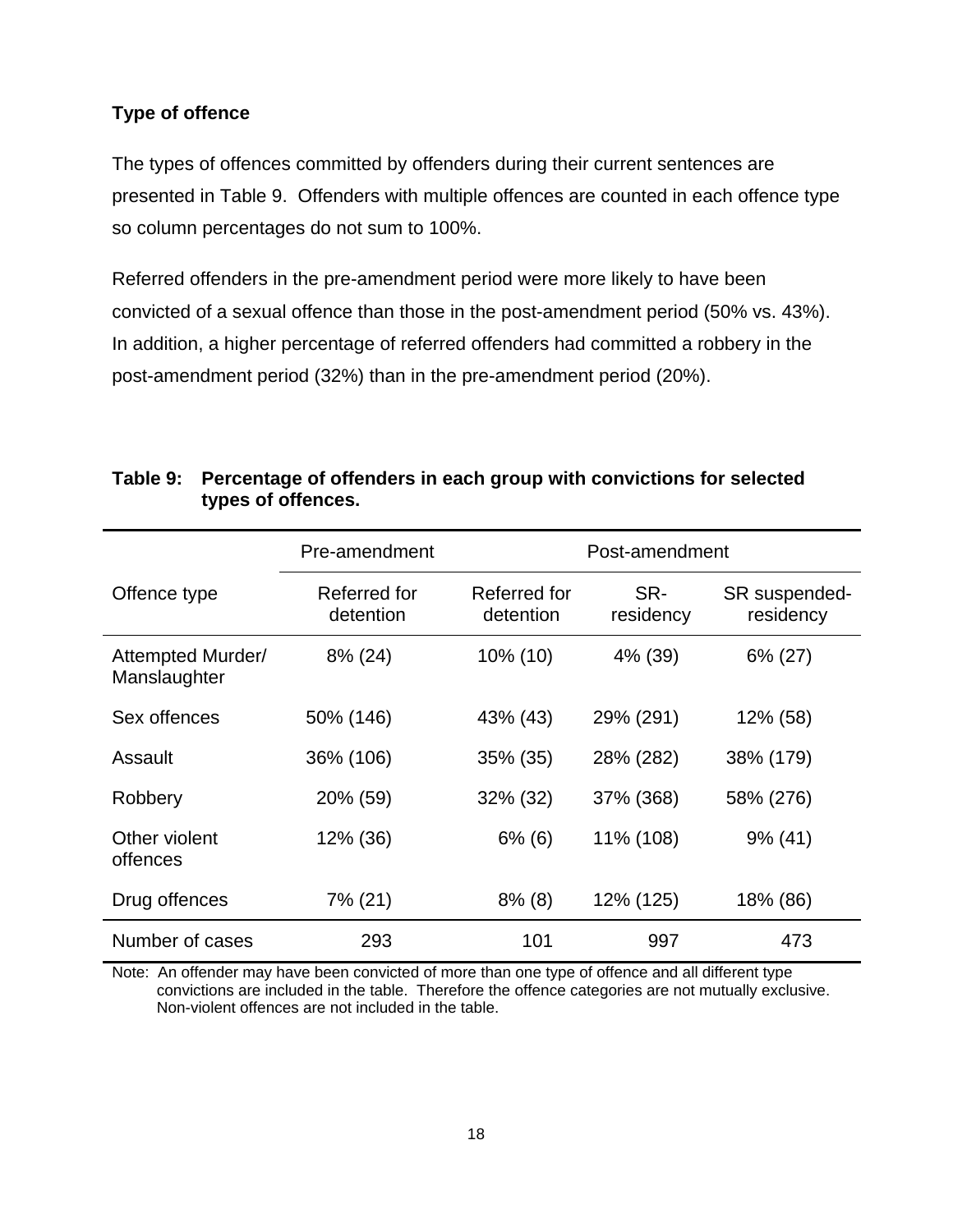The SR-residency and SR suspended-residency groups have lower rates of attempted murder/manslaughter offences (5% vs. 9%) and sex offences (23% vs. 48%) than the referred groups, but have higher rates of robbery (44% vs. 23%) and drug offences (14% vs. 7%). While between one-fifth and one-third of referred offenders had a robbery conviction, almost two-thirds of the SR suspended-residency group had a robbery conviction during this sentence.

Comparisons of offence types were also made for all current and previous convictions with a federal sentence and the results were similar to those presented above for convictions during the current sentence. [Table A-3](#page-41-0) presents these results. Results presented in [Table 10](#page-26-0) show the percentage of offenders with violent offences (Schedule I) and drug offences (Schedule II). Almost all, 92% to 95%, of the offenders released with a residency condition had been convicted of at least one violent offence and the percentage varied little across the groups. Between 4% and 11% of the residency offenders had a drug conviction with the overall percentage being approximately 9%. For more detailed information see [Table A-4,](#page-42-0) [Table A-5,](#page-43-0) [Table A-6](#page-44-0) and [Table A-7](#page-45-0) which present the number of scheduled offences in current or current and previous sentences.

|                                  | Pre-amendment             | Post-amendment            |                  |                            |
|----------------------------------|---------------------------|---------------------------|------------------|----------------------------|
| Offence type                     | Referred for<br>detention | Referred for<br>detention | SR-<br>residency | SR suspended-<br>residency |
| Violent offences<br>(Schedule I) | 95% (283)                 | 94% (95)                  | 92% (918)        | 92% (436)                  |
| Drug offences<br>(Schedule II)   | 4% (13)                   | $5\%$ (5)                 | 10% (101)        | 11% (54)                   |
| Number of cases                  | 298                       | 101                       | 997              | 473                        |

<span id="page-26-0"></span>**Table 10: Percentage of offenders with violent offences (Schedule I) and drug (Schedule II) offences.**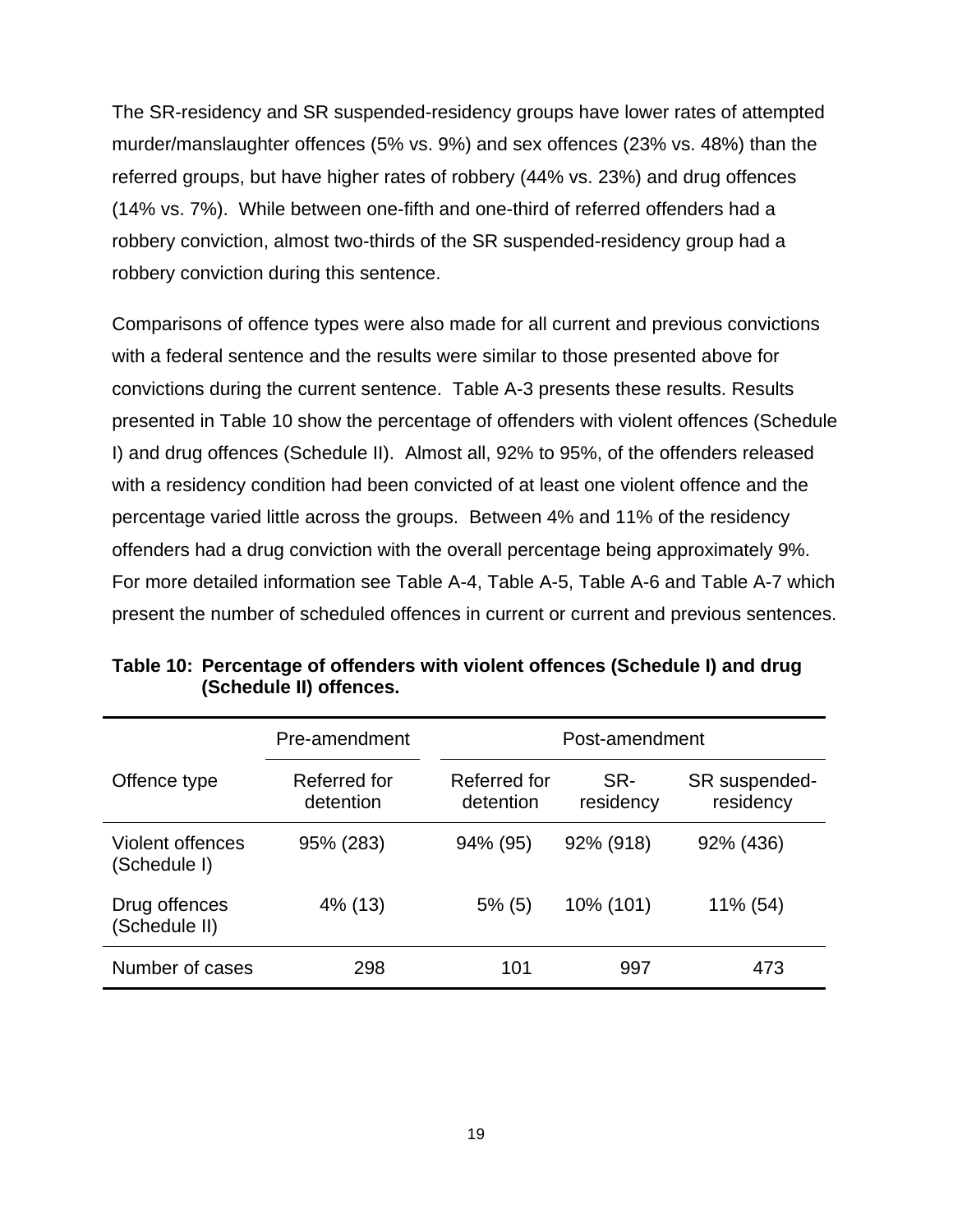Another way of looking at offence type is to determine the most serious offence that offenders committed and compare percentages across groups. Determining the ranking of most serious offence is somewhat arbitrary, but in this study it is based on the perceived level of harm that an offence might cause to a victim. The order of seriousness used is:

- 1. Attempted murder/manslaughter $2$
- 2. Sex offence
- 3. Assault
- 4. Robbery
- 5. Other violent
- 6. Non-violent

 $\overline{a}$ 

Once an offender is placed into a more serious offence category they cannot appear in a less serious offence category. Results of these analyses are presented in [Table 11,](#page-28-1) while [Table A-8](#page-46-0) presents the most serious offence type of offenders in their current and previous federal sentences.

For referred offenders, sex offences are the most serious offence with 48% having "committed" a sex offence. For SR-residency offenders, sex offences are also the most common serious offence (29%) with robbery following very closely at 27%. This result may be contrasted with the SR suspended-residency group for whom robbery was the most serious offence in 37% of the cases and only 12% had sex offences as the most serious offence. In addition, assault was the most serious offence for between onequarter and one-third of offenders within the four groups.

In order to evaluate whether the changing of the order of the assault and robbery offences, in terms of relative seriousness, affected the findings, another analysis was

<span id="page-27-0"></span><sup>2</sup> Murder (first or second degree) is not included in the offences because murder has a mandatory life sentence whereby a statutory release date is not available.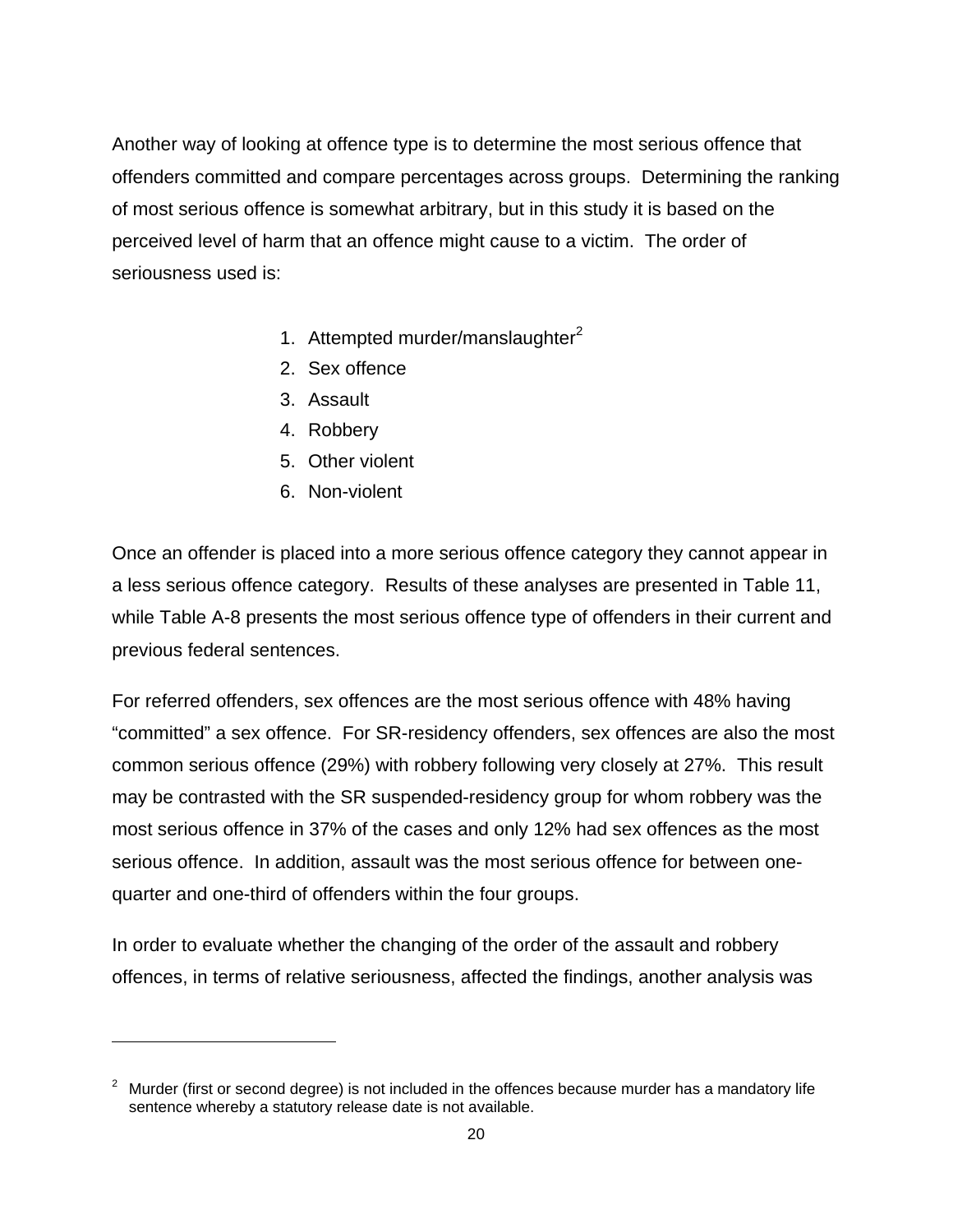performed where the assault and robbery offences were reversed in order. As can be seen in [Table A-9,](#page-47-0) this had very little effect on the distribution of most serious offence.

|                                   | Pre-amendment             |                           | Post-amendment      |                            |
|-----------------------------------|---------------------------|---------------------------|---------------------|----------------------------|
| Offence type                      | Referred for<br>detention | Referred for<br>detention | <b>SR-residency</b> | SR suspended-<br>residency |
| Attempted Murder/<br>Manslaughter | 8% (24)                   | $10\%$ (10)               | 4% (39)             | $6\% (27)$                 |
| Sex offences                      | 48% (143)                 | 43% (43)                  | 29% (291)           | 12% (57)                   |
| Assault                           | 25% (76)                  | 27% (27)                  | 23% (232)           | 33% (154)                  |
| Robbery                           | 7% (21)                   | 10% (10)                  | 27% (265)           | 37% (176)                  |
| Other violent<br>offences         | $6\%$ (18)                | $2\%$ (2)                 | 6% (56)             | $2\%$ (10)                 |
| Non-violent<br>offences           | 5% (16)                   | $9\%$ (9)                 | 11% (114)           | 10% (49)                   |
| Number of cases                   | 298                       | 101                       | 997                 | 473                        |

## <span id="page-28-1"></span>**Table 11: Most serious offence type in current sentence.**

### <span id="page-28-0"></span>**Time to end of sentence**

The length of time from release with a residency condition to the end of the sentence is presented in Table 12.

These results demonstrate the amount of time the offender had to serve after the residency condition was imposed. A short period of time could mean that the remainder of the sentence is served with the residency condition while longer periods may indicate that the offender will be released into the community after the residency period.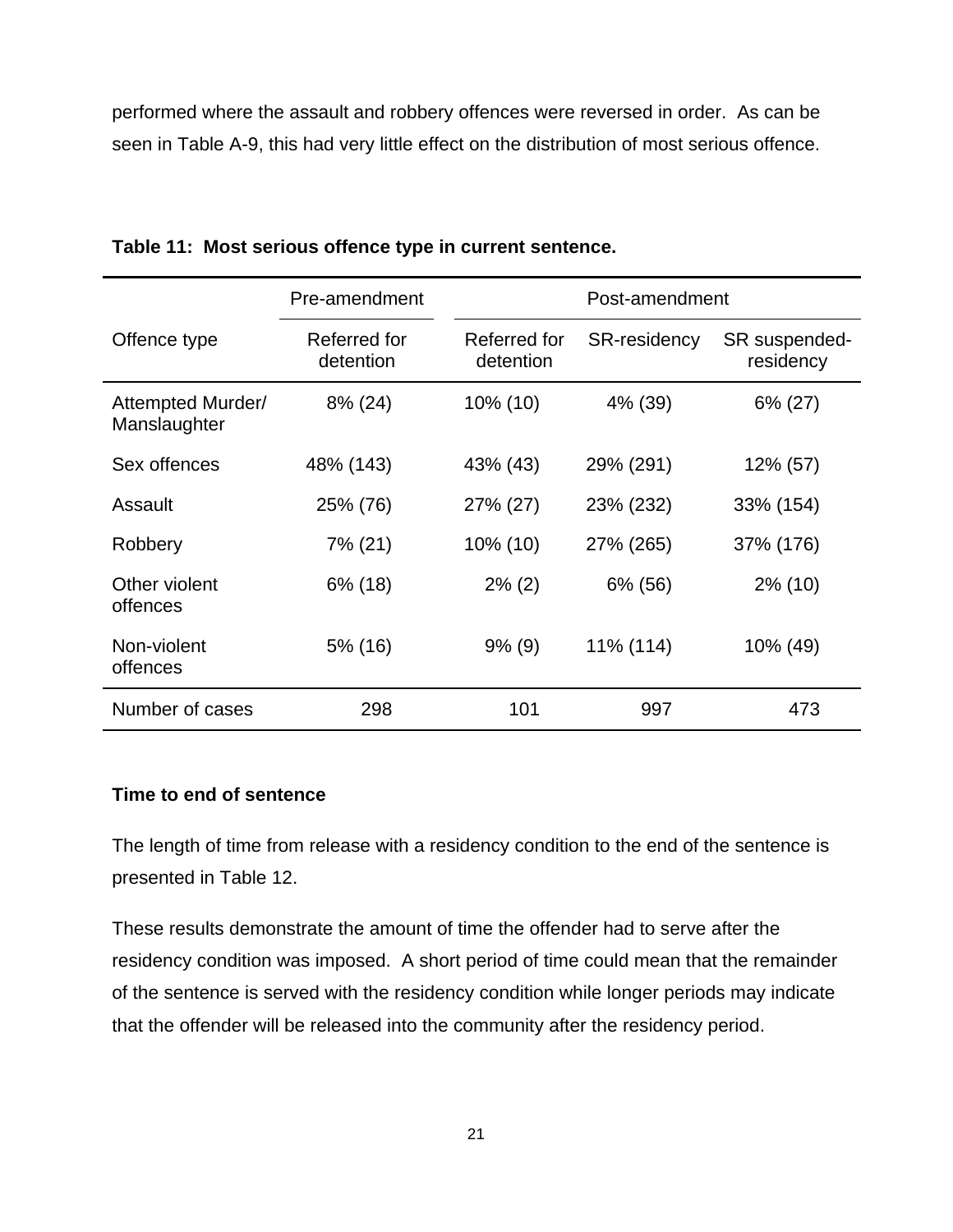|                                              | Pre-amendment             | Post-amendment            |                     |                                      |
|----------------------------------------------|---------------------------|---------------------------|---------------------|--------------------------------------|
| Time from<br>residency to end of<br>sentence | Referred for<br>detention | Referred for<br>detention | <b>SR-residency</b> | <b>SR</b><br>suspended-<br>residency |
| Less than 1 year                             | 53% (114)                 | 62% (61)                  | 46% (427)           | 85% (364)                            |
| 1 to 2 years                                 | $31\%$ (67)               | 29% (28)                  | 43% (396)           | $9\%$ (40)                           |
| 2 or more years                              | 15% (33)                  | $9\%$ (9)                 | 11% (107)           | 6% (24)                              |
| Mean (months)                                | 14.5                      | 11.9                      | 15.0                | 7.1                                  |
| Median (months)                              | 11.4                      | 8.6                       | 12.0                | 3.9                                  |
| Number of cases                              | 214                       | 98                        | 930                 | 428                                  |

<span id="page-29-0"></span>**Table 12: Time from release with residency condition to the end of the sentence .**

Comparing time to serve after release may be most effectively done using the median rather than the mean, although both are presented in Table 12.

The median is the point in the distribution of sentence lengths at which 50% of cases have shorter sentences while 50% of cases have longer sentence lengths. The median is influenced less by cases with very long sentences.

Offenders referred for detention and released prior to the amendment had a median of 11 months to serve before the end of their sentence while post-amendment referred offenders had only 9 months to serve. For SR-residency offenders, the median of time to serve was 12 months while SR suspended-residency offenders had a median of only 4 months to serve before the end of their sentence.

Examination of the distribution of time to serve indicates that 85% of the SR suspendedresidency offenders had less than one year to serve when they were released with the residency condition. The majority of offenders released with a residency condition had less than two years to serve in their sentence when they were released with a residency condition, regardless of group membership.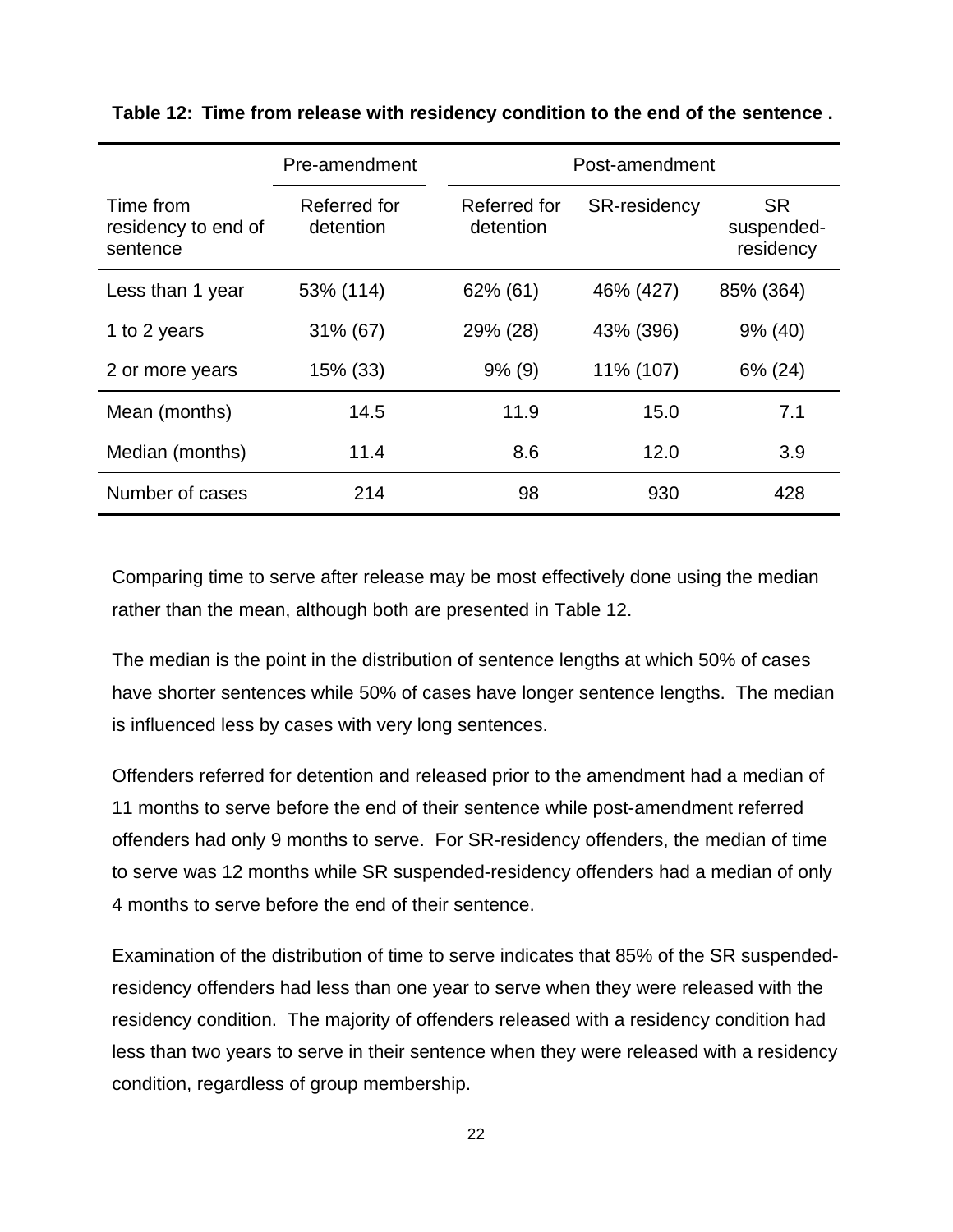### <span id="page-30-0"></span>**Recidivism**

Recidivism was measured from the date of release on SR with a residency condition. In addition to measuring any readmission to a federal institution, results are presented for three types of readmission: revocation without an offence, revocation with an offence, and readmission with a new offence. In general, revocation with an offence is an underestimate of the rate of new offending since new charges may not be processed when the National Parole Board revokes the conditional release. Readmission with a new offence occurs after offenders have completed their sentence and have committed a new crime and returned to a federal institution. This is contrasted with revocation with a new offence where the new offence occurred during the current sentence (i.e., prior to the expiration of the sentence). The follow-up consisted of a fixed one-year period. Of the post-amendment offenders, only those released in the first year after the amendment was enacted were included in the follow-up.

The recidivism rates for each of the groups are presented in [Table 13.](#page-31-0) Overall, approximately 55% of the offenders released with a residency condition were readmitted within one year of their release. The lowest readmission rate was for referred offenders released prior to the amendment to the legislation with only 47% readmitted within one year. These rates of readmission are slightly higher than the 40% readmission rate found for all offenders released at their statutory release date (Grant, 1996).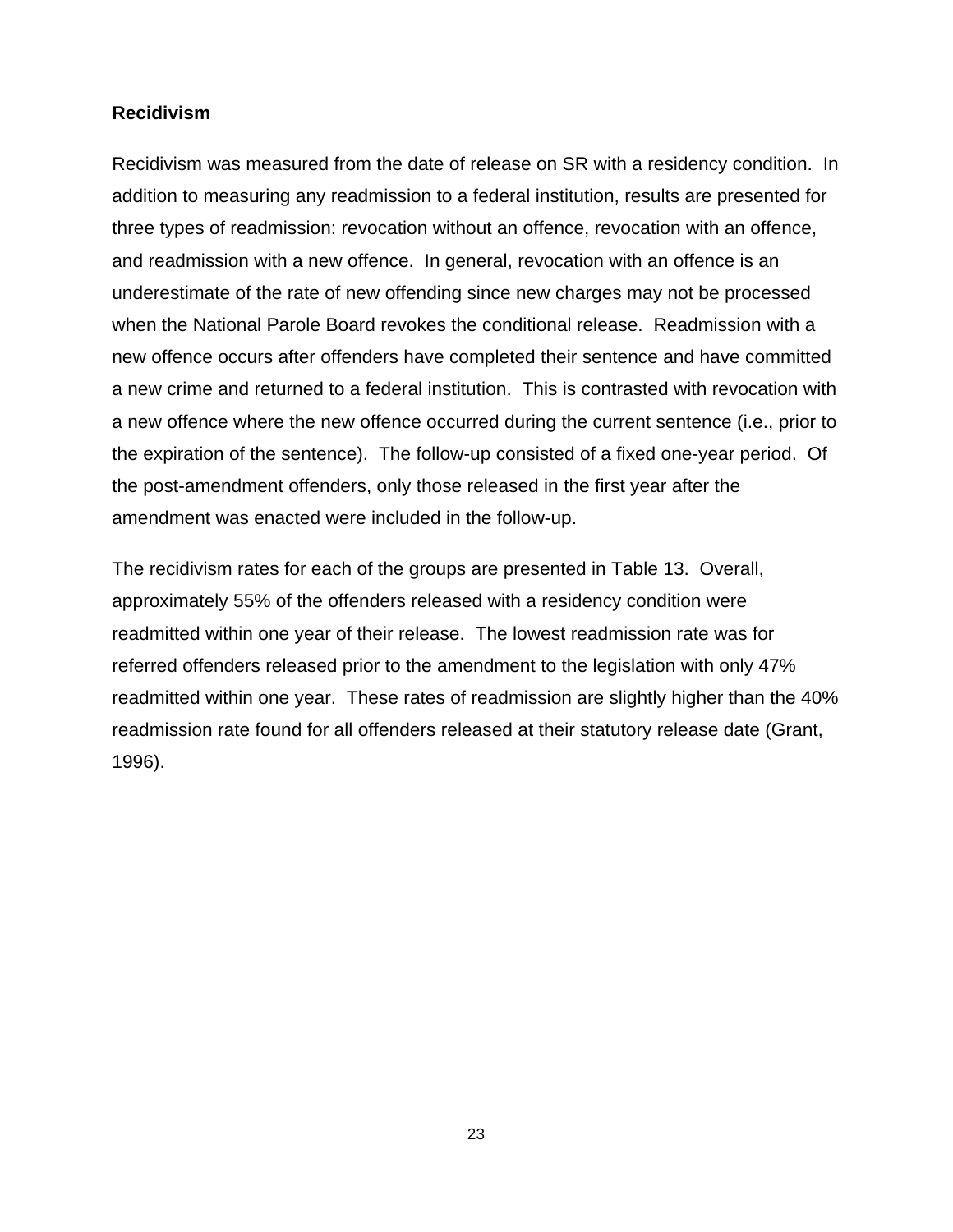|                                                     | Pre-<br>amendment         |                           | Post-amendment   |                                      |
|-----------------------------------------------------|---------------------------|---------------------------|------------------|--------------------------------------|
|                                                     | Referred for<br>detention | Referred for<br>detention | SR-<br>residency | <b>SR</b><br>suspended-<br>residency |
| Not readmitted                                      | 53% (142)                 | 47% (27)                  | 42% (214)        | 43% (114)                            |
| Readmitted<br>(overall)                             | 47% (128)                 | 54% (30)                  | 58% (291)        | 57% (149)                            |
| <b>Revocation without</b><br>offence                | 40% (107)                 | 42% (24)                  | 48% (241)        | 37% (97)                             |
| <b>Revocation with</b><br>offence                   | 4% (10)                   | $10\%$ (6)                | $9\% (47)$       | 11% (30)                             |
| <b>Readmission with</b><br>new offence <sup>1</sup> | $1\%$ (4)                 | $0\%$ (0)                 | $0.2\%$ (1)      | 6% (17)                              |
| Other $^2$                                          | $3\%$ (7)                 | $0\%$ (0)                 | $0.4\%$ (3)      | $2\%$ (5)                            |
| Number of cases                                     | 270                       | 57                        | 505              | 263                                  |

#### <span id="page-31-0"></span>**Table 13: Readmission rates within one year of release and reasons for readmission**

1 Refers to readmission to federal custody due to a new offence following expiration of the current sentence

 $2$  Other includes to conditional release inoperative and termination of conditional release.

Analysis of the reasons for return to custody is also presented in [Table 13.](#page-31-0) These results indicate that for the referred groups, the readmission rates are 47% and 54%, with the higher rate for the post-amendment releases. The majority of these readmission's (40% to 42%) were for revocations of conditional release without a new offence. Between 5% and 10% of the referred for detention releases were returned to custody with a new offence, either as a revocation (in the current sentence) or as a readmission (in a subsequent sentence).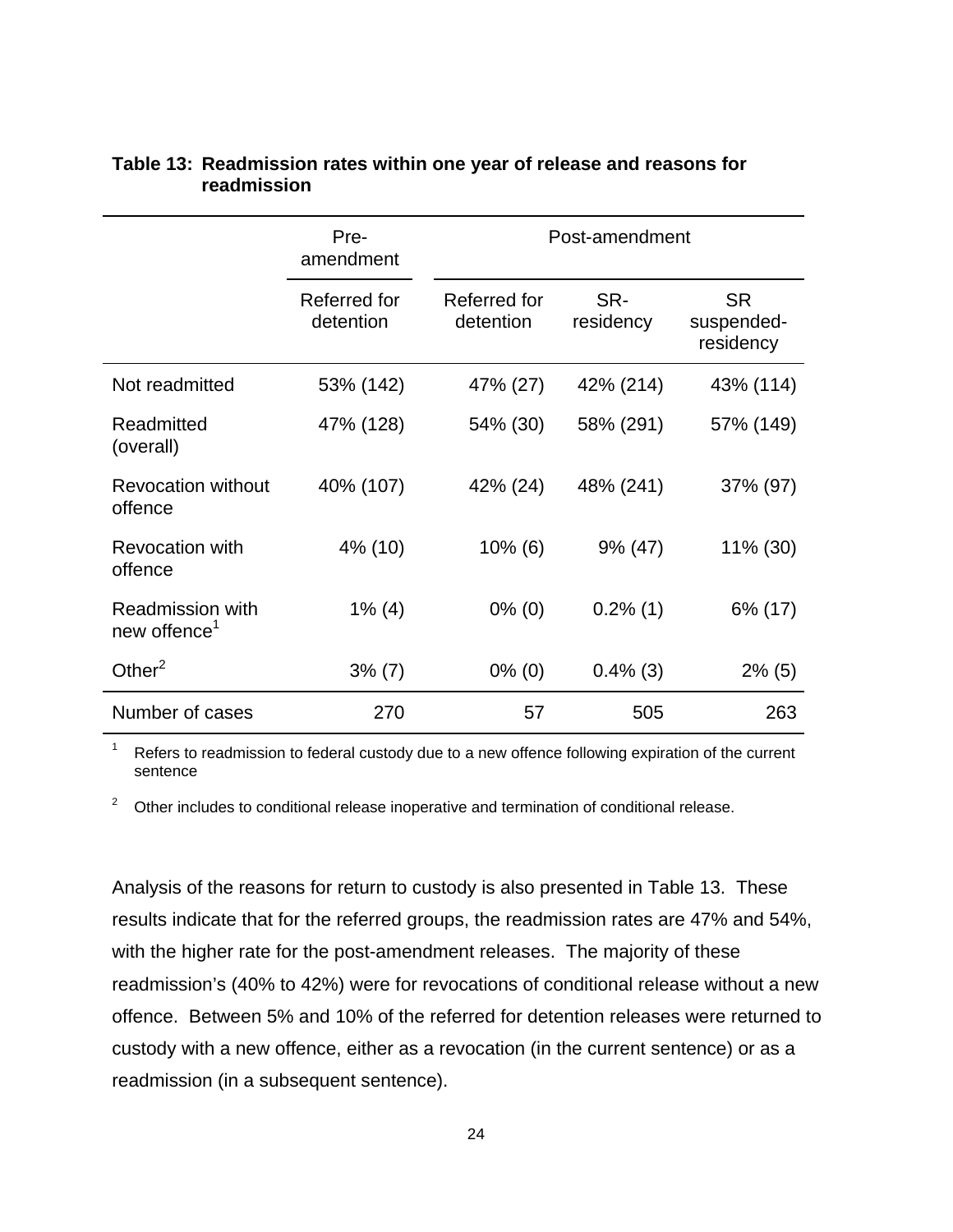For the SR-residency group, 9% were returned to custody with a new offence while 17% of the SR suspension-residency group were returned to custody with a new offence either as a revocation or a readmission.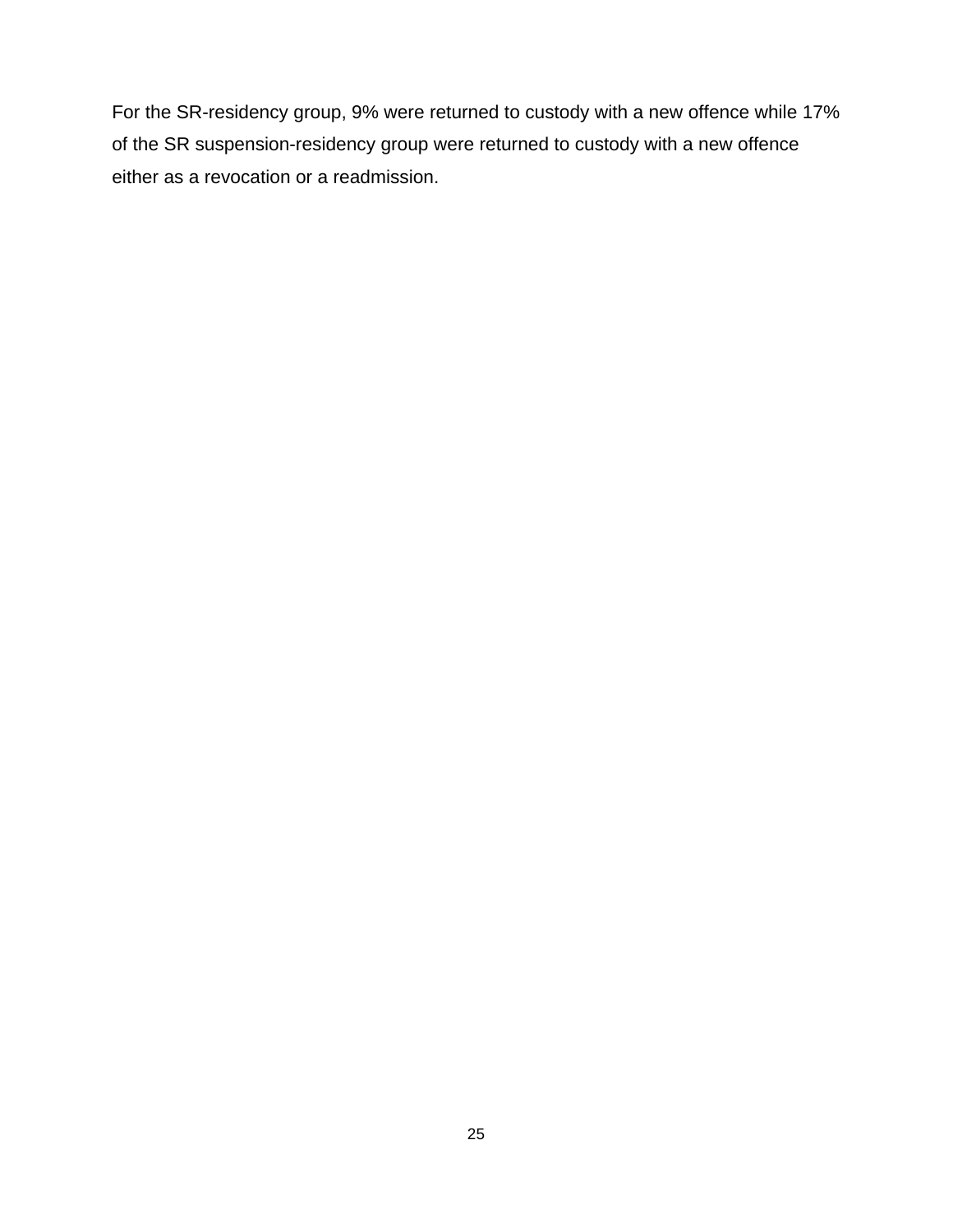# <span id="page-33-0"></span>**SUMMARY AND DISCUSSION**

In the introduction, a set of seven questions was proposed. The questions and the answers follow:

# *1. Has the use of the residency condition for referred offenders changed following the amendment to the CCRA?*

Prior to the amendment to the CCRA in 1996 which allowed a residency condition to be applied to statutory releases (SR), only about 40 offenders a year were released with a residency condition following a detention review. This number did not change following the amendment. However, after the amendment, only about 6% of residency releases were for referred offenders.

# *2. Has the residency condition been used with offenders released at their statutory release date?*

Post amendment, approximately 800 offenders were released each year with a residency condition and most residency conditions (63%) were applied to offenders being released on SR or after their SR has been suspended (30%) and they were subsequently re-released with a residency condition.

# *3. What are the demographic characteristics of offenders released with a residency condition?*

Very few female offenders have been released with a residency condition. About half of the offenders released with a residency condition were single. Referred offenders in the post-amendment period were approximately one year older than those in the preamendment period. Offenders released on statutory release (SR-residency and SR suspended-residency groups) tended to be about one year younger than referred offenders in the post-amendment period, but similar in age to the pre-amendment referred offenders.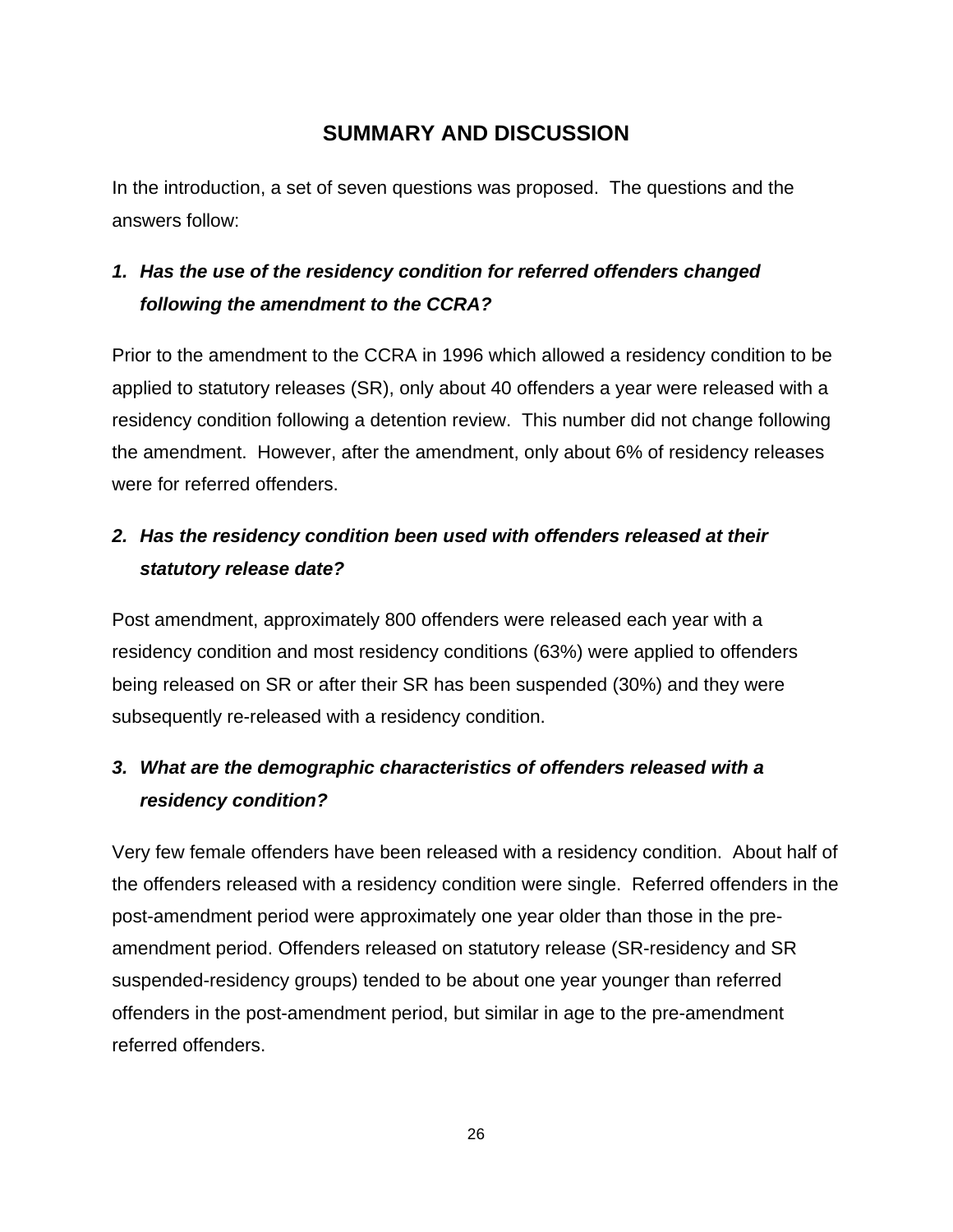Of the offenders referred for detention and given a residency condition, 30% were Aboriginal offenders in both the pre- and post-amendment periods. However, this is not an indication of bias in the use of the residency condition since 26% (Grant, 1996) of all referrals for detention are Aboriginal offenders. Aboriginal offenders account for 24% of the SR-residency group and 25% of the SR suspended-residency group and this is somewhat higher than their 15% representation in the offender population. However, Aboriginal offenders are also more likely to be released on SR than on full parole so the higher percentage for Aboriginal offenders may reflect a higher rate of SR release for Aboriginal offenders.

Pre- to post-amendment, referred offenders released with a residency condition were released from medium and maximum-security institutions at approximately the same rate. While 59% of the SR-residency group were released from a maximum-security institution, offenders suspended after SR and then re-released with a residency condition were more likely to be released from a medium security institution (65%).

### *4. Is residency used equally across all regions?*

As compared with their representation in the offender population, residency is used with referred offenders most frequently in the Atlantic, Prairie and Pacific regions and is used less frequently in the other two regions. However, for the SR-residency group, the use of the residency condition is used at a rate proportional to regional representations of the offender population. The use of residency for offenders suspended on SR is highest in the Quebec and Prairie regions, relative to their representation in the offender population.

27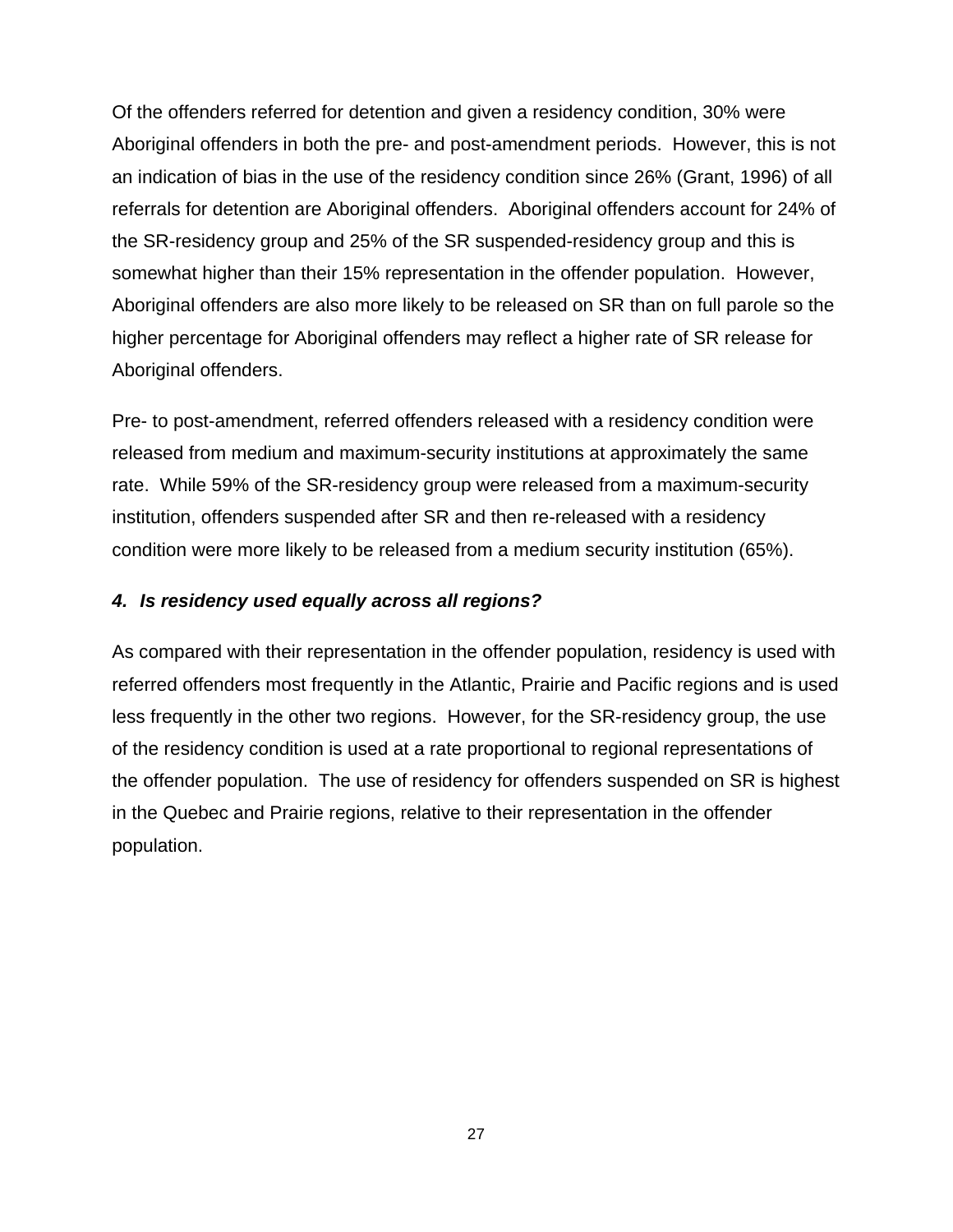# *5. What are the sentence characteristics of offenders released with a residency condition?*

Analysis of the sentence length indicates that referred offenders with a residency condition released after the CCRA amendment had shorter sentences than those released in the pre-amendment period, by approximately one year. While offenders released with residency at their SR date had an average sentence length of four years, the sentence length of those re-released after a suspension was seven years.

# *6. For offenders released with a residency condition, what types of offences have they committed in the past and what is the extent of their criminal activity? Have these characteristics changed from before the amendment to after?*

The number of offences averaged between four and six for three of the four comparison groups, but the number was greater for the SR suspended-residency group with an average of eight convictions during the current sentence.

Comparisons between the groups for type of offence indicated that almost all offenders in the residency group (approximately 94%) had been convicted of at least one violent offence (Schedule I) and approximately 10% had a drug offence (Schedule II). More detailed analyses indicated that referred offenders were most likely to have convictions for sexual offences (approximately 48%) while SR offenders (SR-residency or SR suspended-residency groups) were more most likely to have been convicted of a robbery offence (37% to 58%). Interestingly, more than half (58%) of the SR suspended-residency offenders had been convicted of a robbery offence.

# *7. What percentage of offenders released with a residency condition is readmitted to prison within one year of their release?*

Offenders released on SR with residency had an overall readmission rate of approximately 55% within one year of release. Pre-amendment referred offenders' readmission rate was 47% but this rose to 54% for the post-amendment referred group. The SR-residency and SR suspended-residency groups had return rates of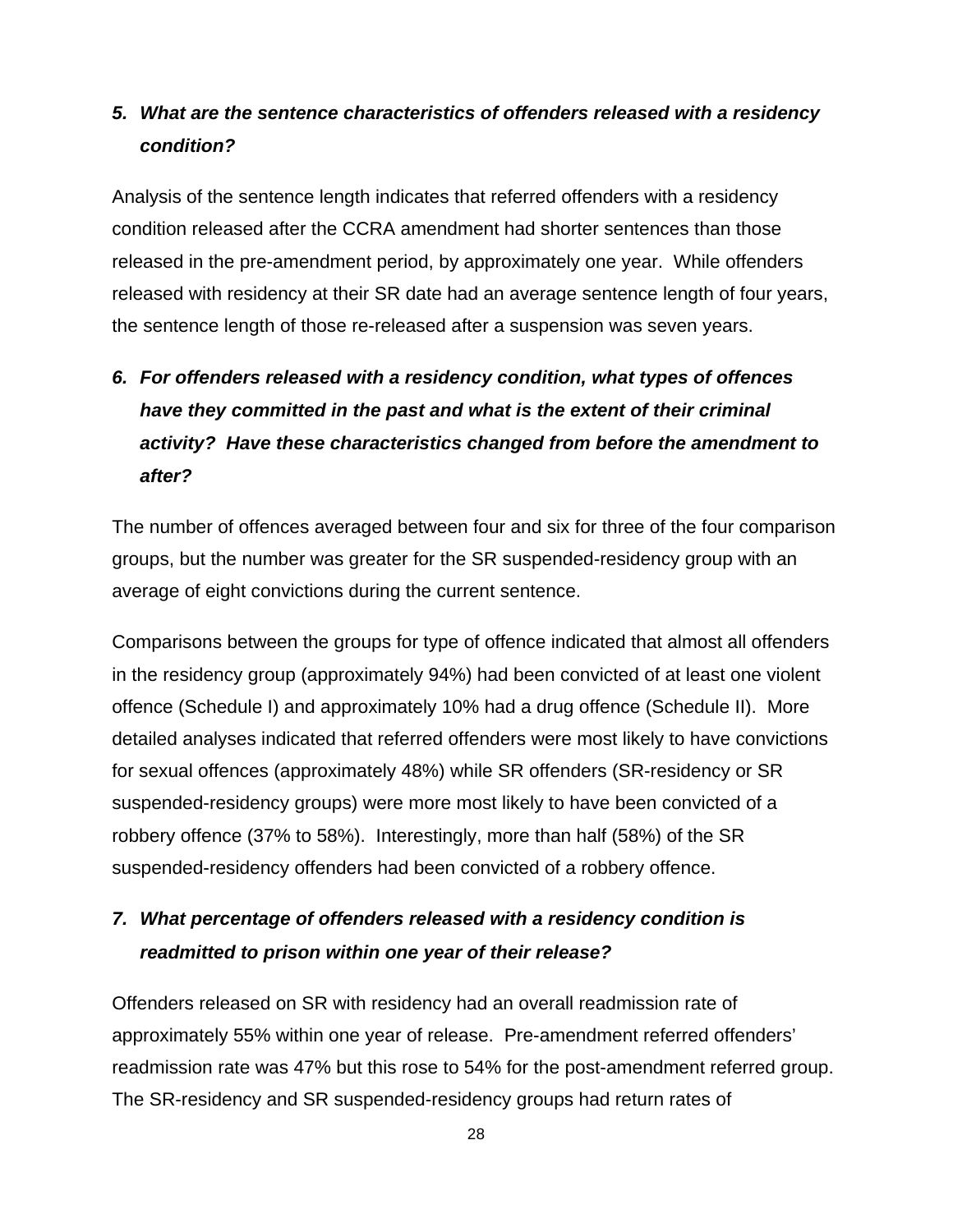approximately 57%. However, it is important to note that the majority of these readmission's were due to revocations without new offences. The new offence rate ranged from 5% for the pre-amendment referred offenders to 17% for the suspended then re-released offenders. The new offence rate of referred offenders doubled from pre-amendment (5%) to post-amendment (10%).

#### <span id="page-36-0"></span>**Discussion**

The amendment to the CCRA allowing the residency condition to be imposed on offenders released at their statutory release date resulted in a dramatic increase in the use of this option. In addition, the characteristics of offenders released with the residency condition changed with an increase in offenders convicted of robbery and a decrease in the percentage of offender released with a sex offence. Offenders given a residency condition following the suspension of SR appear to represent a higher risk group of offenders who were younger at their first federal admission, had longer sentences, more convictions, and were most likely to have a robbery conviction.

The impact of residency on outcome appears to be limited given that 55% of releases with a residency condition were returned to custody within a year, a rate higher than the 40% rate of the population of all SR releases (Grant, 1996). However, more appropriate comparison groups will need to be constructed to further understand the recidivism rate. It may be that those offenders released with a residency condition are the most likely to be returned to custody following conditional release and their base rate of return could be higher than 50%. A future study will provide these additional comparison groups.

If the recidivism result is supported with the inclusion of additional comparison groups, it would be surprising given that day parole has been shown to have an effect on release outcome (Grant & Gillis, 1998), and given the potential for the residency period to act as a transition period from custody to full community living. Since the first six to twelve months of release is the most likely time for readmission (Grant, 1996), the additional support afforded by a halfway house would be expected to reduce the likelihood of return. The preceding reasoning assumes that the halfway houses provide programming opportunities for residency offenders which targets their criminogenic

29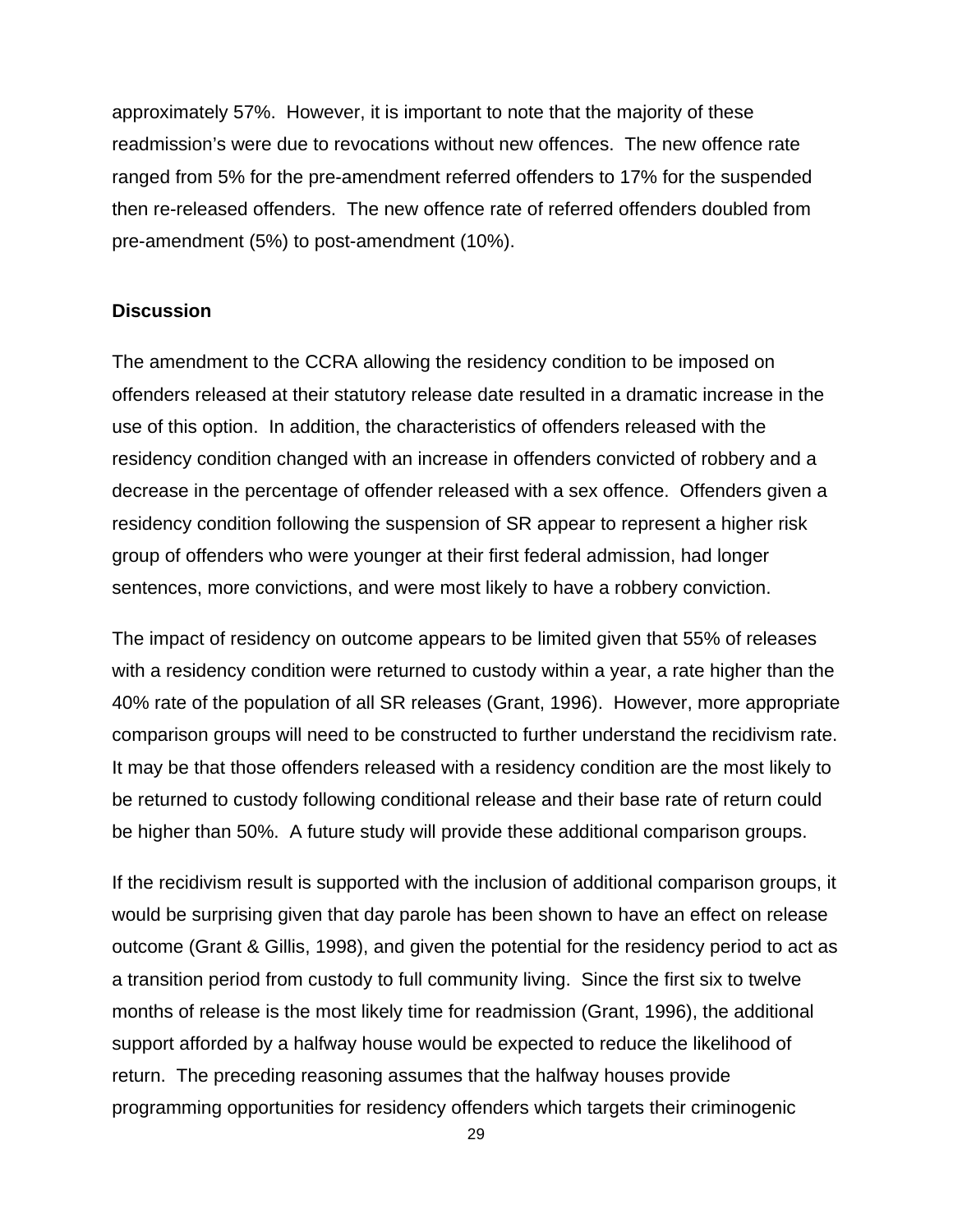needs and the transition from prison to street life. Research in the area of intensive supervision has found that increased surveillance alone is not sufficient to lower readmission rates, and may, in fact, increase the technical violation and return to custody rates (Petersilia and Turner, 1993).

If support structures are not available then it may be that residency is of little benefit in assisting offenders to reintegrate. Future research will need to look at what kinds of programs and community support services are available for residency offenders and what programs they actually participate in.

The results indicate that a substantial number of offenders with relatively serious offences have been released to halfway houses on SR. Given that previous releases to halfway houses were mostly day parole releases, and many of these day parole offenders would have had relatively short and less violent criminal histories, it seems likely that there has been an impact of the residency releases on halfway house operations. A future research project will need to investigate the impact of the residency releases on halfway house operations, and focus particularly on the impact on the mix of offender types in halfway houses after the SR with residency condition was made more generally available.

While there is evidence to suggest that a residency condition could have an impact on release outcome, there is insufficient evidence available in this study to demonstrate a positive impact. Additional research efforts will be needed to determine if the use of a residency condition is having an impact and to determine if modifications in the way the residency condition is used could be enhanced to increase the likelihood of success for offenders after their release to the community.

30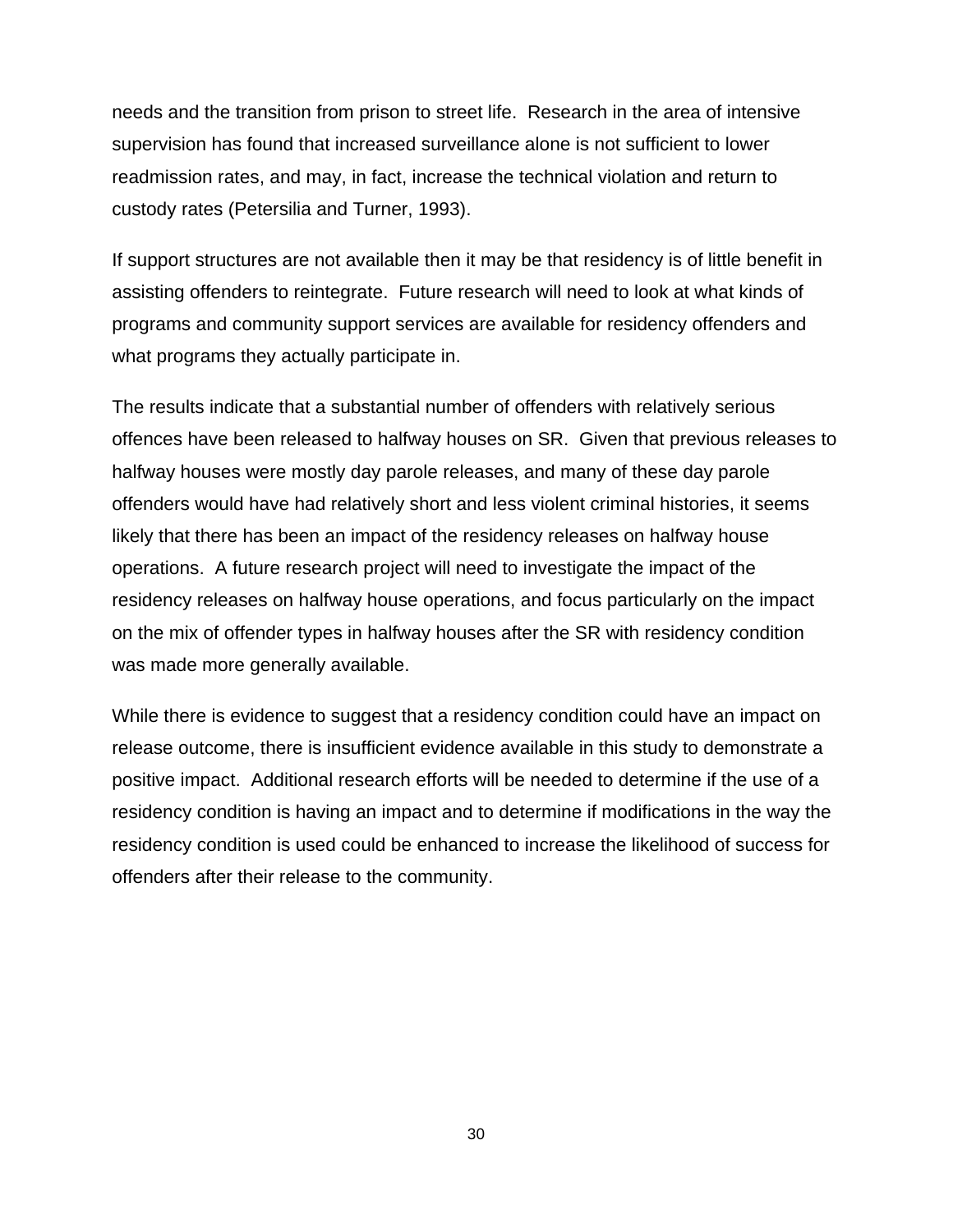#### <span id="page-38-0"></span>**REFERENCES**

*Amendments to the Corrections and Conditional Release Act,* Statutes of Canada, c. 42, s. 46, 48, (1995).

*Case Management Manual (1998)*. Ottawa, Canada: Correctional Service of Canada.

*Corrections and Conditional Release Act*, RCS, C-20, (1992)

*Corrections and Conditional Release Act, August 1997 Edition*, RSC, C-20, (1997).

Correctional Service of Canada (1997) *Basic facts about corrections in Canada*. Ottawa, Canada: Correctional Service of Canada.

Grant, B.A. (1996) Inmates *referred for detention (1989-90 to 1993-94): A comparative analysis* (R-45). Ottawa, Canada: Correctional Service of Canada.

Grant, B.A., & Gal, M. (1998) *Case Management Preparation for Release and Day Parole Outcome* (R-63). Ottawa, Canada: Correctional Service of Canada.

Grant, B.A. & Gillis, C. (1998). *Day parole outcome, criminal history and other predictors of successful sentence completion*. Ottawa, Canada: Correctional Service of Canada.

Grant, B.A., Motiuk, L., *Brunet*, L., Lefèbvre, L. and Couturier, P. (1996) *Day parole program review: Case Management Predictors of Outcome (R-52).* Ottawa, Canada: Correctional Service of Canada.

Petersilia, J. and Turner, S. (1993). Intensive Probation and Parole. In M. Tonry (Ed.), *Crime and Justice, A Review of the Research, Volume 17*. Chicago: The University of Chicago Press.

SAS Institute Inc. (1991). *SAS Language and Procedure, Usage 2, Version 6, First Edition*. Cary, North Carolina: SAS Institute Inc.

SAS Institute Inc. (1997). *Statistical Analysis System (SAS), Version 6.12*. Cary, North Carolina: SAS Institute Inc.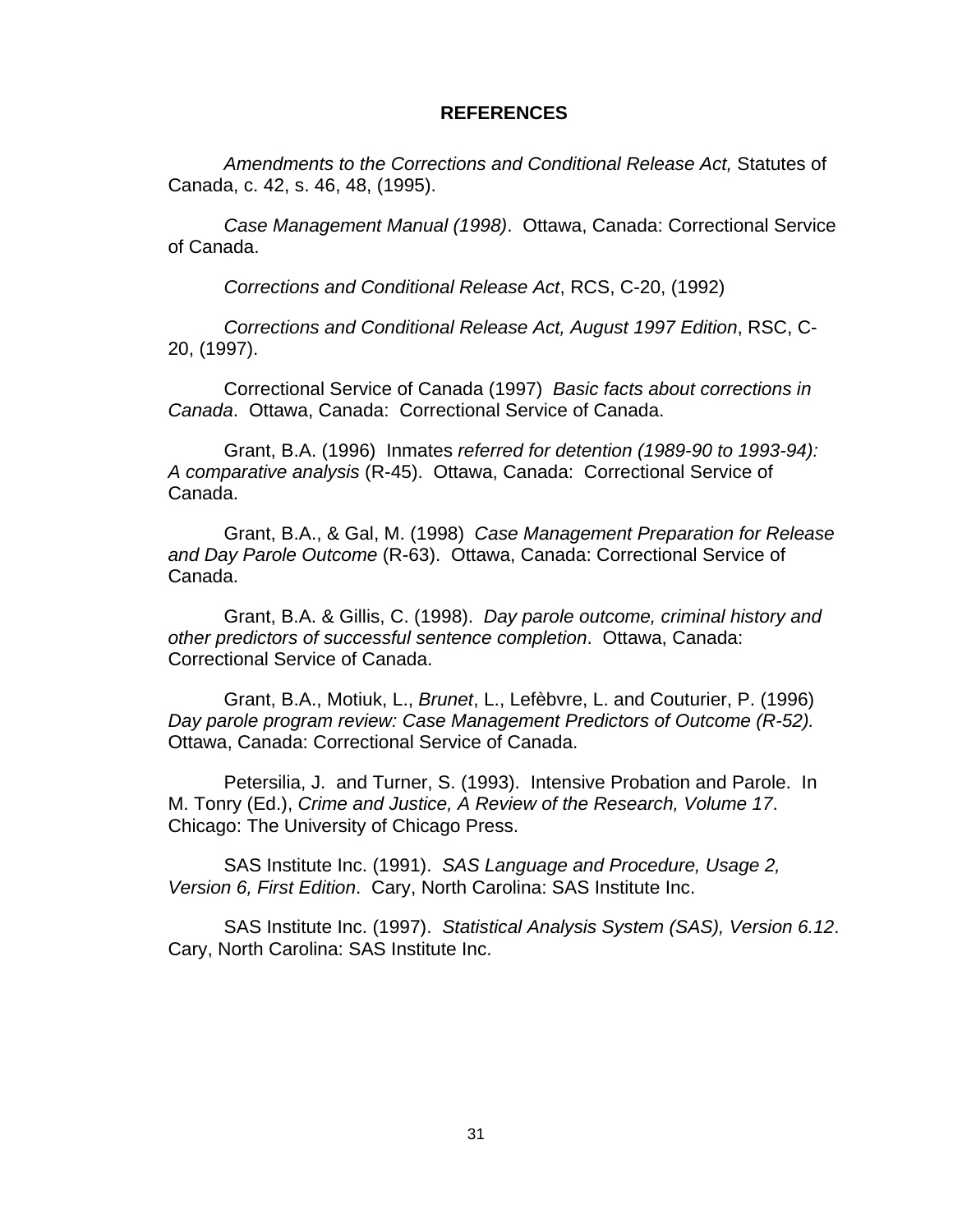## <span id="page-39-0"></span>**APPENDIX A**

# <span id="page-39-1"></span>**Table A-1: Period between first and second residency decision for offenders with more than one decision**

| Period of time between<br>decisions | Frequency | Percent |
|-------------------------------------|-----------|---------|
| Less than 3 months                  | 226       | 31.5    |
| 3 to 6 months                       | 205       | 28.6    |
| 6 to 12 months                      | 224       | 31.2    |
| More than 12 months                 | 63        | 8.8     |
| Number of cases                     | 718       | 100.0   |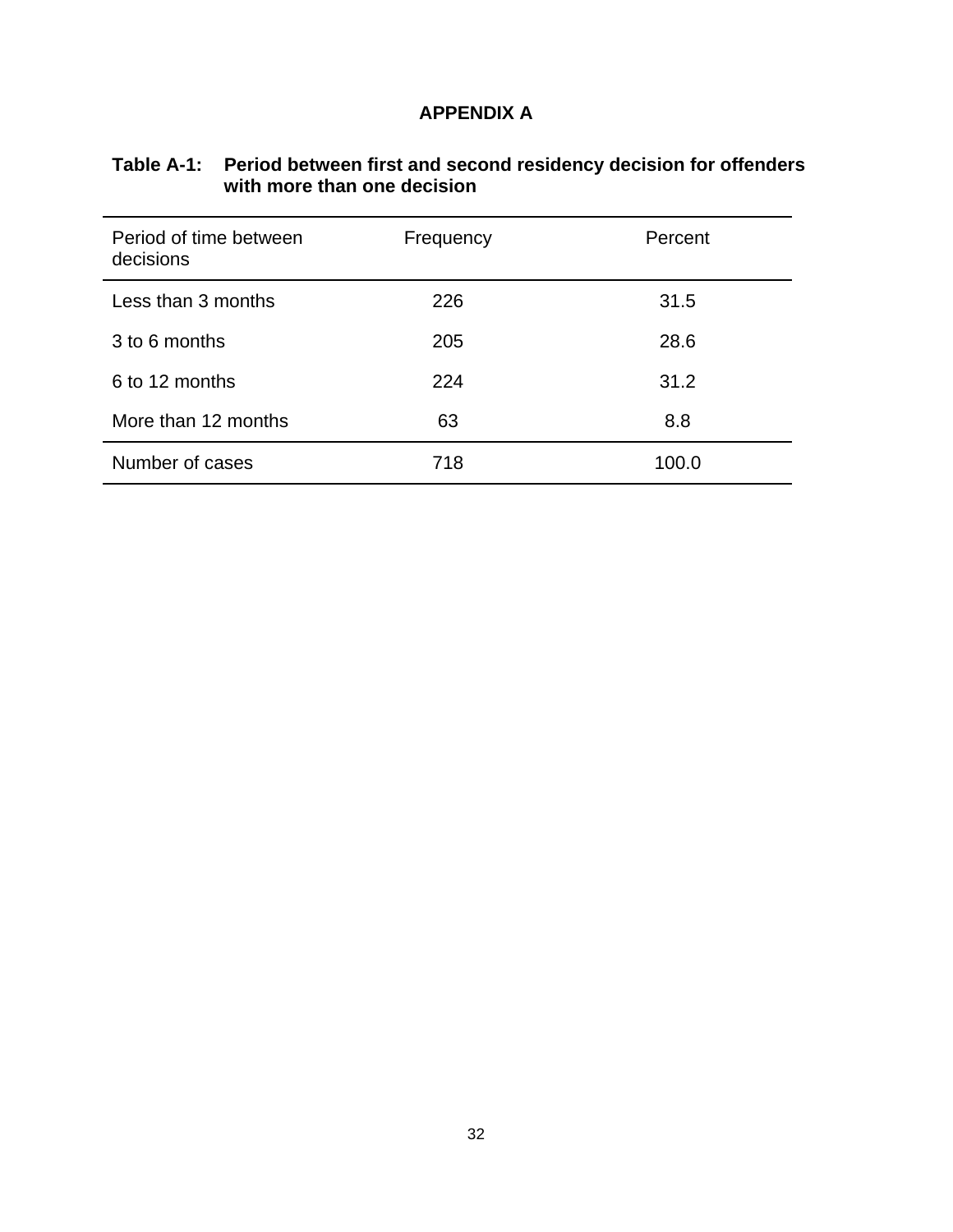|                       | Pre-amendment             |                           | Post-amendment   |                                      |
|-----------------------|---------------------------|---------------------------|------------------|--------------------------------------|
| Number of<br>offences | Referred for<br>detention | Referred for<br>detention | SR-<br>residency | <b>SR</b><br>suspended-<br>residency |
| One                   | 11% (32)                  | 14% (14)                  | 12% (118)        | $3\%$ (16)                           |
| Two to three          | 31% (90)                  | 15% (15)                  | 20% (199)        | 13% (63)                             |
| Four to five          | 19% (57)                  | 15% (15)                  | 20% (198)        | 14% (67)                             |
| Six to ten            | 26% (75)                  | 32% (32)                  | 24% (235)        | 28% (132)                            |
| More than<br>ten      | 13% (39)                  | 25% (25)                  | 25% (247)        | 41% (195)                            |
| Mean                  | 5.9                       | 7.9                       | 7.8              | 11.1                                 |
| Number of<br>cases    | 293                       | 101                       | 997              | 473                                  |

# <span id="page-40-0"></span>**Table A-2: Number offences during current and previous sentences.**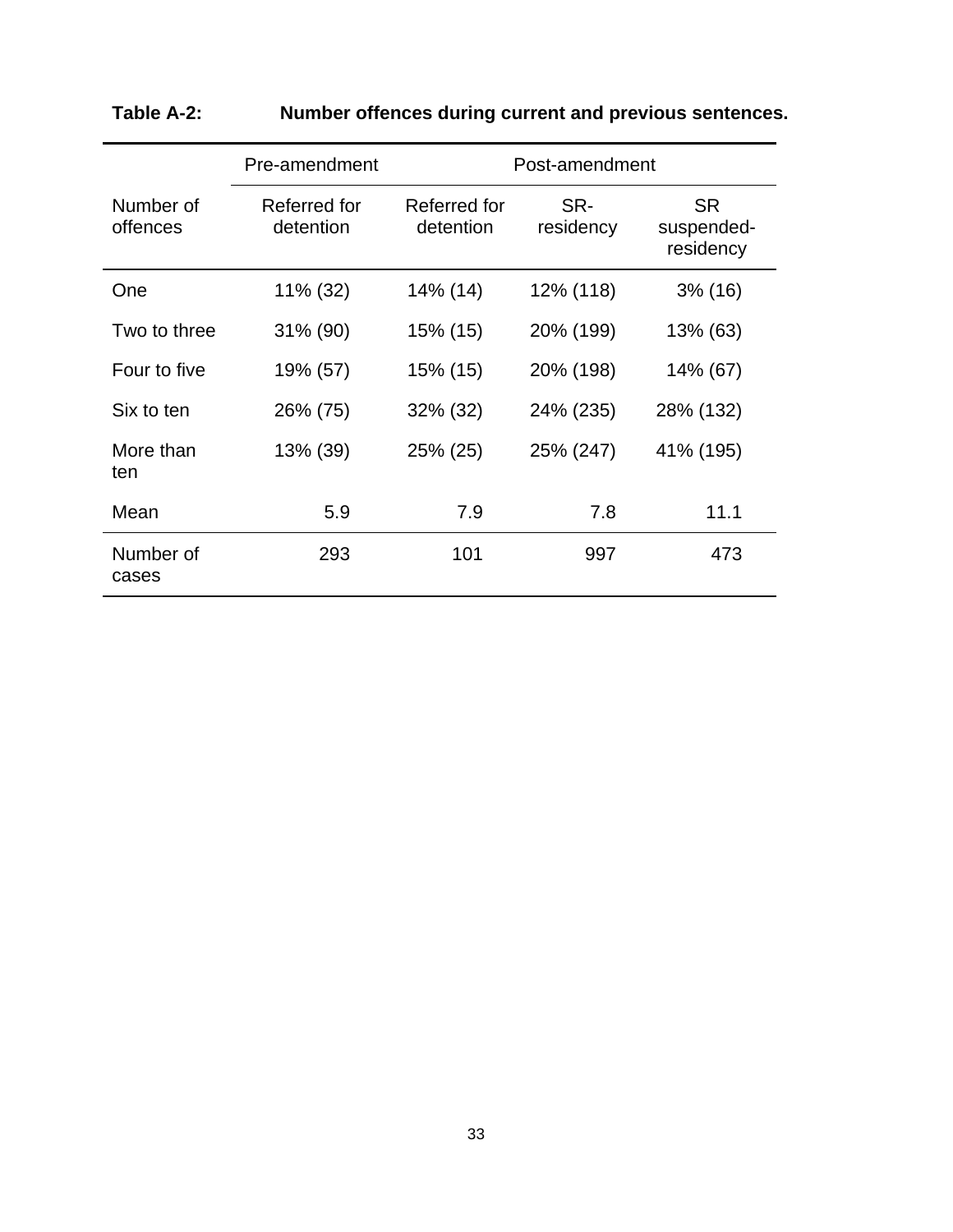|                                              | Pre-amendment             | Post-amendment            |                  |                                      |
|----------------------------------------------|---------------------------|---------------------------|------------------|--------------------------------------|
| Offence type                                 | Referred for<br>detention | Referred for<br>detention | SR-<br>residency | <b>SR</b><br>suspended-<br>residency |
| Murder/ Attempted<br>Murder/<br>Manslaughter | 10% (29)                  | 12% (12)                  | 5% (48)          | 7% (32)                              |
| Sex offences                                 | 51% (153)                 | 43% (43)                  | 31% (314)        | 16% (74)                             |
| Assault                                      | 39% (117)                 | 39% (39)                  | 30% (302)        | 40% (191)                            |
| Robbery                                      | 25% (75)                  | 37% (37)                  | 42% (420)        | 64% (302)                            |
| Other violent<br>offences                    | 20% (60)                  | 14% (14)                  | 17% (172)        | 15% (71)                             |
| Drug offences                                | $9\% (27)$                | 10% (10)                  | 17% (173)        | 23% (109)                            |
| Number of cases                              | 298                       | 101                       | 997              | 473                                  |

## <span id="page-41-0"></span>**Table A-3: Percentage of offenders in each group with convictions for selected types of offences in current and previous sentences.**

Note: An offender may have been convicted of more than one type of offence and all different types convictions are included in the table. Therefore the offence categories are not mutually exclusive. Non-violent offences are not included in the table.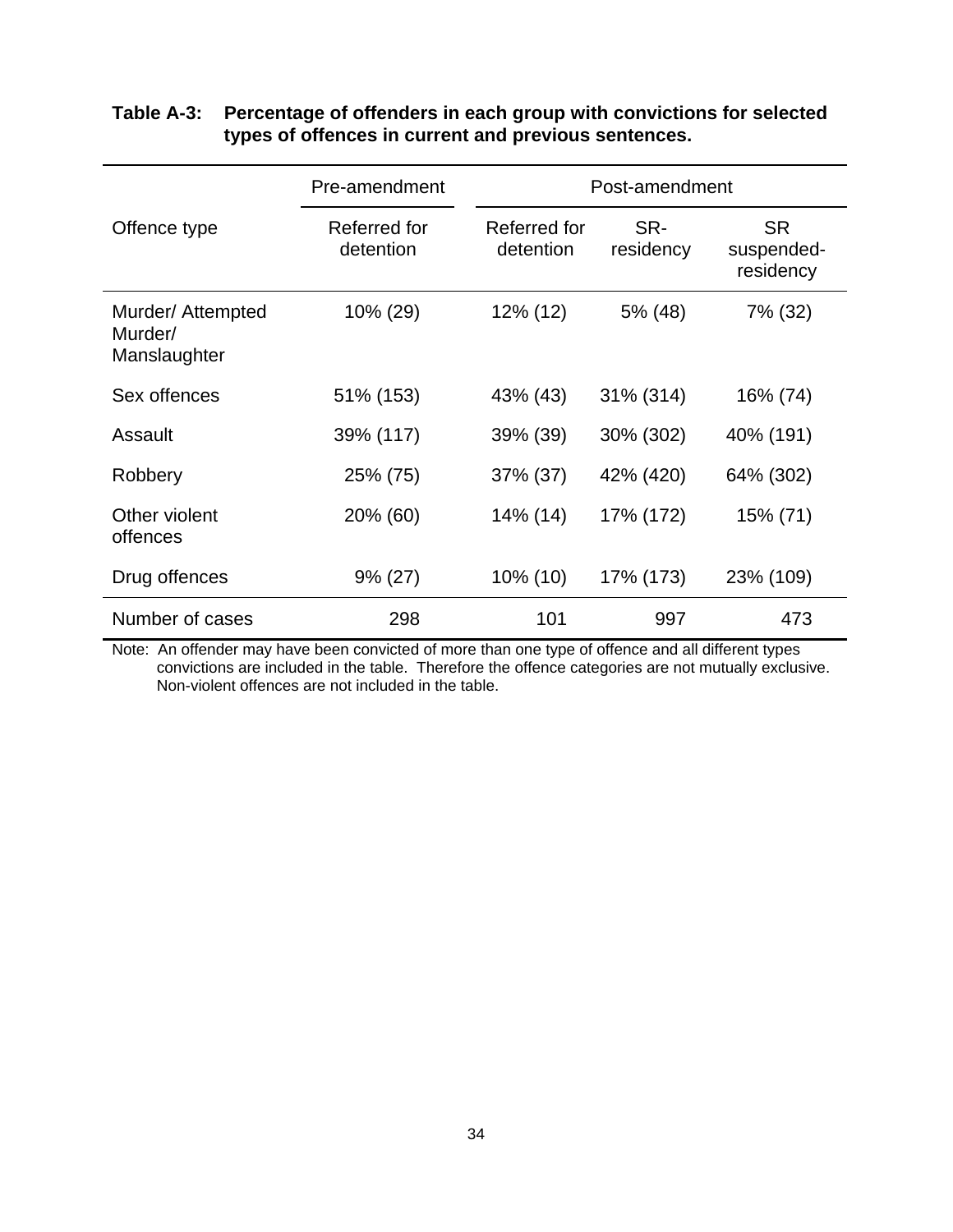|                       | Pre-<br>amendment         | Post-amendment            |                  |                            |
|-----------------------|---------------------------|---------------------------|------------------|----------------------------|
| Number of<br>offences | Referred for<br>detention | Referred for<br>detention | SR-<br>residency | SR suspended-<br>residency |
| None                  | 4% (11)                   | $6\%$ (6)                 | 10% (99)         | 8% (40)                    |
| One                   | 40% (116)                 | 30% (30)                  | 38% (381)        | 30% (144)                  |
| Two to three          | 43% (125)                 | 45% (46)                  | 37% (371)        | 35% (166)                  |
| Four to five          | 10% (29)                  | 12% (12)                  | 10% (99)         | 15% (69)                   |
| Six to ten            | 4% (12)                   | $6\%$ (6)                 | 4% (43)          | 10% (48)                   |
| More than<br>ten      | $0\%$ (0)                 | $1\%$ (1)                 | $0.5\%$ (4)      | $1\%$ (6)                  |
| Mean                  | 2.1                       | 2.4                       | 2.0              | 2.7                        |
| Number of<br>cases    | 293                       | 101                       | 997              | 473                        |

## <span id="page-42-0"></span>**Table A-4: Number of Scheduled (I and II) offences before residency decision on current sentence**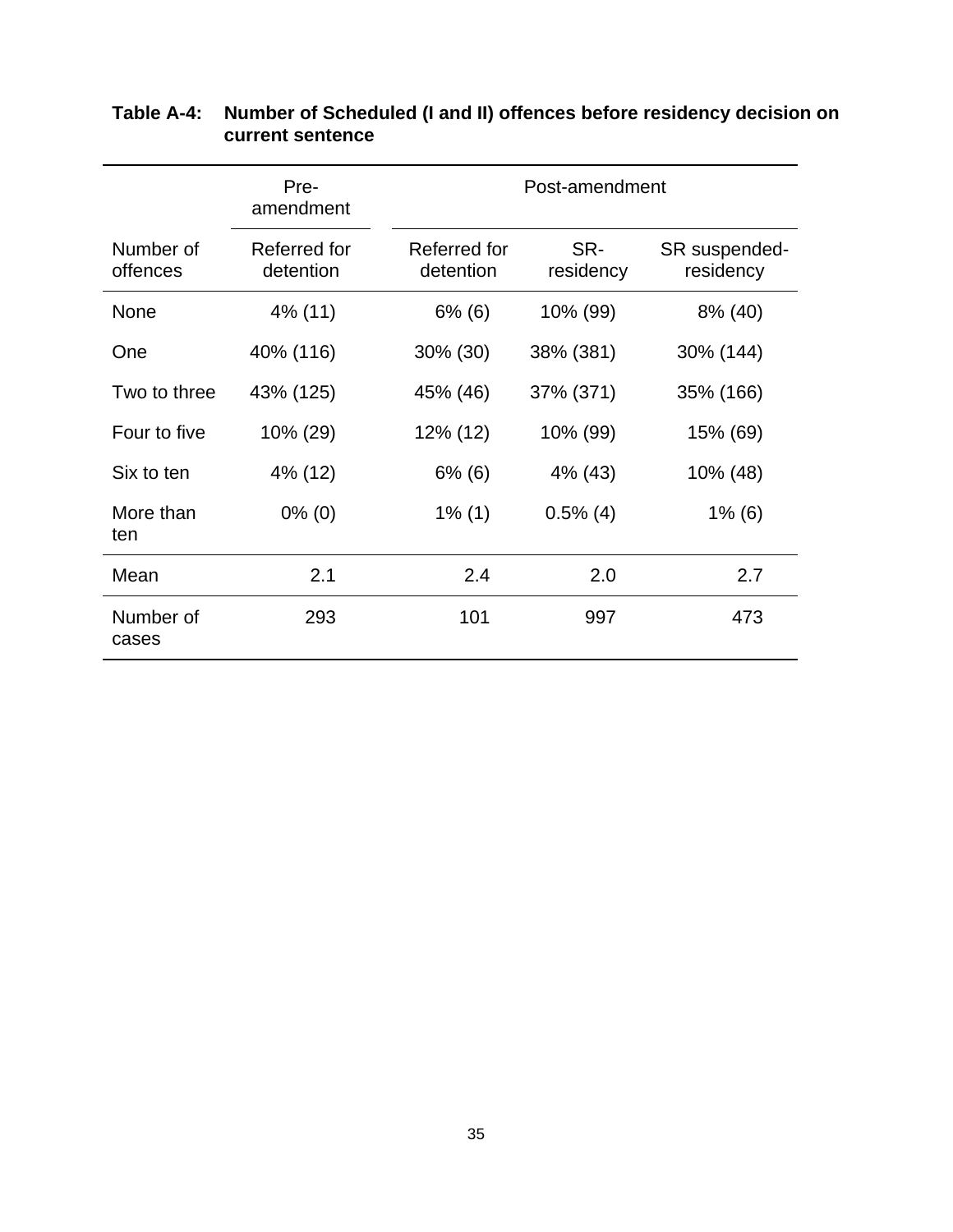|                       | Pre-<br>amendment         | Post-amendment            |                  |                            |
|-----------------------|---------------------------|---------------------------|------------------|----------------------------|
| Number of<br>offences | Referred for<br>detention | Referred for<br>detention | SR-<br>residency | SR suspended-<br>residency |
| None                  | 4% (13)                   | $5\%$ (5)                 | 6% (64)          | 7% (31)                    |
| One                   | 23% (68)                  | $21\% (21)$               | 27% (274)        | 19% (90)                   |
| Two to three          | 50% (149)                 | 40% (40)                  | 40% (397)        | 34% (162)                  |
| Four to five          | 15% (45)                  | 22% (22)                  | 17% (167)        | 23% (107)                  |
| Six to ten            | 8% (23)                   | 10% (10)                  | 9% (89)          | 15% (73)                   |
| More than<br>ten      | $0\%$ (0)                 | $3\%$ (3)                 | $1\%$ (6)        | $2\%$ (10)                 |
| Mean                  | 2.7                       | 3.1                       | 2.7              | 3.1                        |
| Number of<br>cases    | 298                       | 101                       | 997              | 473                        |

### <span id="page-43-0"></span>**Table A-5: Number of Scheduled (I and II) offences before residency decision date on current and previous sentences**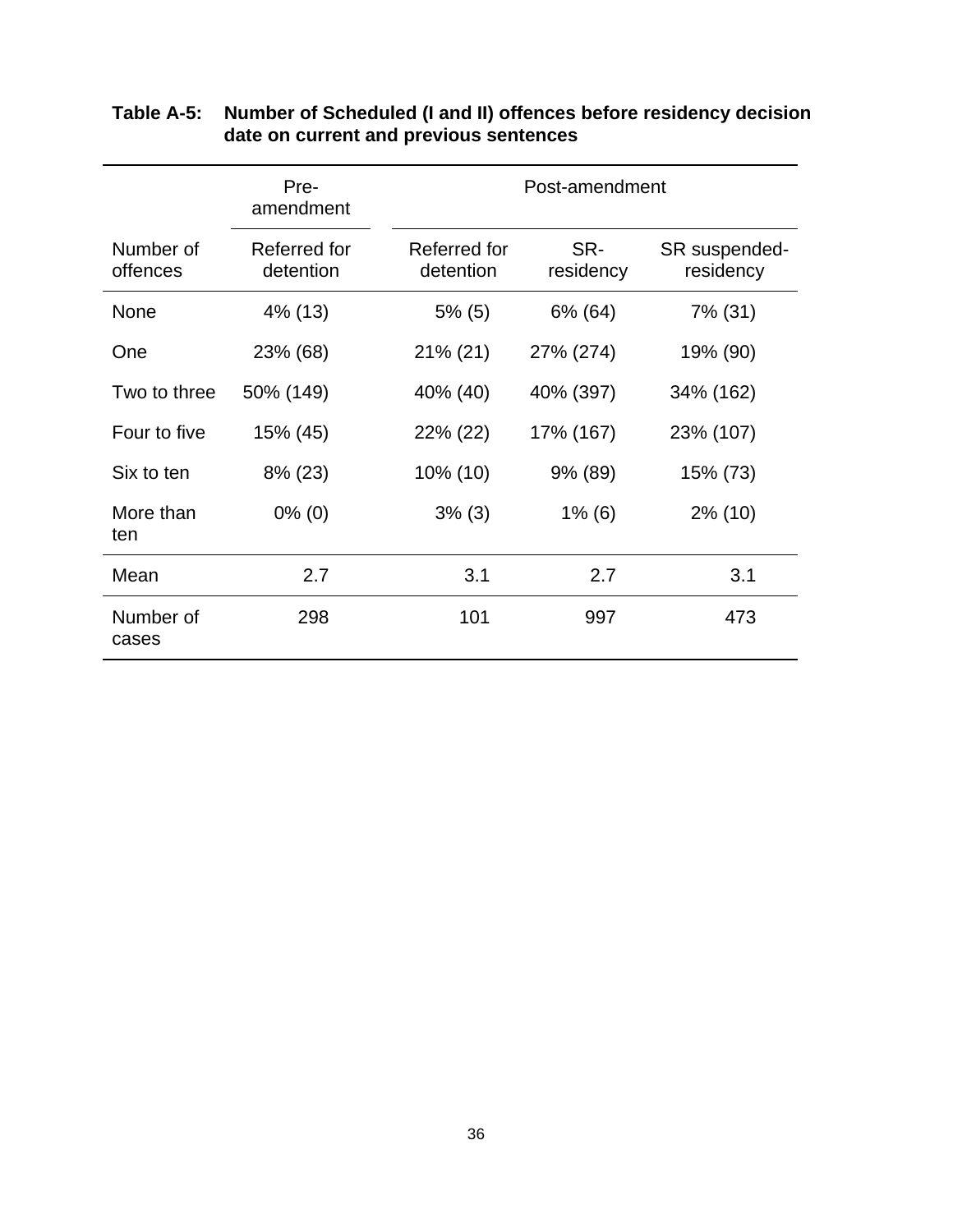|                       | Pre-<br>amendment         | Post-amendment            |                  |                            |
|-----------------------|---------------------------|---------------------------|------------------|----------------------------|
| Number of<br>offences | Referred for<br>detention | Referred for<br>detention | SR-<br>residency | SR suspended-<br>residency |
| None                  | 5% (15)                   | $7\%$ (7)                 | 12% (117)        | 10% (47)                   |
| One                   | 41% (120)                 | $31\%$ (31)               | 39% (393)        | 32% (150)                  |
| Two to three          | 41% (119)                 | 45% (45)                  | 35% (352)        | 35% (166)                  |
| Four to five          | 10% (28)                  | $11\%$ (11)               | 9% (91)          | 13% (63)                   |
| Six to ten            | 4% (11)                   | $6\%$ (6)                 | 4% (40)          | $9\%$ (41)                 |
| More than<br>ten      | $0\%$ (0)                 | $1\%$ (1)                 | $0.4\%$ (4)      | $1\%$ (6)                  |
| Mean                  | 2.0                       | 2.3                       | 1.9              | 2.5                        |
| Number of<br>cases    | 293                       | 101                       | 473              | 997                        |

## <span id="page-44-0"></span>**Table A-6: Number of Schedule I offences before residency decision on current sentence**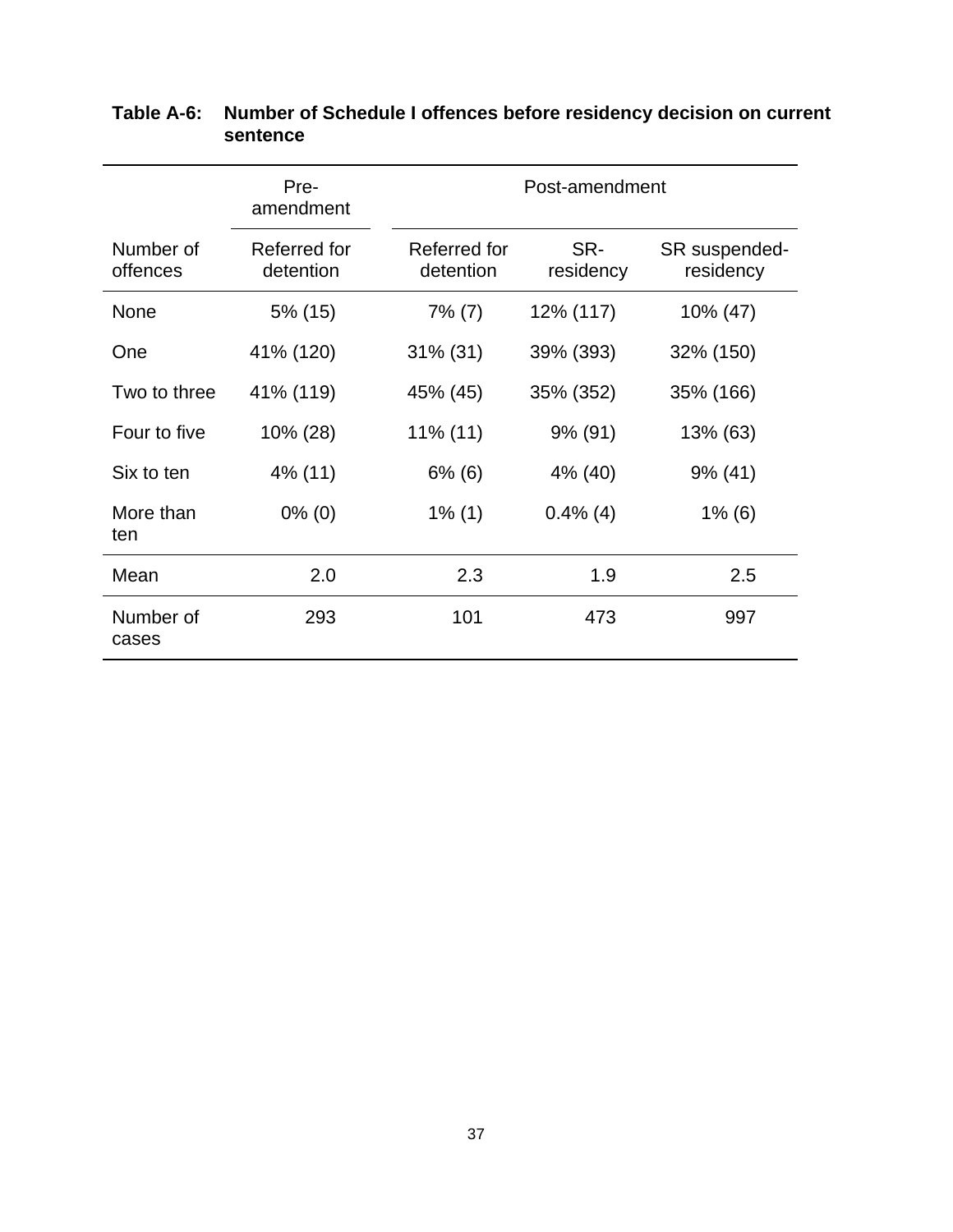|                       | Pre-<br>amendment         | Post-amendment            |                  |                            |
|-----------------------|---------------------------|---------------------------|------------------|----------------------------|
| Number of<br>offences | Referred for<br>detention | Referred for<br>detention | SR-<br>residency | SR suspended-<br>residency |
| None                  | $3\%$ (10)                | $6\%$ (6)                 | 8% (79)          | 8% (37)                    |
| One                   | 24% (71)                  | 21% (21)                  | 29% (292)        | 21% (98)                   |
| Two to three          | 51% (149)                 | 42% (42)                  | 39% (388)        | 35% (164)                  |
| Four to five          | 14% (41)                  | 19% (19)                  | 16% (157)        | 21% (98)                   |
| Six to ten            | 7% (22)                   | 10% (10)                  | 8% (76)          | 14% (67)                   |
| More than<br>ten      | $0\%$ (0)                 | $3\%$ (3)                 | $0.5\%$ (5)      | $2\%$ (9)                  |
| Mean                  | 2.6                       | 3.0                       | 2.5              | 3.2                        |
| Number of<br>cases    | 293                       | 101                       | 997              | 473                        |

## <span id="page-45-0"></span>**Table A-7: Number of Schedule I offences before residency decision on current and previous sentences**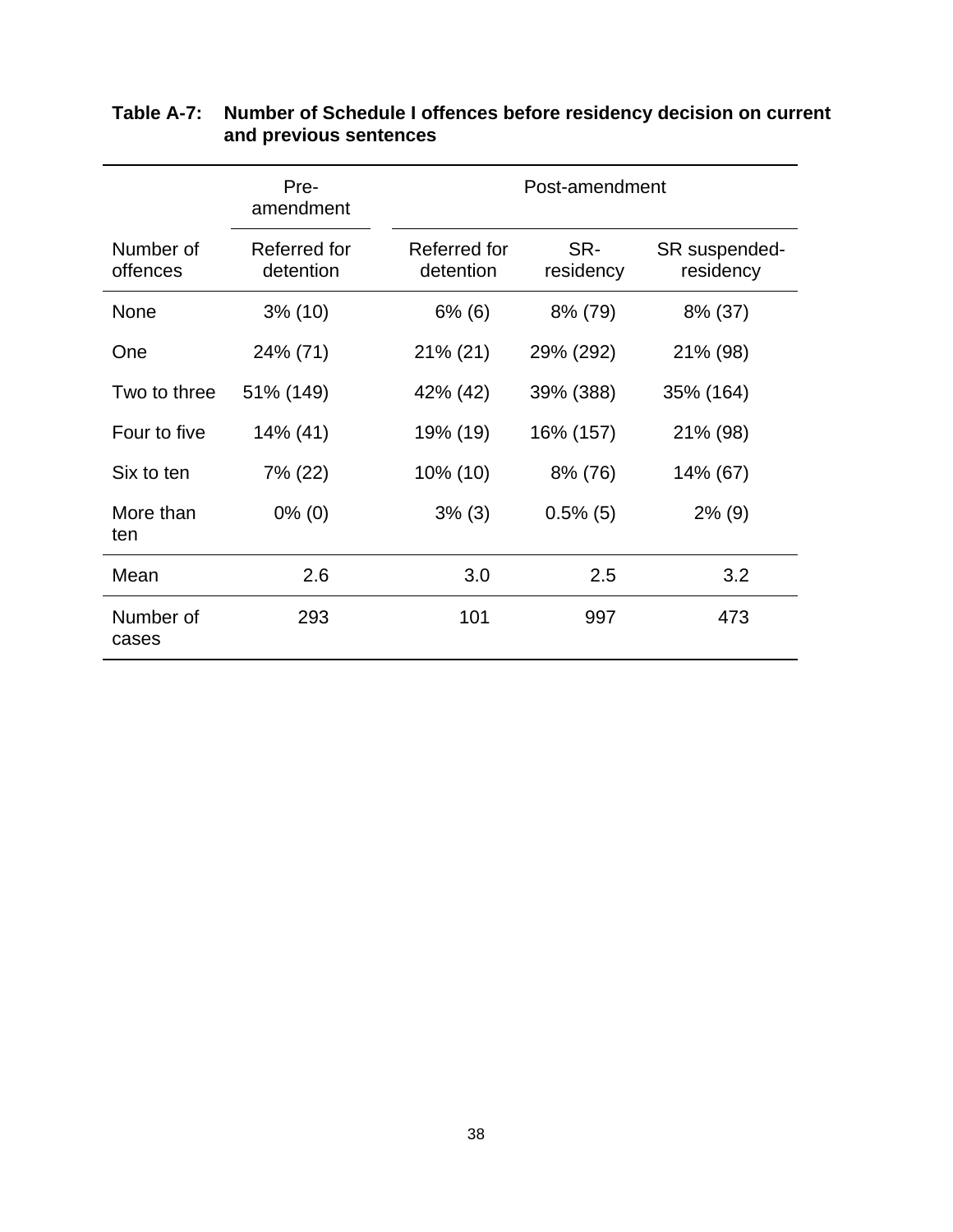|                                              | Pre-amendment             |                           | Post-amendment |                            |
|----------------------------------------------|---------------------------|---------------------------|----------------|----------------------------|
| Offence type                                 | Referred for<br>detention | Referred for<br>detention | SR-residency   | SR suspended-<br>residency |
| Murder/ Attempted<br>Murder/<br>Manslaughter | 10% (29)                  | 12% (12)                  | 5% (48)        | 7% (32)                    |
| Sex offences                                 | 50% (148)                 | 43% (43)                  | 31% (312)      | 15% (71)                   |
| Assault                                      | 25% (76)                  | 26% (26)                  | 24% (235)      | 33% (158)                  |
| Robbery                                      | 6% (19)                   | 10% (10)                  | 27% (271)      | 36% (170)                  |
| Other violent<br>offences                    | 5% (16)                   | $3\%$ (3)                 | 6% (58)        | $2\%$ (8)                  |
| Other                                        | 3% (10)                   | $7\%$ (7)                 | 7% (73)        | 7% (34)                    |
| Number of cases                              | 298                       | 101                       | 997            | 473                        |

# <span id="page-46-0"></span>**Table A-8: Most serious offence type in current and previous sentences**